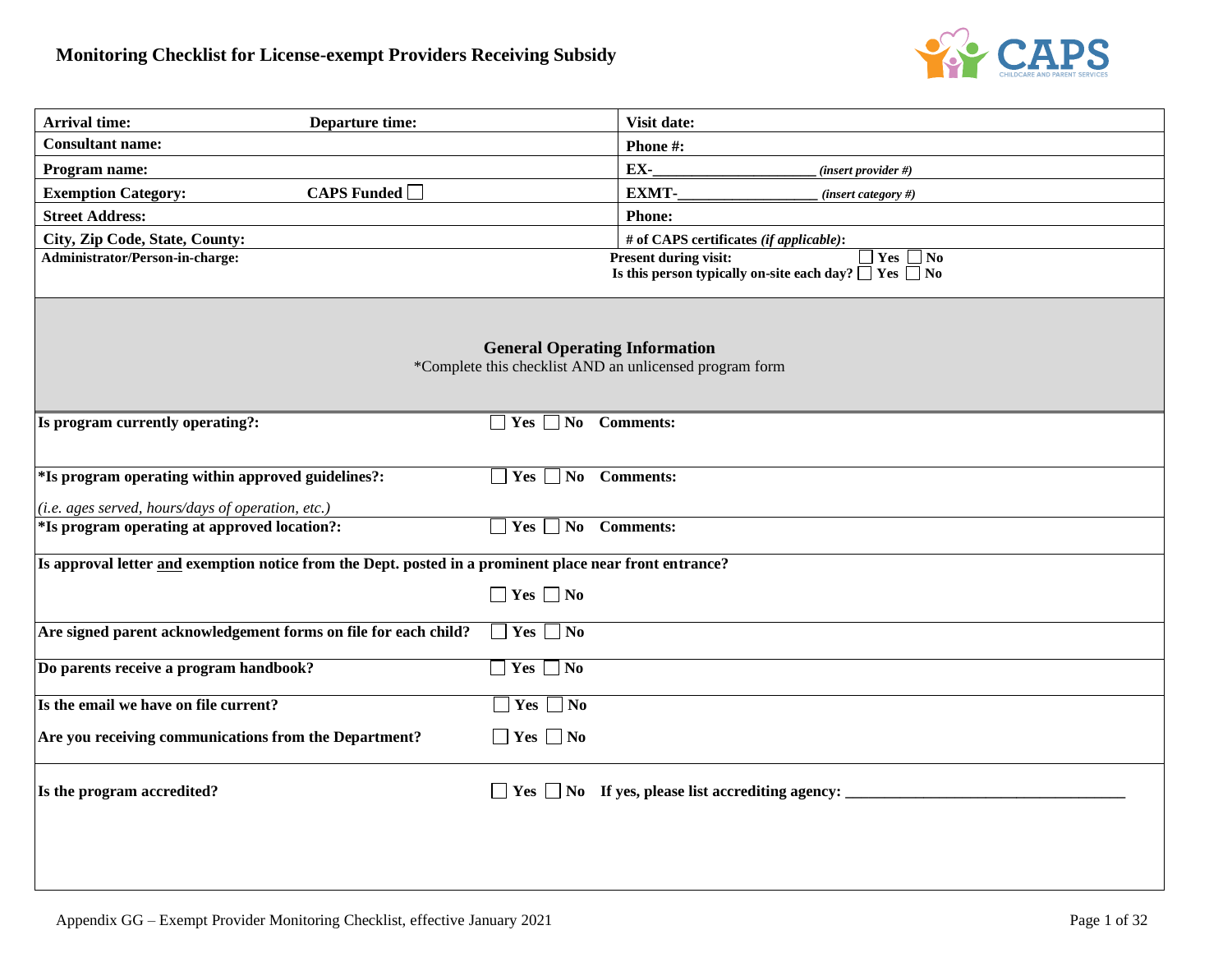

| <b>Indicators</b>                                                                                                                                                                                                                                                                                                                                                                                         |                                                                                                                                                                                       |  |                      |  |                                                                      |  |                                                 |                                   |  |                                                |  |                            |
|-----------------------------------------------------------------------------------------------------------------------------------------------------------------------------------------------------------------------------------------------------------------------------------------------------------------------------------------------------------------------------------------------------------|---------------------------------------------------------------------------------------------------------------------------------------------------------------------------------------|--|----------------------|--|----------------------------------------------------------------------|--|-------------------------------------------------|-----------------------------------|--|------------------------------------------------|--|----------------------------|
|                                                                                                                                                                                                                                                                                                                                                                                                           | <b>Staff: Child Ratios</b>                                                                                                                                                            |  |                      |  |                                                                      |  |                                                 |                                   |  |                                                |  |                            |
| Room or<br>Area                                                                                                                                                                                                                                                                                                                                                                                           | Room or<br>#<br>#<br>Age<br><b>State Ratios</b><br>Age<br>#<br># Staff<br><b>Activities/Notes</b><br>Children Met? (Y/N)<br><b>Staff</b><br><b>Children</b><br>Group<br>Area<br>Group |  |                      |  |                                                                      |  |                                                 | <b>State Ratios Met?</b><br>(Y/N) |  | <b>Activities/Notes</b>                        |  |                            |
|                                                                                                                                                                                                                                                                                                                                                                                                           |                                                                                                                                                                                       |  |                      |  |                                                                      |  |                                                 |                                   |  |                                                |  |                            |
|                                                                                                                                                                                                                                                                                                                                                                                                           |                                                                                                                                                                                       |  |                      |  |                                                                      |  |                                                 |                                   |  |                                                |  |                            |
| <b>Group Sizes met?</b><br><b>TOTALS</b><br><b>TOTALS</b><br>$\Box$ Yes $\Box$ No                                                                                                                                                                                                                                                                                                                         |                                                                                                                                                                                       |  |                      |  |                                                                      |  | <b>Group Sizes met?</b><br>$\Box$ Yes $\Box$ No |                                   |  |                                                |  |                            |
|                                                                                                                                                                                                                                                                                                                                                                                                           |                                                                                                                                                                                       |  |                      |  | Total number of non-care staff present (clerical, janitorial, etc.): |  |                                                 |                                   |  |                                                |  |                            |
| <b>Staff:Child Ratios:</b>                                                                                                                                                                                                                                                                                                                                                                                |                                                                                                                                                                                       |  |                      |  | □ Low □ Medium □ High □ Extreme                                      |  |                                                 |                                   |  |                                                |  |                            |
| <b>Activities:</b><br><b>NON-CORE CCDF Standards</b>                                                                                                                                                                                                                                                                                                                                                      |                                                                                                                                                                                       |  | $\Box$ Yes $\Box$ No |  |                                                                      |  |                                                 |                                   |  |                                                |  |                            |
| <b>Observations</b> /<br><b>Indicators</b><br><b>Plan of Improvement</b><br><b>Comments/Notes</b>                                                                                                                                                                                                                                                                                                         |                                                                                                                                                                                       |  |                      |  |                                                                      |  |                                                 |                                   |  |                                                |  |                            |
| $\Box$ No children present<br><b>Supervision</b><br>• Staff members physically present with the children and properly supervising; seated within arm's length away from children 3<br>$\Box$ Yes $\Box$ No<br>years and younger during mealtime?<br>$\bf{AND}$<br>$\Box$ Yes $\Box$ No<br>• Staff alert and able to intervene to prevent injuries?<br>$\Box$ Low $\Box$ Medium $\Box$ High $\Box$ Extreme |                                                                                                                                                                                       |  |                      |  |                                                                      |  |                                                 |                                   |  |                                                |  |                            |
| <b>Bathrooms</b>                                                                                                                                                                                                                                                                                                                                                                                          |                                                                                                                                                                                       |  |                      |  |                                                                      |  |                                                 |                                   |  |                                                |  |                            |
| $\hfill\Box$<br>Yes $\hfill\Box$<br>No<br>Supplies<br>$\bullet$<br>$\Box$ Yes $\Box$ No<br><b>Cleanliness</b><br>$\bullet$<br>Number of Toilets:<br>$\bullet$                                                                                                                                                                                                                                             |                                                                                                                                                                                       |  |                      |  |                                                                      |  |                                                 |                                   |  |                                                |  |                            |
| $\bullet$                                                                                                                                                                                                                                                                                                                                                                                                 | Number of Sinks:<br>$\bullet$<br>$\Box$ Yes $\Box$ No<br>Bathrooms in or adjacent to activity areas?                                                                                  |  |                      |  |                                                                      |  |                                                 |                                   |  |                                                |  |                            |
| Core Standard Severity total(s): Low: ________ Medium: _______ High: ______ Extreme: ______<br>Core Standard total(s):<br><b>Non-core Standard total(s):</b>                                                                                                                                                                                                                                              |                                                                                                                                                                                       |  |                      |  |                                                                      |  |                                                 |                                   |  |                                                |  |                            |
|                                                                                                                                                                                                                                                                                                                                                                                                           |                                                                                                                                                                                       |  |                      |  | <b>Indicators</b>                                                    |  |                                                 |                                   |  | <b>Observations</b> /<br><b>Comments/Notes</b> |  | <b>Plan of Improvement</b> |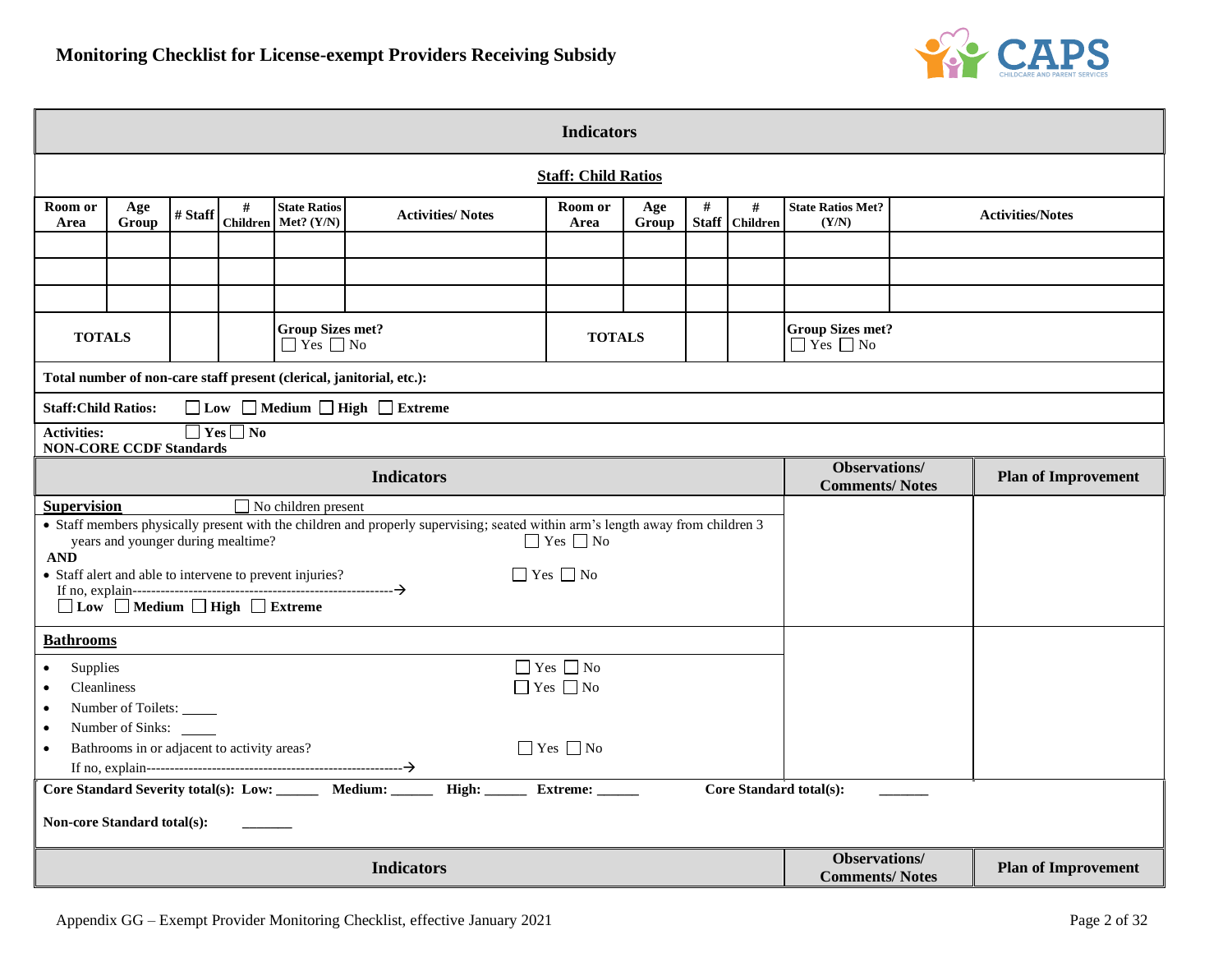

| <b>Children's Records</b>                                                                                    |                                                        |                                               |                            |
|--------------------------------------------------------------------------------------------------------------|--------------------------------------------------------|-----------------------------------------------|----------------------------|
| • Sign in/out logs signed by the parent or authorized representative (CAPS Policy 12.4.6.1)                  |                                                        |                                               |                            |
|                                                                                                              | $\Box$ Yes $\Box$ No<br>N/A                            |                                               |                            |
| • Are children's enrollment records maintained on-site?                                                      | $\Box$ Yes $\Box$ No                                   |                                               |                            |
| • Are children's immunization records maintained (CAPS only)?                                                | $\Box$ Yes $\Box$ No                                   |                                               |                            |
| • Emergency contact information available for each child & readily accessible to staff? $\Box$ Yes $\Box$ No |                                                        |                                               |                            |
| <b>Criminal Background Checks</b>                                                                            |                                                        |                                               |                            |
| • CBC results on file for all staff on-site?                                                                 | $\hfill\blacksquare$<br>Yes $\hfill\blacksquare$<br>No |                                               |                            |
| • Is there anyone with only a national fingerprint check conducted by DECAL?                                 | $\Box$ Yes $\Box$ No                                   |                                               |                            |
| If so, is this staff supervised by staff with a Comprehensive Background check?                              | $\Box$ Yes $\Box$ No                                   |                                               |                            |
| • CBC one-day letter left on-site?                                                                           | $\Box$ Yes $\Box$ No                                   |                                               |                            |
| $\Box$ Low $\Box$ Medium $\Box$ High $\Box$ Extreme                                                          |                                                        |                                               |                            |
| <b>Diapering</b><br>$\Box$ Not observed during visit<br>$\Box$ N/A (no diapering)                            |                                                        |                                               |                            |
| • Clean, nonporous diapering surface with safety barrier?                                                    | $\Box$ Yes $\Box$ No                                   |                                               |                            |
| □ Low □ Medium □ High □ Extreme                                                                              |                                                        |                                               |                            |
| • Sink with warm, running water adjacent to diapering area?                                                  | $\Box$ Yes $\Box$ No                                   |                                               |                            |
| □ Low □ Medium □ High □ Extreme                                                                              |                                                        |                                               |                            |
| • Area not used for food preparation?                                                                        | $\Box$ Yes $\Box$ No                                   |                                               |                            |
|                                                                                                              |                                                        |                                               |                            |
| □ Low □ Medium □ High □ Extreme                                                                              |                                                        |                                               |                            |
| <b>Discipline</b><br>$\Box$ None observed                                                                    |                                                        |                                               |                            |
| • Appropriate disciplinary actions observed?                                                                 | $\Box$ Yes $\Box$ No                                   |                                               |                            |
|                                                                                                              |                                                        |                                               |                            |
| □ Low □ Medium □ High □ Extreme                                                                              |                                                        |                                               |                            |
| • Written discipline policy?                                                                                 | $\Box$ Yes $\Box$ No = 1 Point                         |                                               |                            |
| • Appropriate discipline policy?                                                                             | $\Box$ Yes $\Box$ No = 1 Point                         |                                               |                            |
| (not physically or emotionally harmful)                                                                      |                                                        |                                               |                            |
| • Policy communicated to staff?                                                                              | $\Box$ Yes $\Box$ No = 1 Point                         |                                               |                            |
|                                                                                                              |                                                        |                                               |                            |
|                                                                                                              |                                                        |                                               |                            |
| Core Standard Severity total(s): Low: ______ Medium: _____ High: _____ Extreme: _____                        | Core Standard total(s):                                |                                               |                            |
| <b>Non-core Standard total(s):</b>                                                                           |                                                        |                                               |                            |
| <b>Indicators</b>                                                                                            |                                                        | <b>Observations/</b><br><b>Comments/Notes</b> | <b>Plan of Improvement</b> |
| Health & Hygiene<br>$\Box$ Not observed during visit                                                         |                                                        |                                               |                            |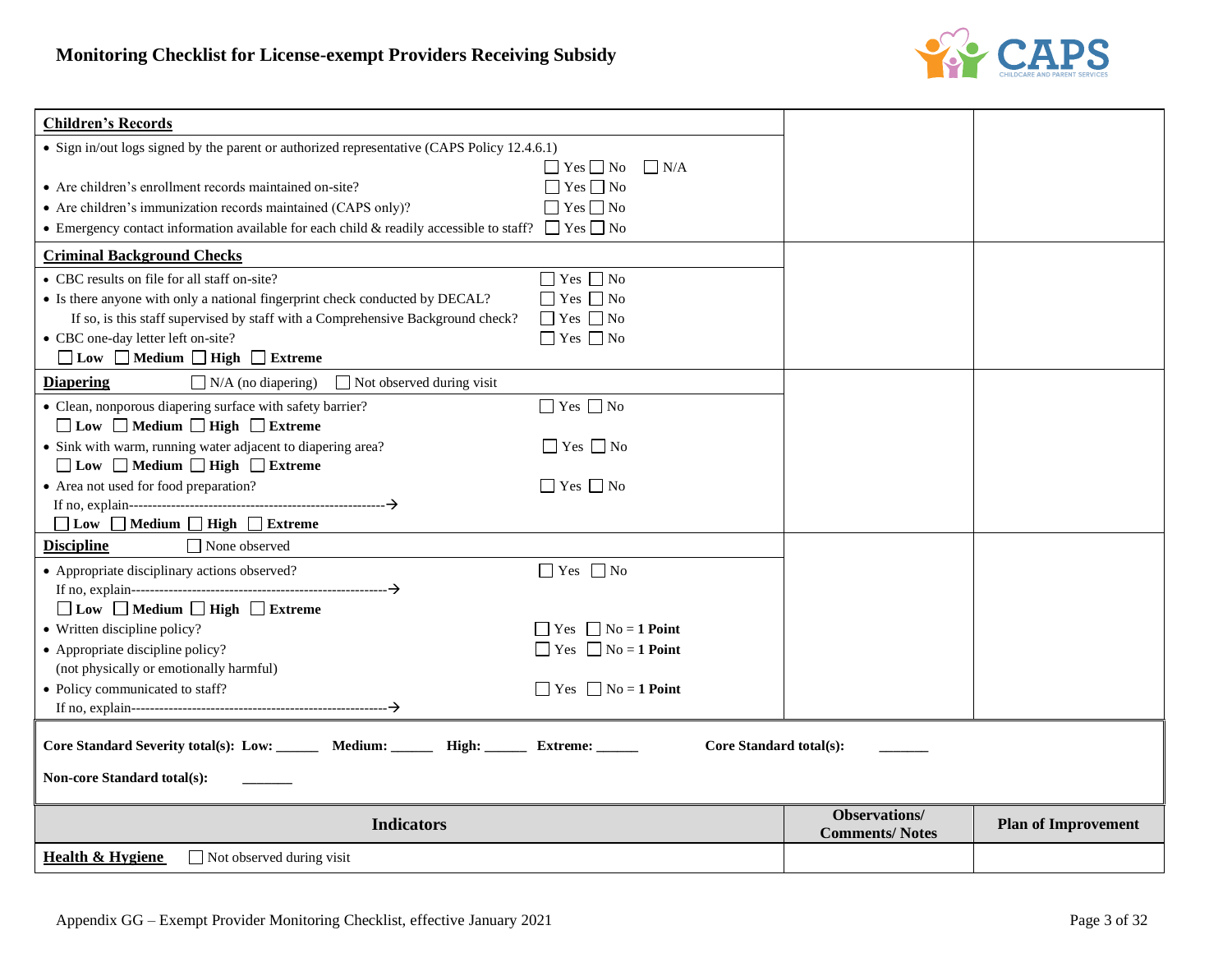

| <b>Playgrounds/Equipment</b><br>$\Box$ N/A (no playground or equipment)                                                                           | $\Box$ Not observed during visit                        |                                               |                            |  |  |  |
|---------------------------------------------------------------------------------------------------------------------------------------------------|---------------------------------------------------------|-----------------------------------------------|----------------------------|--|--|--|
| <b>Indicators</b>                                                                                                                                 |                                                         | <b>Observations/</b><br><b>Comments/Notes</b> | <b>Plan of Improvement</b> |  |  |  |
| Core Standard Severity total(s): Low: _______ Medium: ______ High: _____ Extreme: _____<br>Core Standard total(s):<br>Non-core Standard total(s): |                                                         |                                               |                            |  |  |  |
|                                                                                                                                                   |                                                         |                                               |                            |  |  |  |
| □ Low □ Medium □ High □ Extreme                                                                                                                   |                                                         |                                               |                            |  |  |  |
| • Business license?<br>• Premises free of serious health $&$ safety hazards?                                                                      | $\Box$ Yes $\Box$ No $\Box$ N/A<br>$\Box$ Yes $\Box$ No |                                               |                            |  |  |  |
| • Zoning approval?                                                                                                                                | $\Box$ Yes $\Box$ No                                    |                                               |                            |  |  |  |
| • Fire Marshal approval/annual fire inspection?                                                                                                   | $\Box$ Yes $\Box$ No = 1 Point                          |                                               |                            |  |  |  |
| • Certificate of Occupancy?                                                                                                                       | $\Box$ Yes $\Box$ No                                    |                                               |                            |  |  |  |
| <b>Physical Plant</b>                                                                                                                             |                                                         |                                               |                            |  |  |  |
| □ Low □ Medium □ High □ Extreme                                                                                                                   |                                                         |                                               |                            |  |  |  |
|                                                                                                                                                   |                                                         |                                               |                            |  |  |  |
| □ Low □ Medium □ High □ Extreme<br>• Document in writing when medication is dispensed?                                                            | $\Box$ Yes $\Box$ No                                    |                                               |                            |  |  |  |
| • Written permission from parent/guardian to dispense?                                                                                            | $\Box$ Yes $\Box$ No                                    |                                               |                            |  |  |  |
| $\Box$ Low $\Box$ Medium $\Box$ High $\Box$ Extreme                                                                                               |                                                         |                                               |                            |  |  |  |
| • Stored medication inaccessible to children?                                                                                                     | $\Box$ Yes $\Box$ No                                    |                                               |                            |  |  |  |
| $\Box$ N/A (No medication dispensed)<br><b>Medication</b>                                                                                         |                                                         |                                               |                            |  |  |  |
|                                                                                                                                                   |                                                         |                                               |                            |  |  |  |
| • Emergency medical information for each child on vehicle?                                                                                        | $\Box$ Yes $\Box$ No                                    |                                               |                            |  |  |  |
| • Written permission from parent/guardian?<br>• List of participants?                                                                             | $\Box$ Yes $\Box$ No<br>$\Box$ Yes $\Box$ No            |                                               |                            |  |  |  |
| <b>Field Trips</b><br>$\Box$ N/A (no field trips provided)                                                                                        |                                                         |                                               |                            |  |  |  |
|                                                                                                                                                   |                                                         |                                               |                            |  |  |  |
| • Children wash hands after toileting & before and after eating?                                                                                  | $\Box$ Yes $\Box$ No = 1 Point                          |                                               |                            |  |  |  |
| $\bullet$ Staff wash hands after toileting & before and after eating?                                                                             | $\Box$ Yes $\Box$ No = 1 Point                          |                                               |                            |  |  |  |
| $\bullet$ Sink(s), running water, soap and paper towels available?                                                                                | $\Box$ Yes $\Box$ No = 1 Point                          |                                               |                            |  |  |  |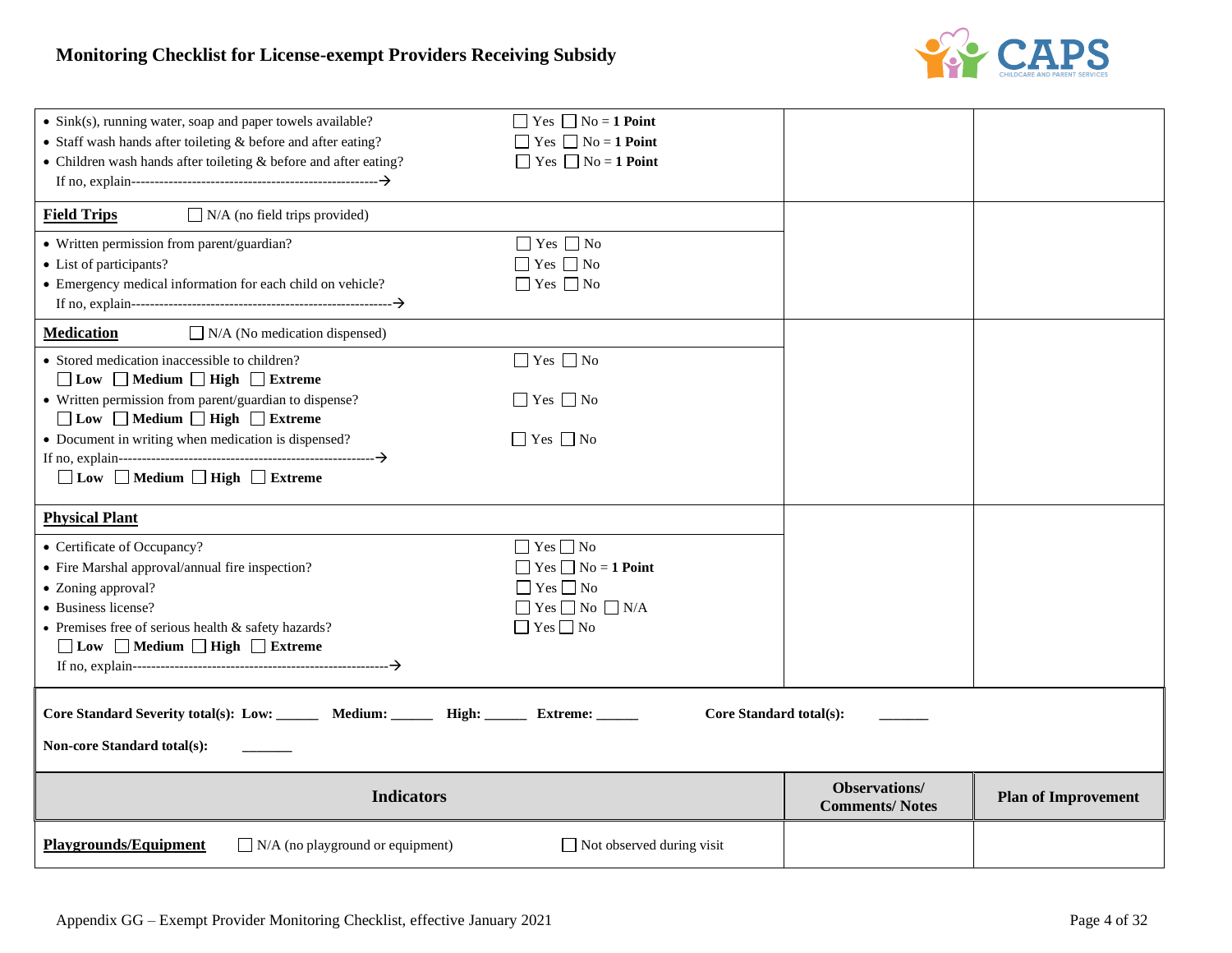

| • Outdoor equipment free of serious hazards?                                                                                                                             | $\Box$ Yes $\Box$ No            |                       |                            |
|--------------------------------------------------------------------------------------------------------------------------------------------------------------------------|---------------------------------|-----------------------|----------------------------|
| □ Low □ Medium □ High □ Extreme                                                                                                                                          |                                 |                       |                            |
| • Outdoor play area free of serious hazards?                                                                                                                             | $\Box$ Yes $\Box$ No            |                       |                            |
| □ Low □ Medium □ High □ Extreme                                                                                                                                          |                                 |                       |                            |
| • Fence/barrier around outdoor play area?                                                                                                                                | $\Box$ Yes $\Box$ No            |                       |                            |
|                                                                                                                                                                          |                                 |                       |                            |
|                                                                                                                                                                          |                                 |                       |                            |
| Policies and Procedures: Does the program have a written policy regarding the following                                                                                  |                                 |                       |                            |
| *NON-CORE CCDF Standards                                                                                                                                                 |                                 |                       |                            |
|                                                                                                                                                                          |                                 |                       |                            |
| The exclusion of children with contagious illness?<br>$\bullet$                                                                                                          | $\Box$ Yes $\Box$ No            |                       |                            |
| Notification of parents in the event their child becomes ill while at the facility?<br>$\bullet$                                                                         | $\Box$ Yes $\Box$ No            |                       |                            |
| The notification of all parents of enrolled children when a reportable contagious                                                                                        |                                 |                       |                            |
| illness is present in the facility?                                                                                                                                      | $\Box$ Yes $\Box$ No            |                       |                            |
| The prevention of and response to food and allergic reactions?<br>$\bullet$                                                                                              | $\Box$ Yes $\Box$ No            |                       |                            |
| Emergency preparedness and response?<br>$\bullet$                                                                                                                        | $\Box$ Yes $\Box$ No            |                       |                            |
| The handling and appropriate disposal of bodily fluids and storage of hazardous<br>$\bullet$                                                                             |                                 |                       |                            |
| materials (soiled clothing and bedding)?                                                                                                                                 | $\Box$ Yes $\Box$ No            |                       |                            |
| Recognition and reporting of child abuse and neglect?<br>$\bullet$                                                                                                       | $\Box$ Yes $\Box$ No            |                       |                            |
| Has the program reported serious injuries/incidents within 24 hours or the next work<br>day? (Suspected child abuse or neglect, any notifiable communicable disease, any |                                 |                       |                            |
| death of a child while in care of the program or serious incident/injury requiring                                                                                       |                                 |                       |                            |
| professional medical attention).                                                                                                                                         | $\Box$ Yes $\Box$ No $\Box$ N/A |                       |                            |
|                                                                                                                                                                          |                                 |                       |                            |
| *If "No" is selected in any area, 1 point will be added to the Non-core standard total for the indicator overall.                                                        |                                 |                       |                            |
|                                                                                                                                                                          |                                 |                       |                            |
|                                                                                                                                                                          |                                 |                       |                            |
|                                                                                                                                                                          |                                 |                       |                            |
| Core Standard Severity total(s): Low: _______ Medium: _______ High: ______ Extreme: _____                                                                                | Core Standard total(s):         |                       |                            |
| <b>Non-core Standard total(s):</b>                                                                                                                                       |                                 |                       |                            |
|                                                                                                                                                                          |                                 |                       |                            |
|                                                                                                                                                                          |                                 |                       |                            |
|                                                                                                                                                                          |                                 | Observations/         |                            |
| <b>Indicators</b>                                                                                                                                                        |                                 | <b>Comments/Notes</b> | <b>Plan of Improvement</b> |
| <b>Safe Sleep</b><br>$\Box$ N/A (no infants)<br>$\Box$ Not observed during visit                                                                                         |                                 |                       |                            |
|                                                                                                                                                                          |                                 |                       |                            |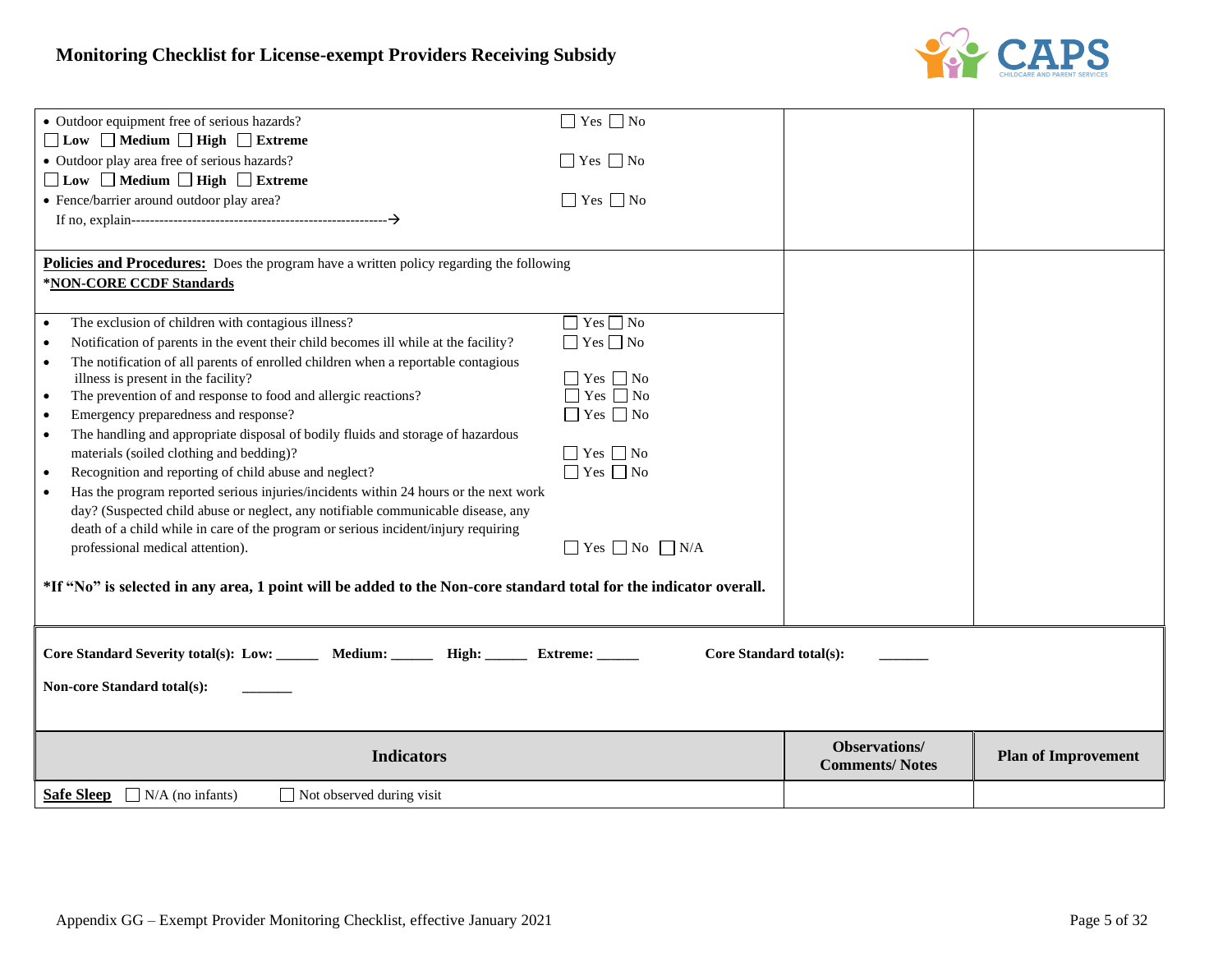

| • CPSC/ASTM Crib in good repair for each infant?                                                | $\Box$ Yes $\Box$ No           |                                               |                            |
|-------------------------------------------------------------------------------------------------|--------------------------------|-----------------------------------------------|----------------------------|
| □ Low □ Medium □ High □ Extreme<br>• Cribs clear of objects?                                    | $\Box$ Yes $\Box$ No           |                                               |                            |
| $\Box$ Low $\Box$ Medium $\Box$ High $\Box$ Extreme)                                            |                                |                                               |                            |
| • Each crib has a firm, tight fitting mattress without gaps?<br>□ Low □ Medium □ High □ Extreme | $\Box$ Yes $\Box$ No           |                                               |                            |
| • Each crib has an individual, tight fitting sheet?                                             | $\Box$ Yes $\Box$ No           |                                               |                            |
| $\Box$ Low $\Box$ Medium $\Box$ High $\Box$ Extreme                                             |                                |                                               |                            |
| • Are infants placed on their back to sleep in an appropriate crib?                             | $\Box$ Yes $\Box$ No           |                                               |                            |
| $\Box$ Low $\Box$ Medium $\Box$ High $\Box$ Extreme                                             |                                |                                               |                            |
| <b>Staff Training</b>                                                                           |                                |                                               |                            |
| • At least one staff person present on site and on field trips with current                     |                                |                                               |                            |
| first aid and CPR?                                                                              | $\Box$ Yes $\Box$ No           |                                               |                            |
| All Staff obtain First Aid and CPR training within 90 days of employment?                       | $\Box$ Yes $\Box$ No = 1 Point |                                               |                            |
| • Staff trained in program policies and procedures?                                             | $\Box$ Yes $\Box$ No           |                                               |                            |
|                                                                                                 |                                |                                               |                            |
| • All Staff obtain Health & Safety Orientation Certificate within 90 days of employment?        | $\Box$ Yes $\Box$ No = 1 Point |                                               |                            |
| • Does staff receive on-going training?                                                         | $\Box$ Yes $\Box$ No = 1 Point |                                               |                            |
| If yes, list type of training:                                                                  |                                |                                               |                            |
| $\Omega$                                                                                        |                                |                                               |                            |
| O                                                                                               |                                |                                               |                            |
| $\circ$                                                                                         |                                |                                               |                            |
| Core Standard Severity total(s): Low: _______ Medium: ______ High: ______ Extreme: _____        | Core Standard total(s):        |                                               |                            |
|                                                                                                 |                                |                                               |                            |
| Non-core Standard total(s):                                                                     |                                |                                               |                            |
|                                                                                                 |                                |                                               |                            |
| <b>Indicators</b>                                                                               |                                | <b>Observations/</b><br><b>Comments/Notes</b> | <b>Plan of Improvement</b> |
| <b>Swimming &amp; Water-Related Activities</b><br>$\Box$ N/A (no pool/no swimming activities)   |                                |                                               |                            |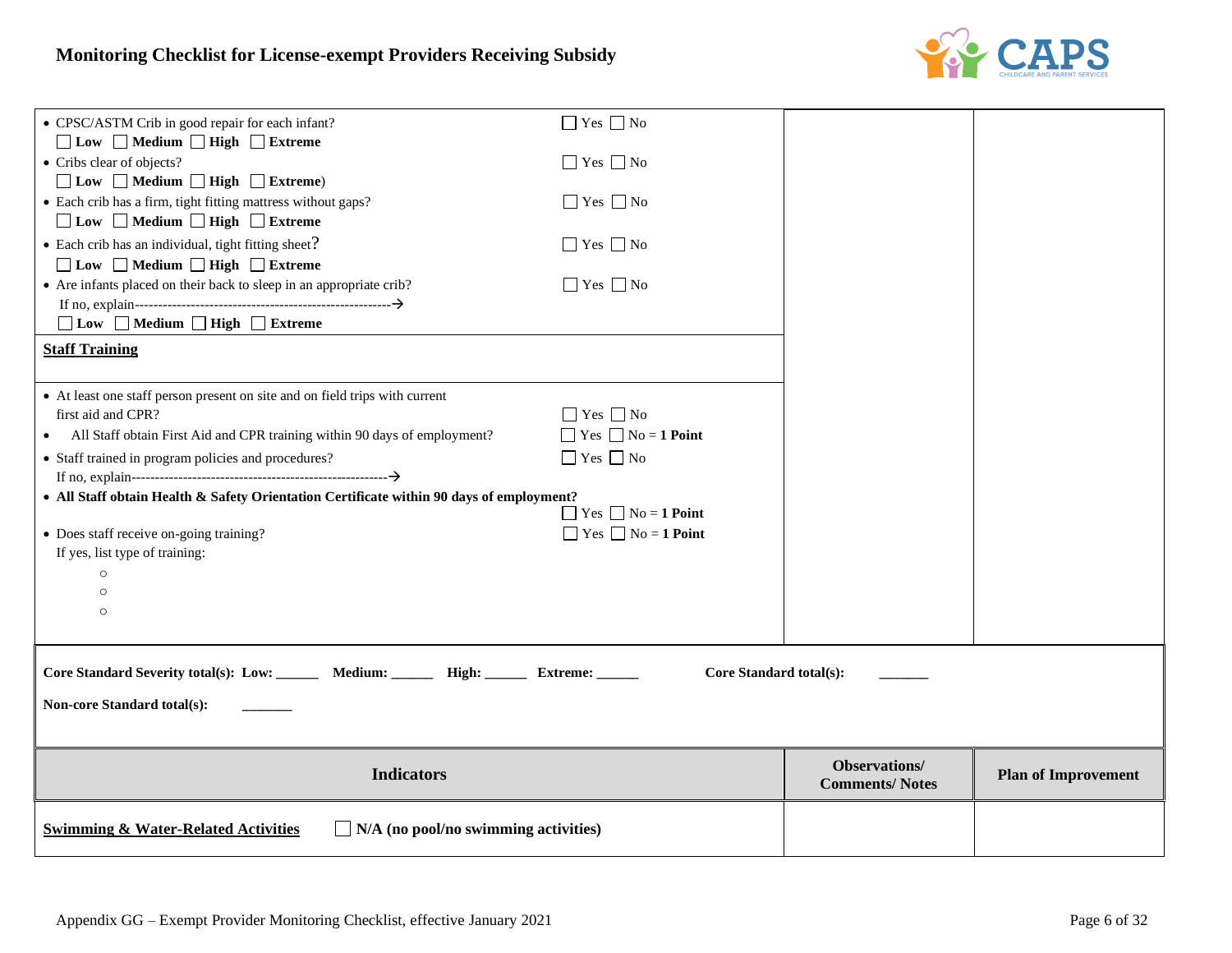

| • Pool area adequately fenced & secured?<br>□ Low □ Medium □ High □ Extreme                                     | $\hfill\Box$<br>Yes $\hfill\Box$<br>No |                                        |                            |
|-----------------------------------------------------------------------------------------------------------------|----------------------------------------|----------------------------------------|----------------------------|
| • Lifeguard certified and present? (if pool is on site)<br>□Low □ Medium □ High □ Extreme                       | $\Box$ Yes $\Box$ No                   |                                        |                            |
| • Enough staff to safely supervise swimmers and non-swimmers?<br>□ Low □ Medium □ High □ Extreme                | $\hfill\Box$<br>Yes $\hfill\Box$<br>No |                                        |                            |
| Core Standard Severity total(s): Low: _______ Medium: ______ High: ______<br><b>Non-core Standard total(s):</b> | Extreme: ______                        | <b>Core Standard total(s):</b>         |                            |
| <b>Indicators</b>                                                                                               |                                        | Observations/<br><b>Comments/Notes</b> | <b>Plan of Improvement</b> |
| <b>Transportation</b><br>$\Box$ N/A (no transportation provided)                                                |                                        |                                        |                            |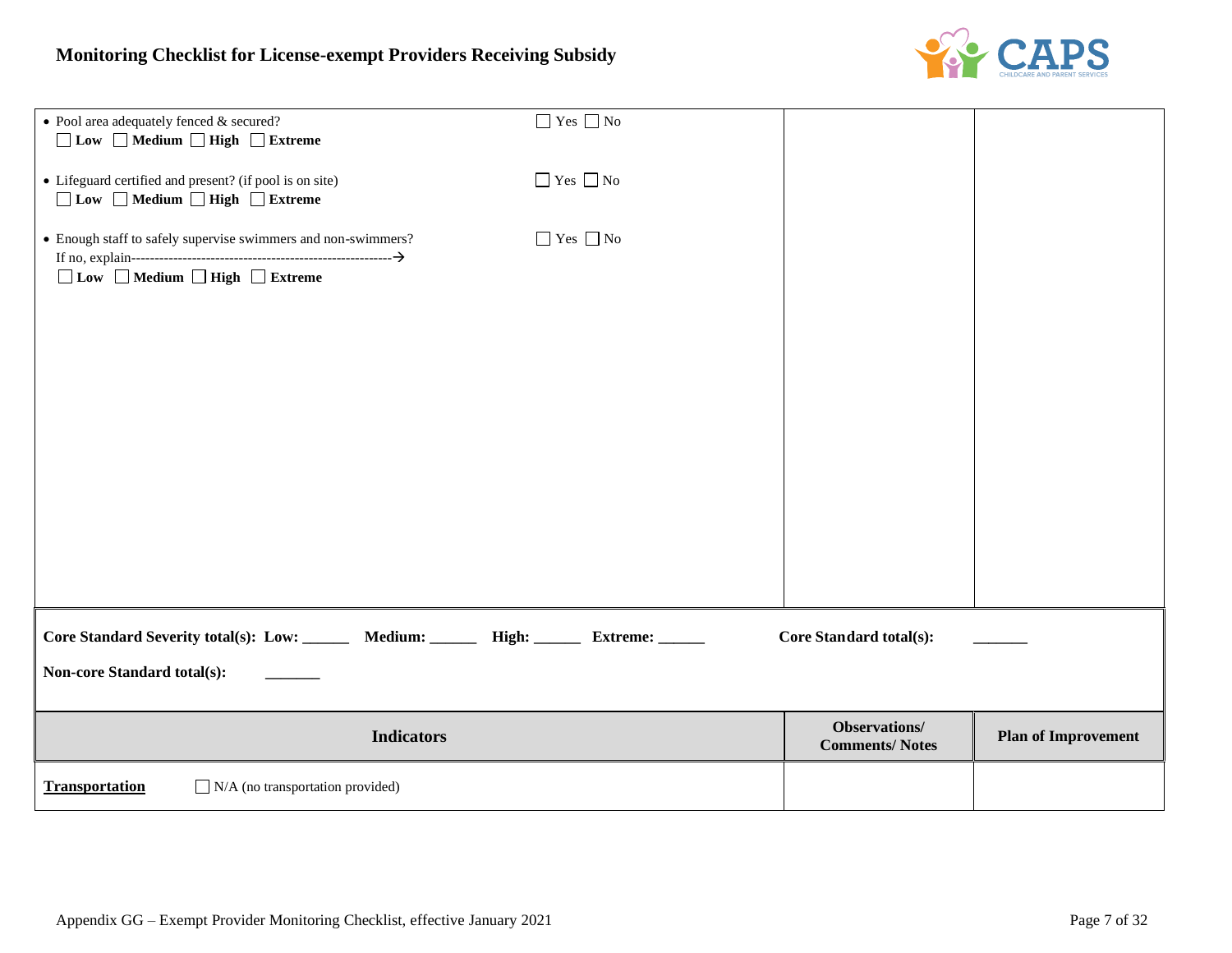

| Core Standard Severity total(s): Low: _______ Medium: ______ High: ______ Extreme: ______<br>Non-core Standard total(s): __________                                          |                                                                                                            | Core Standard total(s): |
|------------------------------------------------------------------------------------------------------------------------------------------------------------------------------|------------------------------------------------------------------------------------------------------------|-------------------------|
| • Additional staff provided to maintain adequate supervision<br>during transportation?<br>$\Box$ Low $\Box$ Medium $\Box$ High $\Box$ Extreme                                | $\Box$ Yes $\Box$ No                                                                                       |                         |
| • Documentation maintained of transportation which indicates that<br>safety procedures are in place?<br>□Low □ Medium □ High □ Extreme                                       | $\Box$ Yes $\Box$ No                                                                                       |                         |
| $\bullet$ Each vehicle(s) has an annual safety inspection?<br>• Each vehicle(s) is in good/safe condition, clean and free of<br>hazardous items?                             | $\Box$ Yes $\Box$ No<br>□ Not observed during visit<br>$\Box$ Yes $\Box$ No<br>□ Not observed during visit |                         |
| • Procedures in place to transport children safely?<br>$\Box$ Low $\Box$ Medium $\Box$ High $\Box$ Extreme                                                                   | $\Box$ Yes $\Box$ No                                                                                       |                         |
| • Proper restraints used when transporting children?<br>$\Box$ Low $\Box$ Medium $\Box$ High $\Box$ Extreme                                                                  | $\Box$ Not observed during visit<br>$\Box$ Yes $\Box$ No                                                   |                         |
| • Written permission to transport from parent/guardian?<br>• Emergency medical information for each child on vehicle?<br>$\Box$ Low $\Box$ Medium $\Box$ High $\Box$ Extreme | $\Box$ Yes $\Box$ No<br>$\Box$ Yes $\Box$ No                                                               |                         |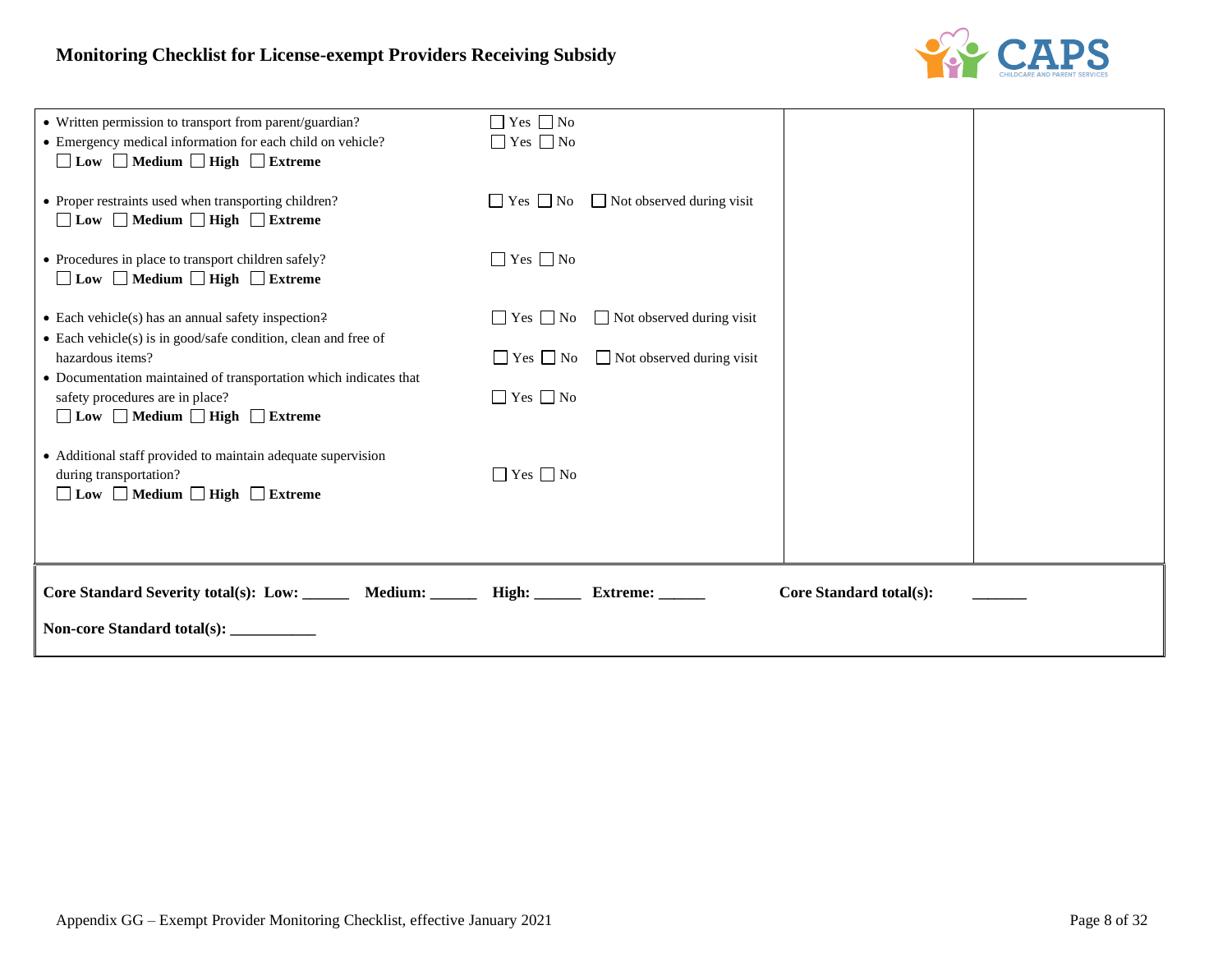

|                                                                                                                                                                                                                                                                                                      | <b>Staff Profile Record</b><br><b>Currently involved in a CAPS funded program</b> |              |                               | <b>DECAL Criminal Background Check</b> |                              |                                | <b>Health &amp; Safety Training</b>                   |                                                      |                                                                |                                                                               |
|------------------------------------------------------------------------------------------------------------------------------------------------------------------------------------------------------------------------------------------------------------------------------------------------------|-----------------------------------------------------------------------------------|--------------|-------------------------------|----------------------------------------|------------------------------|--------------------------------|-------------------------------------------------------|------------------------------------------------------|----------------------------------------------------------------|-------------------------------------------------------------------------------|
| Name                                                                                                                                                                                                                                                                                                 | Date of Birth                                                                     | Date of Hire | CBC<br><b>Expiration Date</b> | CBC<br><b>Determination</b>            | CBC<br><b>Letter on file</b> | H & S<br>training<br>required? | <b>Current</b><br><b>First Aid</b><br><b>Training</b> | <b>Current</b><br><b>CPR</b><br><b>Certification</b> | Health &<br><b>Safety</b><br>Orientation<br><b>Certificate</b> | 10 hours<br>annual ongoing<br>Health $\&$<br><b>Safety</b><br><b>Training</b> |
|                                                                                                                                                                                                                                                                                                      |                                                                                   |              |                               |                                        |                              |                                |                                                       |                                                      |                                                                |                                                                               |
|                                                                                                                                                                                                                                                                                                      |                                                                                   |              |                               |                                        |                              |                                |                                                       |                                                      |                                                                |                                                                               |
|                                                                                                                                                                                                                                                                                                      |                                                                                   |              |                               |                                        |                              |                                |                                                       |                                                      |                                                                |                                                                               |
|                                                                                                                                                                                                                                                                                                      |                                                                                   |              |                               |                                        |                              |                                |                                                       |                                                      |                                                                |                                                                               |
|                                                                                                                                                                                                                                                                                                      |                                                                                   |              |                               |                                        |                              |                                |                                                       |                                                      |                                                                |                                                                               |
|                                                                                                                                                                                                                                                                                                      |                                                                                   |              |                               |                                        |                              |                                |                                                       |                                                      |                                                                |                                                                               |
|                                                                                                                                                                                                                                                                                                      |                                                                                   |              |                               |                                        |                              |                                |                                                       |                                                      |                                                                |                                                                               |
|                                                                                                                                                                                                                                                                                                      |                                                                                   |              |                               |                                        |                              |                                |                                                       |                                                      |                                                                |                                                                               |
|                                                                                                                                                                                                                                                                                                      |                                                                                   |              |                               |                                        |                              |                                |                                                       |                                                      |                                                                |                                                                               |
|                                                                                                                                                                                                                                                                                                      |                                                                                   |              |                               |                                        |                              |                                |                                                       |                                                      |                                                                |                                                                               |
|                                                                                                                                                                                                                                                                                                      |                                                                                   |              |                               |                                        |                              |                                |                                                       |                                                      |                                                                |                                                                               |
|                                                                                                                                                                                                                                                                                                      |                                                                                   |              |                               |                                        |                              |                                |                                                       |                                                      |                                                                |                                                                               |
|                                                                                                                                                                                                                                                                                                      |                                                                                   |              |                               |                                        |                              |                                |                                                       |                                                      |                                                                |                                                                               |
|                                                                                                                                                                                                                                                                                                      |                                                                                   |              |                               |                                        |                              |                                |                                                       |                                                      |                                                                |                                                                               |
|                                                                                                                                                                                                                                                                                                      |                                                                                   |              |                               |                                        |                              |                                |                                                       |                                                      |                                                                |                                                                               |
|                                                                                                                                                                                                                                                                                                      |                                                                                   |              |                               |                                        |                              |                                |                                                       |                                                      |                                                                |                                                                               |
| Federal law requires that programs receiving federal funds have a satisfactory criminal background check determination on file based on a national fingerprint<br>background check.<br>Note: A satisfactory, comprehensive background check from DECAL will need to be completed by October 1, 2018. |                                                                                   |              |                               |                                        |                              |                                |                                                       |                                                      |                                                                |                                                                               |
| NOTES/OBSERVATIONS:                                                                                                                                                                                                                                                                                  |                                                                                   |              |                               |                                        |                              |                                |                                                       |                                                      |                                                                |                                                                               |
|                                                                                                                                                                                                                                                                                                      |                                                                                   |              |                               |                                        |                              |                                |                                                       |                                                      |                                                                |                                                                               |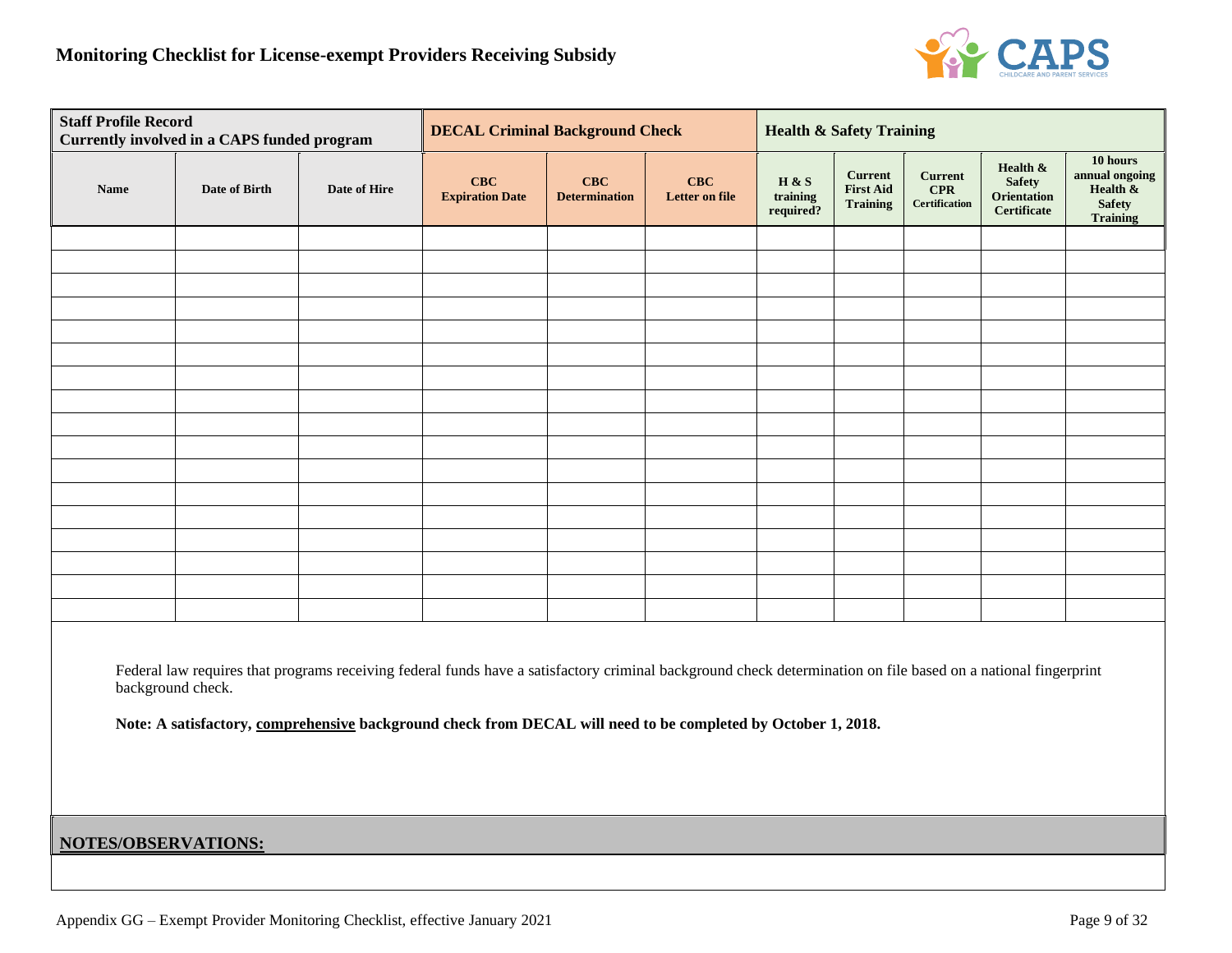

| <u> 1989 - Johann Stoff, deutscher Stoffen und der Stoffen und der Stoffen und der Stoffen und der Stoffen und der</u> |  |
|------------------------------------------------------------------------------------------------------------------------|--|
|                                                                                                                        |  |
|                                                                                                                        |  |
|                                                                                                                        |  |
|                                                                                                                        |  |

**By signing this report I acknowledge that the report was discussed with me and if there are any missing requirements I am responsible for submitting them as outlined to Maximus or the CAPS Program.**

You have the right to refute any of the citations noted in this report with which you disagree. To refute a citation(s), e-mail the following information t[o CCSRefutations@decal.ga.gov.](mailto:CCSRefutations@decal.ga.gov)

- **1. Facility name, exemption number and visit date.**
- **2. Your name, title/relationship to the facility, e-mail address & up to two phone number(s) where you can be reached.**
- **3. Specific standard(s) that you are refuting, along with your concerns or questions regarding the citation.**
- **4. Refutations must be submitted to Child Care Services (CCS) within 10 business days of the completion date of the visit to the facility.**
- **5. Your refutation will be forwarded to the CCS Exemptions Unit manager, who will follow up with you about your concerns. If you have any questions about this process, contact our office at 770-293-5977.**

**Any violation which subjects a child to injury or life-threatening situation or continued noncompliance may jeopardize participation in the CAPS program for eligible license-exempt programs (government-owned/operated facilities and day camps).**

| Director/Person-in-charge Signature_ |      |
|--------------------------------------|------|
| <b>Printed name</b>                  | Date |
| <b>Specialist Signature_</b>         | Date |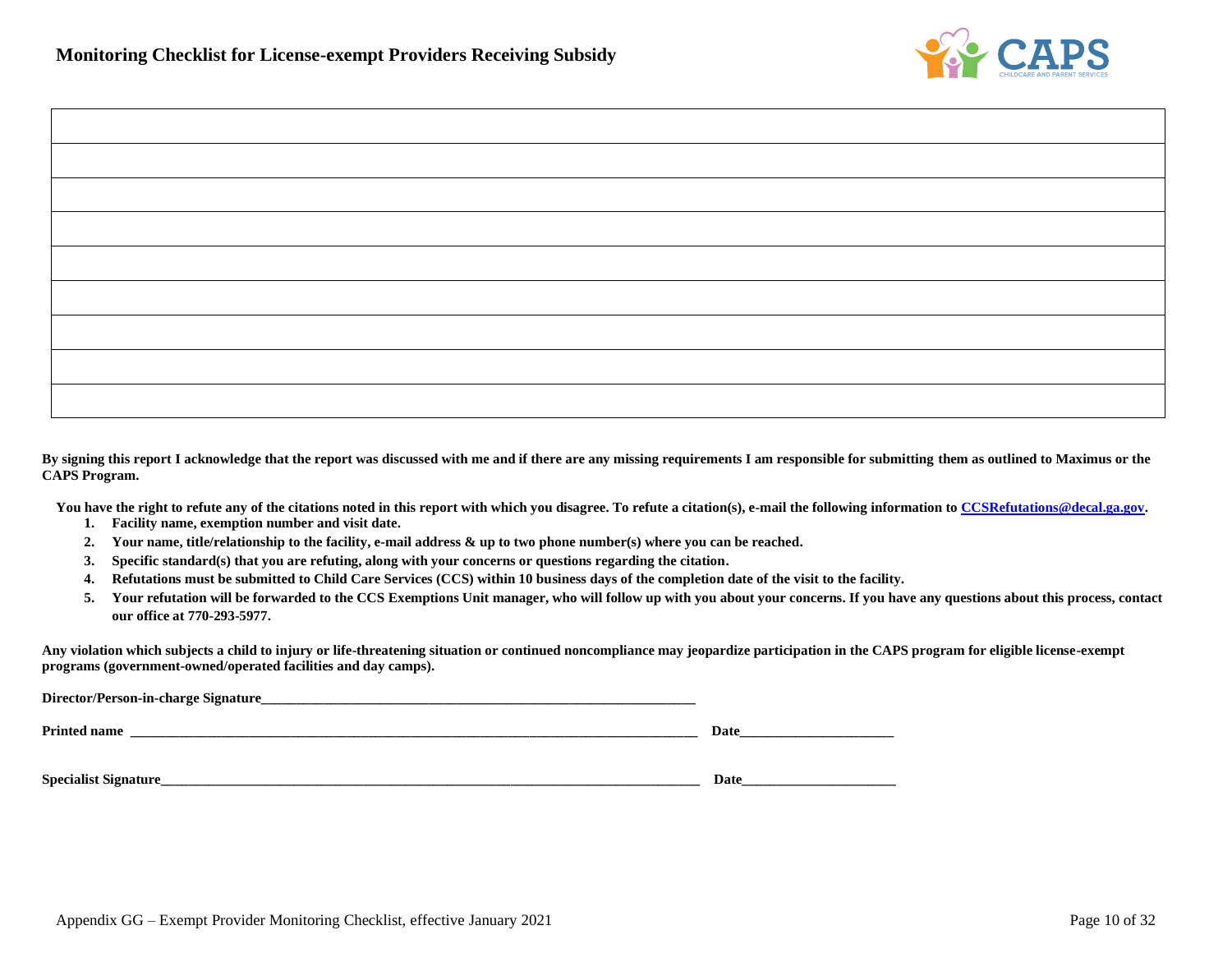

| <b>Violation Class</b>              | <b>Violation Level</b> |                           |                   |                           |  |  |  |
|-------------------------------------|------------------------|---------------------------|-------------------|---------------------------|--|--|--|
| (A, B, C, D)                        | $0-2$ points           | $\mathbf H$<br>3-5 points | Ш<br>6-10 points  | $\bf{IV}$<br>$11+$ points |  |  |  |
| D (10 points per indicator)         |                        |                           |                   |                           |  |  |  |
| <b>Extreme Harm</b><br>$\bullet$    |                        |                           | $I3 - D$          | D                         |  |  |  |
| <b>Imminent Danger</b><br>$\bullet$ |                        |                           |                   |                           |  |  |  |
| $C(6 \text{ points per indicator})$ |                        |                           | $C-III$<br>$I2-D$ | C-IV<br>$I3-D$            |  |  |  |
| <b>High Risk</b><br>$\bullet$       |                        |                           |                   |                           |  |  |  |
| B (2 points per indicator)          | B-I<br>$P1-P3$         | B-II<br>$P2-P3$           | B-III<br>$I1-I2$  | $B-IV$<br>$I2-D$          |  |  |  |
| <b>Medium Risk</b><br>$\bullet$     |                        |                           |                   |                           |  |  |  |
| A (1 point per indicator)           |                        |                           |                   |                           |  |  |  |
| <b>Low Risk</b><br>$\bullet$        | $P1-P2$ <sup>A-I</sup> | A-II<br>$P1-P3$           | A-III<br>$P2-P3$  | $A-IV$<br>$I1-I2$         |  |  |  |
| <b>CCDF Non-core</b><br>٠           |                        |                           |                   |                           |  |  |  |

# **Compliance Enforcement Worksheet**

| <b>Prevention Action Category</b> | <b>Intermediate Action Category</b><br>(includes Prevention Actions) | <b>Dismissal Action</b><br>Category |
|-----------------------------------|----------------------------------------------------------------------|-------------------------------------|
| <b>Prevention 1 (P1)</b>          | Intermediate 1 (I1)                                                  | Dismissal (D)                       |
| Technical assistance              | Corrective action plan                                               | Dismissal                           |
| <b>Prevention 2 (P2)</b>          | Office conference                                                    | Disqualification                    |
| Citation                          | Intermediate 2 (I2)                                                  |                                     |
| Plan of improvement               | Fine (level 1 or 2)                                                  |                                     |
| <b>Prevention 3 (P3)</b>          | Intermediate 3 (13)                                                  |                                     |
| <b>Warning Letter</b>             | Per violation fine (level 1 or 2)                                    |                                     |

| No Violations Observed | <b>Core Standard total:</b> | <b>Non-core Standard total:</b> | <b>Combined total:</b> |
|------------------------|-----------------------------|---------------------------------|------------------------|
|                        |                             |                                 |                        |

| Director/Person-in-charge Signature_ |      |
|--------------------------------------|------|
| <b>Printed name</b>                  | Date |
| <b>Specialist Signature_</b>         | Date |

Г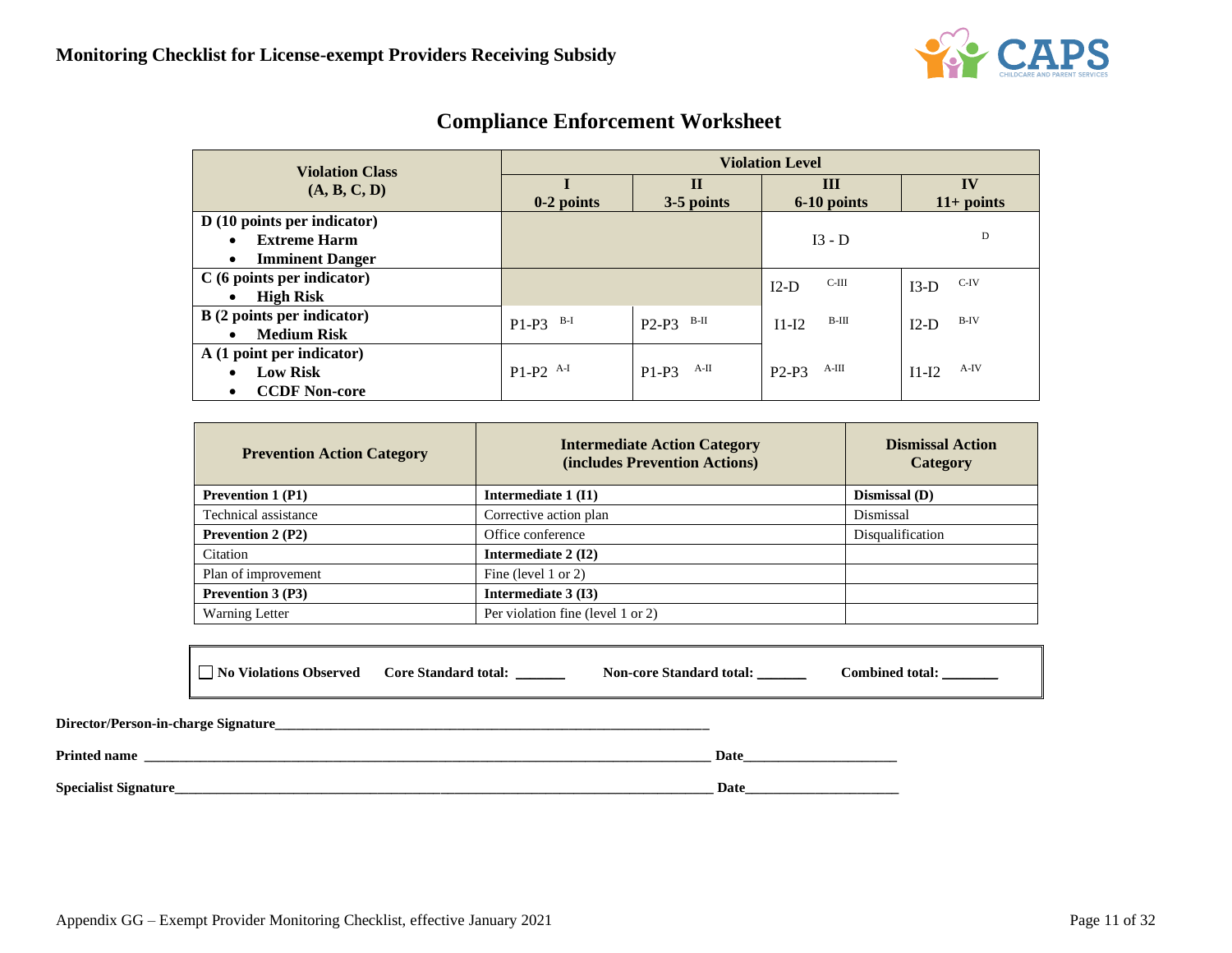

| <b>Health &amp; Safety Core Standards for</b><br>exempt programs receiving subsidy                                                                                                                                                                                                                                                                                   | <b>NE</b>                                                                                                                                                                                                        | <b>NA</b>                                                    | <b>Technical</b><br><b>Assistance</b>                                                                                                                                                                                       | <b>Low Risk</b><br><b>Non-compliance</b><br>$= 1$ pt. | <b>Medium Risk</b><br>Non-compliance $=$<br>2 pts.                                                                                          | <b>High Risk</b><br>Non-compliance = $6$<br>pts.                                                                                                             | <b>Extreme</b><br>10 points -<br><b>Potential CAPS</b><br><b>Dismissal</b> |  |
|----------------------------------------------------------------------------------------------------------------------------------------------------------------------------------------------------------------------------------------------------------------------------------------------------------------------------------------------------------------------|------------------------------------------------------------------------------------------------------------------------------------------------------------------------------------------------------------------|--------------------------------------------------------------|-----------------------------------------------------------------------------------------------------------------------------------------------------------------------------------------------------------------------------|-------------------------------------------------------|---------------------------------------------------------------------------------------------------------------------------------------------|--------------------------------------------------------------------------------------------------------------------------------------------------------------|----------------------------------------------------------------------------|--|
| <b>Staff: Child Ratios</b>                                                                                                                                                                                                                                                                                                                                           |                                                                                                                                                                                                                  |                                                              |                                                                                                                                                                                                                             |                                                       |                                                                                                                                             |                                                                                                                                                              |                                                                            |  |
| <b>Evaluate Staff: Child ratios based on a head</b><br>count, ask ages to determine 20% (if<br>applicable)<br>Infants (less than 1 year old or Children who<br>are under 18 mths $\&$ not walking) 1:6<br>One year olds (who are walking) 1:8<br>Two year olds 1:10<br>Three year olds 1:15<br>Four year olds 1:18<br>Five year olds 1:20<br>Six year olds & up 1:25 | The Staff:child ratios for a mixed-age group shall be based on the age of the youngest group of children that includes more than<br>twenty percent (20%) of the total number of children in the mixed-age group. |                                                              |                                                                                                                                                                                                                             |                                                       |                                                                                                                                             |                                                                                                                                                              |                                                                            |  |
| Required Staff: Child ratios and group size<br>are maintained                                                                                                                                                                                                                                                                                                        | If no children<br>are present                                                                                                                                                                                    | If children<br>are grouped<br>in only<br>mixed age<br>groups | If additional children<br>arrive and program<br>Staff immediately<br>reconcile ratios<br>(adequate Staff<br>available in the<br>building in order to<br>immediately<br>reconcile and<br>comply with Staff:<br>Child ratios) | N/A                                                   | Ratio citation with or<br>without an incident<br>and/or injury with no<br>medical attention or<br>with medical attention<br>as a precaution | Ratio citation with an<br>incident and/or injury<br>requiring professional<br>medical attention OR<br>could be seriously<br>detrimental to the<br>child(ren) | Incident resulting in<br>death, extreme or<br>permanent injury             |  |
| Mixed-age groups: Staff: Child ratio based<br>on youngest age group that makes up more<br>than 20% of the group                                                                                                                                                                                                                                                      | If no children<br>are present                                                                                                                                                                                    | If there are<br>no mixed age<br>groups                       | If additional children<br>arrive and program<br>Staff immediately<br>reconcile ratios<br>(adequate Staff<br>available in the<br>building in order to<br>immediately<br>reconcile and<br>comply with Staff:<br>Child ratios) | N/A                                                   | Ratio citation with or<br>without an incident<br>and/or injury with no<br>medical attention or<br>with medical attention<br>as a precaution | Ratio citation with an<br>incident and/or injury<br>requiring professional<br>medical attention OR<br>could be seriously<br>detrimental to the<br>child(ren) | Incident resulting in<br>death, extreme or<br>permanent injury             |  |
| <b>Supervision</b>                                                                                                                                                                                                                                                                                                                                                   |                                                                                                                                                                                                                  |                                                              |                                                                                                                                                                                                                             |                                                       |                                                                                                                                             |                                                                                                                                                              |                                                                            |  |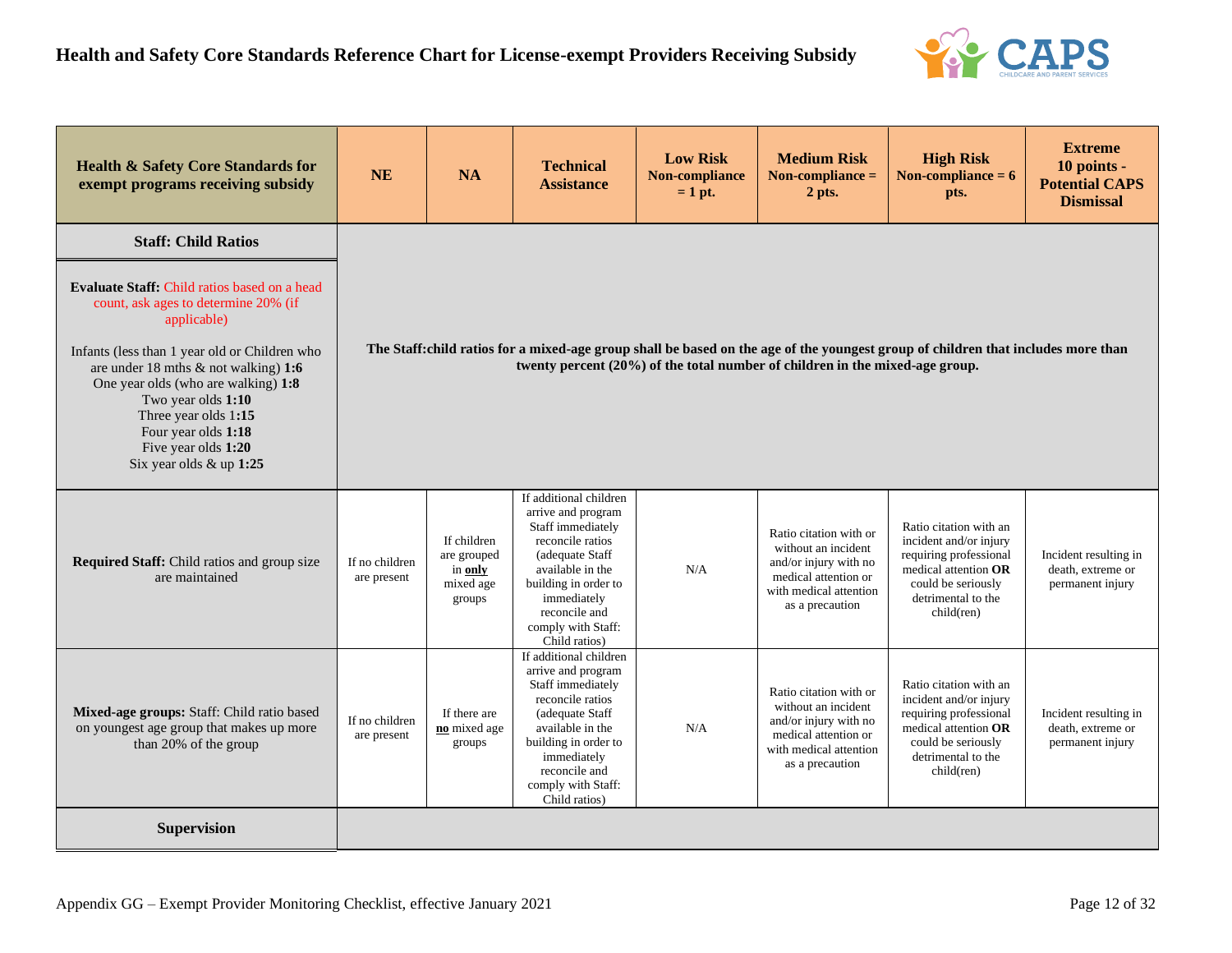

| <b>Health &amp; Safety Core Standards for</b><br>exempt programs receiving subsidy                                                                                                                                                                                                          | <b>NE</b>                     | <b>NA</b>                                                                                                                                                                                                                                                                                                                                                                                                                                                                                          | <b>Technical</b><br><b>Assistance</b>                                                                                                                                                                  | <b>Low Risk</b><br>Non-compliance<br>$= 1$ pt.                                                                                                                                                                                                                                                                                                                                                                              | <b>Medium Risk</b><br>Non-compliance $=$<br>2 pts.                                                                                                   | <b>High Risk</b><br>Non-compliance $= 6$<br>pts.                                                                                                                                                                                                      | <b>Extreme</b><br>10 points -<br><b>Potential CAPS</b><br><b>Dismissal</b> |  |  |  |
|---------------------------------------------------------------------------------------------------------------------------------------------------------------------------------------------------------------------------------------------------------------------------------------------|-------------------------------|----------------------------------------------------------------------------------------------------------------------------------------------------------------------------------------------------------------------------------------------------------------------------------------------------------------------------------------------------------------------------------------------------------------------------------------------------------------------------------------------------|--------------------------------------------------------------------------------------------------------------------------------------------------------------------------------------------------------|-----------------------------------------------------------------------------------------------------------------------------------------------------------------------------------------------------------------------------------------------------------------------------------------------------------------------------------------------------------------------------------------------------------------------------|------------------------------------------------------------------------------------------------------------------------------------------------------|-------------------------------------------------------------------------------------------------------------------------------------------------------------------------------------------------------------------------------------------------------|----------------------------------------------------------------------------|--|--|--|
| <b>Observe for adequate supervision, Staff</b><br>members are physically present in the area<br>and able to supervise all children.                                                                                                                                                         |                               | Children shall be supervised at all times. "Supervision" means that the appropriate number of Staff members are physically present<br>in the area where children are being cared for and are providing watchful oversight to the children. The persons supervising in the<br>child care area must be alert, and able to respond promptly to the needs and actions of the children being supervised.                                                                                                |                                                                                                                                                                                                        |                                                                                                                                                                                                                                                                                                                                                                                                                             |                                                                                                                                                      |                                                                                                                                                                                                                                                       |                                                                            |  |  |  |
|                                                                                                                                                                                                                                                                                             | If no children<br>are present | Never                                                                                                                                                                                                                                                                                                                                                                                                                                                                                              | If Staff observed not<br>circulating;<br>Short term limited<br>visibility (i.e., room<br>dark at naptime or<br>child behind<br>cubbies)<br>*If TA documented<br>on previous visit.<br>move to Low Risk | Brief break in<br>watchful oversight<br>(i.e. Staff steps over<br>threshold of<br>classroom, places<br>something in<br>hallway, or child<br>briefly walks out of<br>a supervised area<br>without adult<br>supervision and<br>comes back);<br>Staff responsible for<br>two separate<br>physical areas for a<br>brief period of time<br>or during nap time;<br><b>Staff not</b><br>seated with<br>children during<br>mealtime | Supervision citation<br>with or without an<br>incident and/or injury<br>with no medical<br>attention or with<br>medical attention as a<br>precaution | Supervision citation<br>with an incident and/or<br>injury requiring<br>professional medical<br>attention OR could be<br>seriously detrimental to<br>the child(ren)(i.e.<br>leaving a child on the<br>playground for an<br>extended period of<br>time) | Incident resulting in<br>death, extreme or<br>permanent injury             |  |  |  |
| <b>Comprehensive Background Checks</b>                                                                                                                                                                                                                                                      |                               |                                                                                                                                                                                                                                                                                                                                                                                                                                                                                                    |                                                                                                                                                                                                        |                                                                                                                                                                                                                                                                                                                                                                                                                             |                                                                                                                                                      |                                                                                                                                                                                                                                                       |                                                                            |  |  |  |
| <b>Review all CRCs for Director, Employees,</b><br>Provisional Employees, and others present<br>in facility                                                                                                                                                                                 |                               | Every staff member with direct care responsibilities must have a Satisfactory Comprehensive Background Check Determination<br>before the individual may supervise any child independently. A staff member with a preliminary fingerprint clearance must be<br>supervised by a staff member with a Satisfactory Comprehensive Background Check Determination. No staff member with an<br>Unsatisfactory Records Check Determination may be present at a program when any child is present for care. |                                                                                                                                                                                                        |                                                                                                                                                                                                                                                                                                                                                                                                                             |                                                                                                                                                      |                                                                                                                                                                                                                                                       |                                                                            |  |  |  |
| No actual and potential Director, Employee,<br>and Provisional Employee with an<br>unsatisfactory Fingerprint Records Check<br>Determination or an unsatisfactory<br><b>Comprehensive Records Check</b><br>Determination may be present at a facility<br>when any child is present for care | Never                         | Never                                                                                                                                                                                                                                                                                                                                                                                                                                                                                              | N/A                                                                                                                                                                                                    | N/A                                                                                                                                                                                                                                                                                                                                                                                                                         | N/A                                                                                                                                                  | Unsatisfactory<br><b>Fingerprint Records</b><br><b>Check Determination</b><br>OR Unsatisfactory<br>Comprehensive<br><b>Records Check</b><br>Determination                                                                                             | Incident resulting in<br>death, extreme or<br>permanent injury             |  |  |  |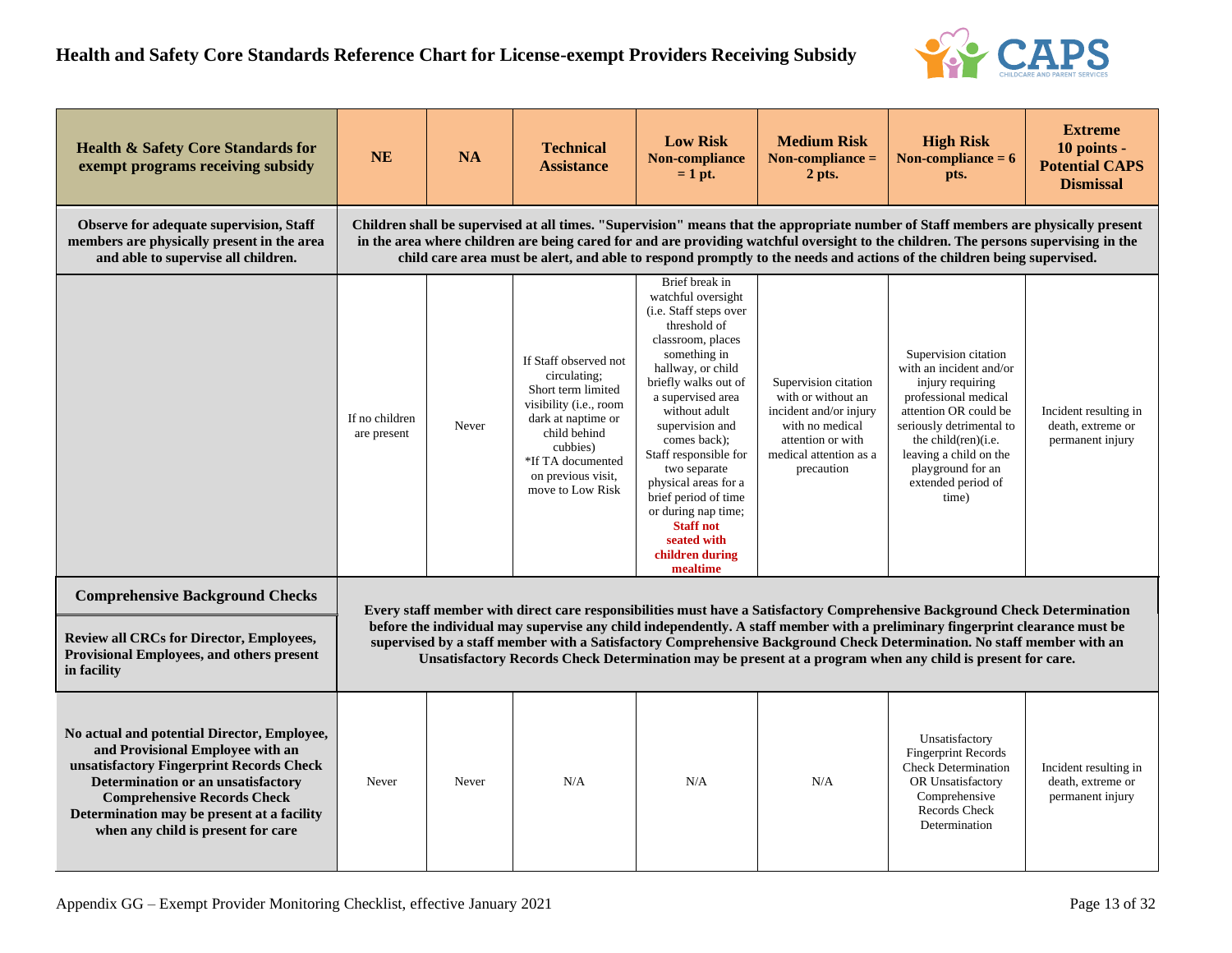

| <b>Health &amp; Safety Core Standards for</b><br>exempt programs receiving subsidy                                                                                                                                                                                                                                                                                                                                                                                                                                                                                                                          | <b>NE</b> | <b>NA</b> | <b>Technical</b><br><b>Assistance</b>                | <b>Low Risk</b><br>Non-compliance<br>$= 1$ pt. | <b>Medium Risk</b><br>Non-compliance $=$<br>2 pts.                                                                                                                                                                                                                                                                                                                                                                                                                                                                                                                                                                                                                                                                                              | <b>High Risk</b><br>Non-compliance $= 6$<br>pts.                                                                                                                                                                                                                                                                                                                                                                           | <b>Extreme</b><br>10 points -<br><b>Potential CAPS</b><br><b>Dismissal</b> |
|-------------------------------------------------------------------------------------------------------------------------------------------------------------------------------------------------------------------------------------------------------------------------------------------------------------------------------------------------------------------------------------------------------------------------------------------------------------------------------------------------------------------------------------------------------------------------------------------------------------|-----------|-----------|------------------------------------------------------|------------------------------------------------|-------------------------------------------------------------------------------------------------------------------------------------------------------------------------------------------------------------------------------------------------------------------------------------------------------------------------------------------------------------------------------------------------------------------------------------------------------------------------------------------------------------------------------------------------------------------------------------------------------------------------------------------------------------------------------------------------------------------------------------------------|----------------------------------------------------------------------------------------------------------------------------------------------------------------------------------------------------------------------------------------------------------------------------------------------------------------------------------------------------------------------------------------------------------------------------|----------------------------------------------------------------------------|
| <b>Every Employee must have a valid and</b><br>current satisfactory Comprehensive<br><b>Records Check Determination on file prior</b><br>to being present at the facility. The<br><b>Comprehensive Records Check</b><br><b>Determination must have a Records Check</b><br>Clearance Date that is no older than the<br>preceding 12 months of the hire date;<br>provided, however, if the Employee has had<br>a lapse of employment from the child care<br>industry that lasted for 180 days (6 months)<br>or longer, a new satisfactory<br><b>Comprehensive Records Check</b><br>Determination is required. | Never     | Never     | Advise of process to<br>obtain CBCs with<br>citation | N/A                                            | No Records Check<br>Determination<br>Completed; Has<br>National Fingerprint<br><b>Check but Satisfactory</b><br>Comprehensive<br>Records Check<br>Determination not<br>completed or has not<br>begun process AND<br>staff person is not<br>supervised by a<br>person with<br>comprehensive<br>records check.<br>Records Check<br>Clearance date on<br>Comprehensive<br>Records Check<br>Determination older<br>than preceding 12<br>months of hire date<br><b>OR Records Check</b><br>Clearance Date on<br>Comprehensive<br>Records Check<br>Determination is not<br>older than the<br>preceding 12 months<br>of license date, but<br>there was a lapse of<br>employment from the<br>industry greater than<br>180 days (6 months)<br>or longer. | Knowledge of a<br>committed crime with<br>or without Satisfactory<br>Comprehensive<br><b>Records Check</b><br>Determination<br>completed.                                                                                                                                                                                                                                                                                  | Incident resulting in<br>death, extreme or<br>permanent injury             |
| <b>Diapering Areas and Practices</b>                                                                                                                                                                                                                                                                                                                                                                                                                                                                                                                                                                        |           |           |                                                      |                                                |                                                                                                                                                                                                                                                                                                                                                                                                                                                                                                                                                                                                                                                                                                                                                 | A hand washing sink with running heated water shall be located adjacent to the diapering area. If diapers are changed on a diaper<br>changing table/surface, the surface shall be smooth, nonporous, and equipped with a guard or rails to prevent falls. Between each                                                                                                                                                     |                                                                            |
| Inquire about procedures or observe actual<br>diaper change                                                                                                                                                                                                                                                                                                                                                                                                                                                                                                                                                 |           |           |                                                      |                                                |                                                                                                                                                                                                                                                                                                                                                                                                                                                                                                                                                                                                                                                                                                                                                 | diaper change, the diaper change surface shall be cleaned with a disinfectant and dried with a single-use disposable towel. Infants and<br>children shall not be left unattended while being diapered or having their clothes changed on the diaper changing surface. The area<br>used for diapering shall not be used for food preparation. It must be clear of formulas, food, food utensils and food preparation items. |                                                                            |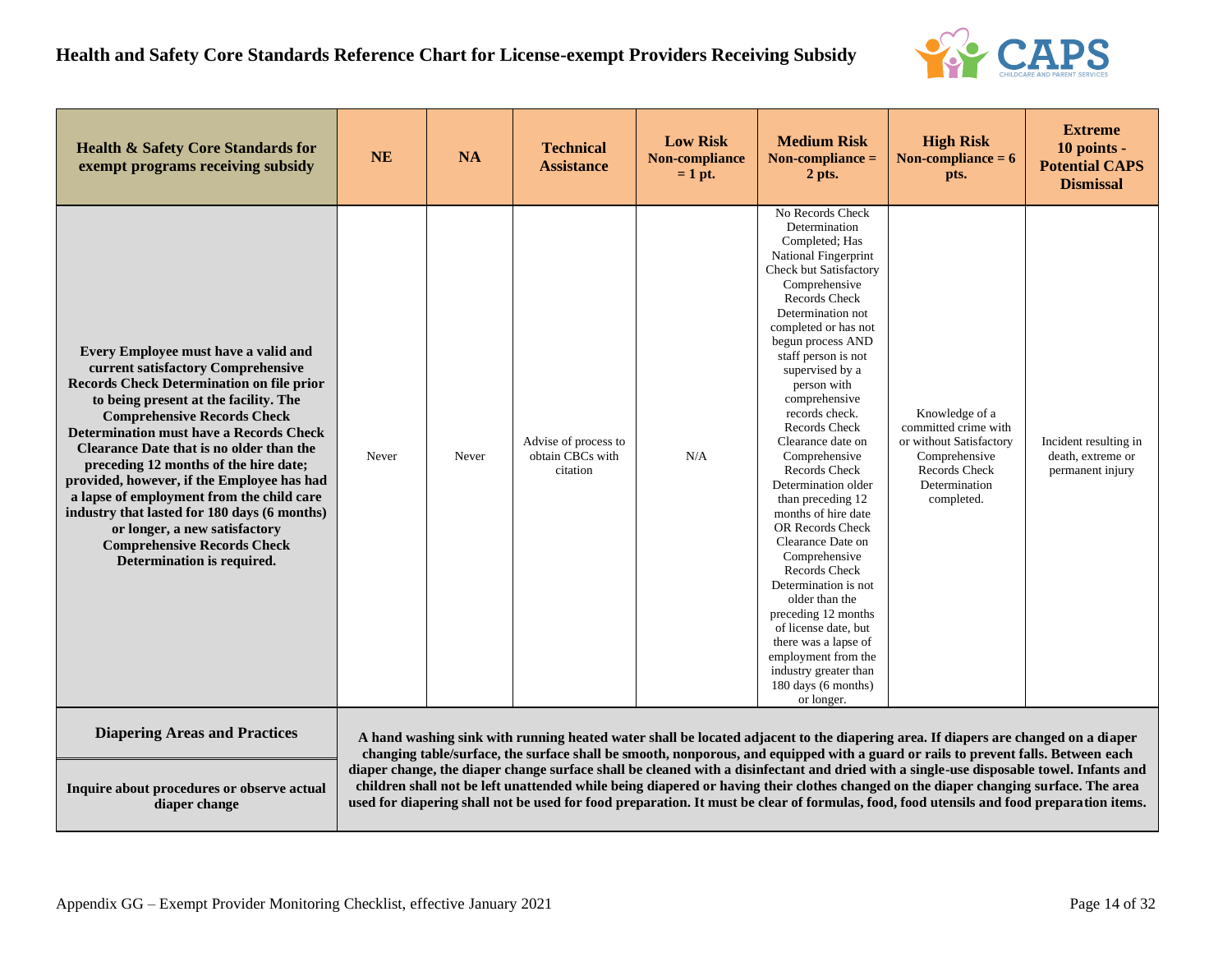

| <b>Health &amp; Safety Core Standards for</b><br>exempt programs receiving subsidy                                                                                                                                                                  | <b>NE</b>                                               | <b>NA</b>                                                                                                                                                                                                                              | <b>Technical</b><br><b>Assistance</b>                                                                                                                                                                                            | <b>Low Risk</b><br>Non-compliance<br>$= 1$ pt.                                                                                                                                    | <b>Medium Risk</b><br>Non-compliance $=$<br>$2$ pts.                                                                                                                                                                                                     | <b>High Risk</b><br>Non-compliance $= 6$<br>pts.                                                                                                                                                                                       | <b>Extreme</b><br>10 points -<br><b>Potential CAPS</b><br><b>Dismissal</b> |  |  |
|-----------------------------------------------------------------------------------------------------------------------------------------------------------------------------------------------------------------------------------------------------|---------------------------------------------------------|----------------------------------------------------------------------------------------------------------------------------------------------------------------------------------------------------------------------------------------|----------------------------------------------------------------------------------------------------------------------------------------------------------------------------------------------------------------------------------|-----------------------------------------------------------------------------------------------------------------------------------------------------------------------------------|----------------------------------------------------------------------------------------------------------------------------------------------------------------------------------------------------------------------------------------------------------|----------------------------------------------------------------------------------------------------------------------------------------------------------------------------------------------------------------------------------------|----------------------------------------------------------------------------|--|--|
| A hand washing sink with running heated<br>water shall be located adjacent to the diapering<br>area                                                                                                                                                 | If no diapered<br>children are<br>currently<br>enrolled | If program<br>not licensed<br>for diapered<br>children                                                                                                                                                                                 | Diapered room not<br>in use;<br>Diaper changing<br>station and/or sink<br>made adjacent<br>during visit;<br>Diaper table is<br>movable:<br>Warm water not<br>used<br>*If TA documented<br>on previous visit,<br>move to Low Risk | Sink not adjacent to<br>changing station;<br>Warm water is not<br>available                                                                                                       | No operable sink in<br>diapering room                                                                                                                                                                                                                    | N/A                                                                                                                                                                                                                                    | N/A                                                                        |  |  |
| The diapering surface shall be smooth, non-<br>porous, and equipped with a guard rail or<br>straps to prevent falls. Between each diaper<br>change, surface shall be cleaned with a<br>disinfectant and dried with a single-use<br>disposable towel | If no diapered<br>children are<br>currently<br>enrolled | If program<br>not licensed<br>for diapered<br>children                                                                                                                                                                                 | Turn textured side<br>over for a smooth<br>surface:<br>Disinfectant not used<br>according to<br>manufacturer's<br>instructions<br>*If TA documented<br>on previous visit,<br>move to Low Risk                                    | Changing pad has<br>tears/non-smooth<br>surface:<br>Surface not properly<br>disinfected:<br>Missing $\text{tail}(s)$<br>and/or safety<br>strap(s) with $no$<br>incident or injury | Missing rail(s) and/or<br>safety strap(s) with an<br>incident and/or injury<br>with no medical<br>attention or with<br>medical attention as a<br>precaution;<br>There is evidence of<br>isolated illness and<br>confirmed lack of<br>proper disinfection | Missing rail(s) and/or<br>safety strap(s) with an<br>incident and/or injury<br>requiring professional<br>medical attention;<br>There is evidence of<br>widespread illness due<br>to lack of proper<br>disinfection (by CDC<br>or $HD)$ | Incident resulting in<br>death, extreme or<br>permanent injury             |  |  |
| The area used for diapering shall not be used<br>for food preparation; It must be clear of<br>formulas, food, food utensils and food<br>preparation items                                                                                           | Never                                                   | If program<br>not licensed<br>for diapered<br>children                                                                                                                                                                                 | N/A                                                                                                                                                                                                                              | Food and/or food<br>preparation items in<br>the diapering area<br>(bottles/cups, etc.<br>that children have<br>used)                                                              | Food prepared in<br>and/or served from the<br>diapering area                                                                                                                                                                                             | There is evidence of<br>spread of illness due to<br>use of diapering area<br>for food preparation,<br>serving food and/or<br>placement of food or<br>food related items<br>(confirmed by CDC or<br>HD)                                 | Incident resulting in<br>death, extreme or<br>permanent injury             |  |  |
| <b>Discipline</b>                                                                                                                                                                                                                                   |                                                         |                                                                                                                                                                                                                                        |                                                                                                                                                                                                                                  |                                                                                                                                                                                   |                                                                                                                                                                                                                                                          |                                                                                                                                                                                                                                        |                                                                            |  |  |
| <b>Observe teachers interactions with</b><br>children, ask about and review policy if<br>children are napping or not present                                                                                                                        |                                                         | Disciplinary actions used to correct a child's behavior, guidance techniques and any activities in which the children participate or<br>observe at the program shall not be detrimental to the physical or mental health of any child. |                                                                                                                                                                                                                                  |                                                                                                                                                                                   |                                                                                                                                                                                                                                                          |                                                                                                                                                                                                                                        |                                                                            |  |  |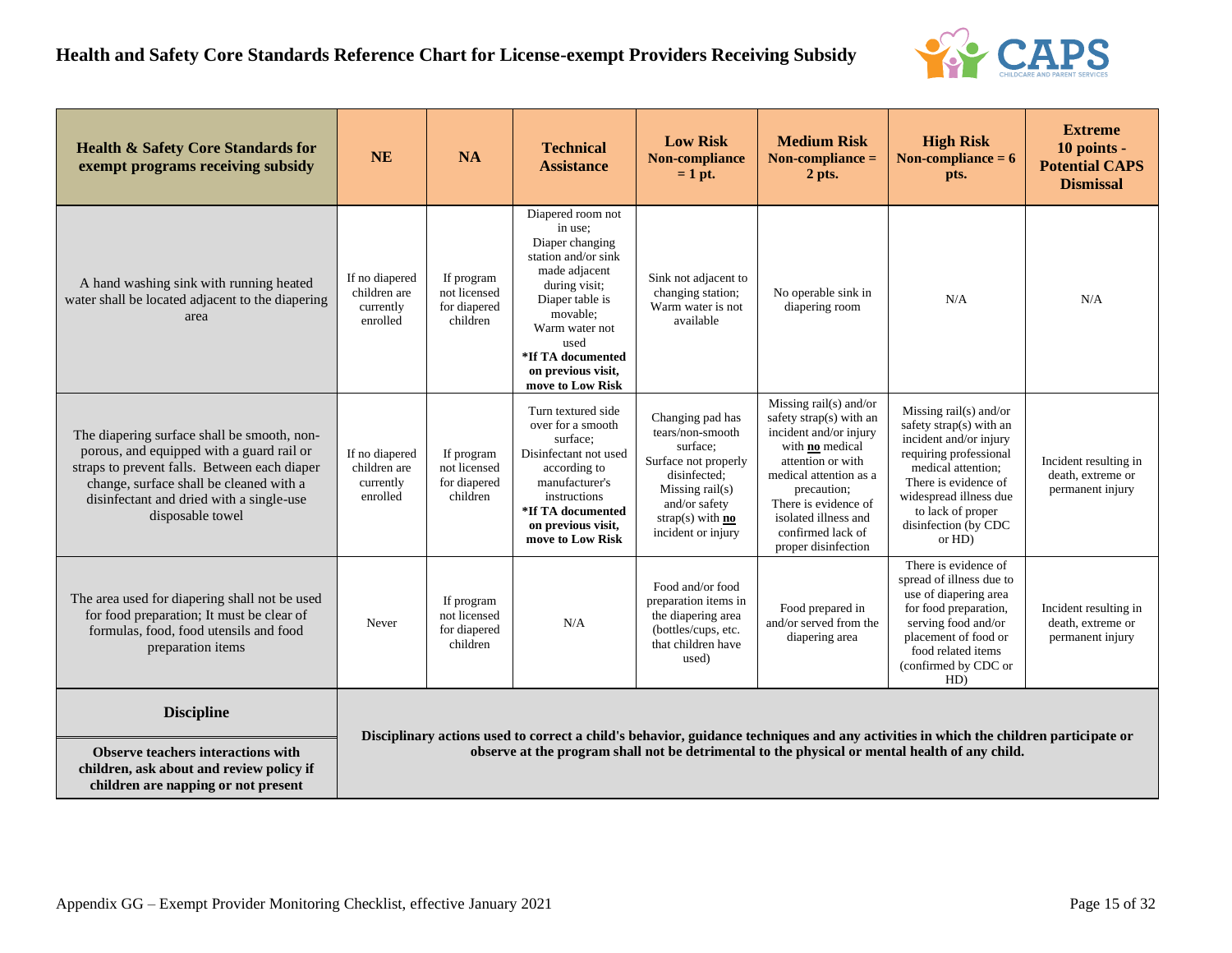

| <b>Health &amp; Safety Core Standards for</b><br>exempt programs receiving subsidy                                                                                                    | <b>NE</b>                                                                                                                                             | <b>NA</b>                                                                                                                                                                                                                                                                                                                                                                                                                                                                                                                                                                                                                     | <b>Technical</b><br><b>Assistance</b>                                                                                                                                                                                                                                                                                                                                                          | <b>Low Risk</b><br>Non-compliance<br>$= 1$ pt.                                                                                                                                                                                                                                                                                                                               | <b>Medium Risk</b><br>Non-compliance $=$<br>2 pts.                                                                                                                                                                                                                              | <b>High Risk</b><br>Non-compliance $= 6$<br>pts.                                                                                                                                                                                                                                        | <b>Extreme</b><br>10 points -<br><b>Potential CAPS</b><br><b>Dismissal</b> |  |  |
|---------------------------------------------------------------------------------------------------------------------------------------------------------------------------------------|-------------------------------------------------------------------------------------------------------------------------------------------------------|-------------------------------------------------------------------------------------------------------------------------------------------------------------------------------------------------------------------------------------------------------------------------------------------------------------------------------------------------------------------------------------------------------------------------------------------------------------------------------------------------------------------------------------------------------------------------------------------------------------------------------|------------------------------------------------------------------------------------------------------------------------------------------------------------------------------------------------------------------------------------------------------------------------------------------------------------------------------------------------------------------------------------------------|------------------------------------------------------------------------------------------------------------------------------------------------------------------------------------------------------------------------------------------------------------------------------------------------------------------------------------------------------------------------------|---------------------------------------------------------------------------------------------------------------------------------------------------------------------------------------------------------------------------------------------------------------------------------|-----------------------------------------------------------------------------------------------------------------------------------------------------------------------------------------------------------------------------------------------------------------------------------------|----------------------------------------------------------------------------|--|--|
|                                                                                                                                                                                       | Never                                                                                                                                                 | Never                                                                                                                                                                                                                                                                                                                                                                                                                                                                                                                                                                                                                         | Observing<br>inappropriate<br>discipline methods:<br>making a child face<br>the wall for time out,<br>a 4 $\frac{y}{r}$ old standing<br>in timeout for 5 min.<br>instead of 4, children<br>under 2 in timeout<br>instead of<br>redirection, behavior<br>charts posted that<br>use marks, colors,<br>etc. by children's<br>names<br>*If TA documented<br>on previous visit,<br>move to Low Risk | Misuse or<br>inappropriate use of<br>time out or<br>redirection;<br>Staff encourages or<br>does not intervene<br>when a Parent<br>disciplines their<br>child within sight<br>and/or hearing of<br>other children;<br>Staff convey<br>understanding of<br>discipline rules and<br>report previous use<br>of inappropriate<br>discipline, such as<br>popping a child's<br>hand | Disciplinary action<br>detrimental to child's<br>physical or mental<br>health which may or<br>may not have resulted<br>in an incident and/or<br>injury with no medical<br>attention or with<br>medical attention as a<br>precaution                                             | Disciplinary action<br>detrimental to child's<br>physical health OR was<br>seriously detrimental to<br>a child's mental health<br>with an incident and/or<br>injury requiring<br>professional medical<br>attention                                                                      | Incident resulting in<br>death, extreme or<br>permanent injury             |  |  |
| <b>Medications</b>                                                                                                                                                                    |                                                                                                                                                       | Except for first aid or as authorized under Georgia law, Personnel shall not dispense prescription or non-prescription medications to a                                                                                                                                                                                                                                                                                                                                                                                                                                                                                       |                                                                                                                                                                                                                                                                                                                                                                                                |                                                                                                                                                                                                                                                                                                                                                                              |                                                                                                                                                                                                                                                                                 |                                                                                                                                                                                                                                                                                         |                                                                            |  |  |
| <b>Review Medication</b><br>authorization/dispensation records on file.                                                                                                               |                                                                                                                                                       | child without specific written authorization from the child's physician or parent. Such authorization will include when applicable,<br>date; full name of the child; name of the medication; prescription number, if any; dosage; the dates to be given; the time of day to be<br>dispensed; and signature of parent. The program shall maintain a record of all medications dispensed to children by Personnel to<br>include the date, time and amount of medication that was administered; any noticeable adverse reactions to the medication; and the<br>signature or initials of the person administering the medication. |                                                                                                                                                                                                                                                                                                                                                                                                |                                                                                                                                                                                                                                                                                                                                                                              |                                                                                                                                                                                                                                                                                 |                                                                                                                                                                                                                                                                                         |                                                                            |  |  |
| Parental authorization showing: Child's<br>name, medication name, Rx # (if applicable),<br>$date(s)$ and time(s) to be given, dosage,<br>Parent/Guardian signature & date authorizing | If medication<br>has not been<br>administered<br>since last visit<br>or since<br>medication<br>was last<br>evaluated:<br>If forms are<br>inaccessible | If program<br>does not<br>administer<br>any<br>medication                                                                                                                                                                                                                                                                                                                                                                                                                                                                                                                                                                     | If planning to<br>dispense medication<br>in the future;<br>Isolated instance of<br>incomplete<br>paperwork other<br>than missing parent<br>signature<br>*If TA documented<br>on previous visit,<br>move to Low Risk                                                                                                                                                                            | Incomplete<br>paperwork: missing<br>date(s), prescription<br>name and/or<br>number, dosage,<br>$time(s)$ , etc.;<br>Medication is on-<br>site with no<br>medication<br>authorization, but<br>not dispensed                                                                                                                                                                   | Dispensed medication<br>without authorization<br>with no adverse<br>reaction;<br>Missing<br>Parent/Guardian<br>signature with <b>no</b><br>adverse reaction;<br>Incorrect type/amount<br>dispensed with no<br>adverse reaction:<br>Medication not<br>dispensed as<br>authorized | Dispensed medication<br>without authorization<br>with an adverse<br>reaction;<br>Missing<br>Parent/Guardian<br>signature with an<br>adverse reaction;<br>Incorrect type/amount<br>of medication<br>dispensed with an<br>adverse reaction;<br>Medication dispensed<br>to the wrong child | Incident resulting in<br>death, extreme or<br>permanent injury             |  |  |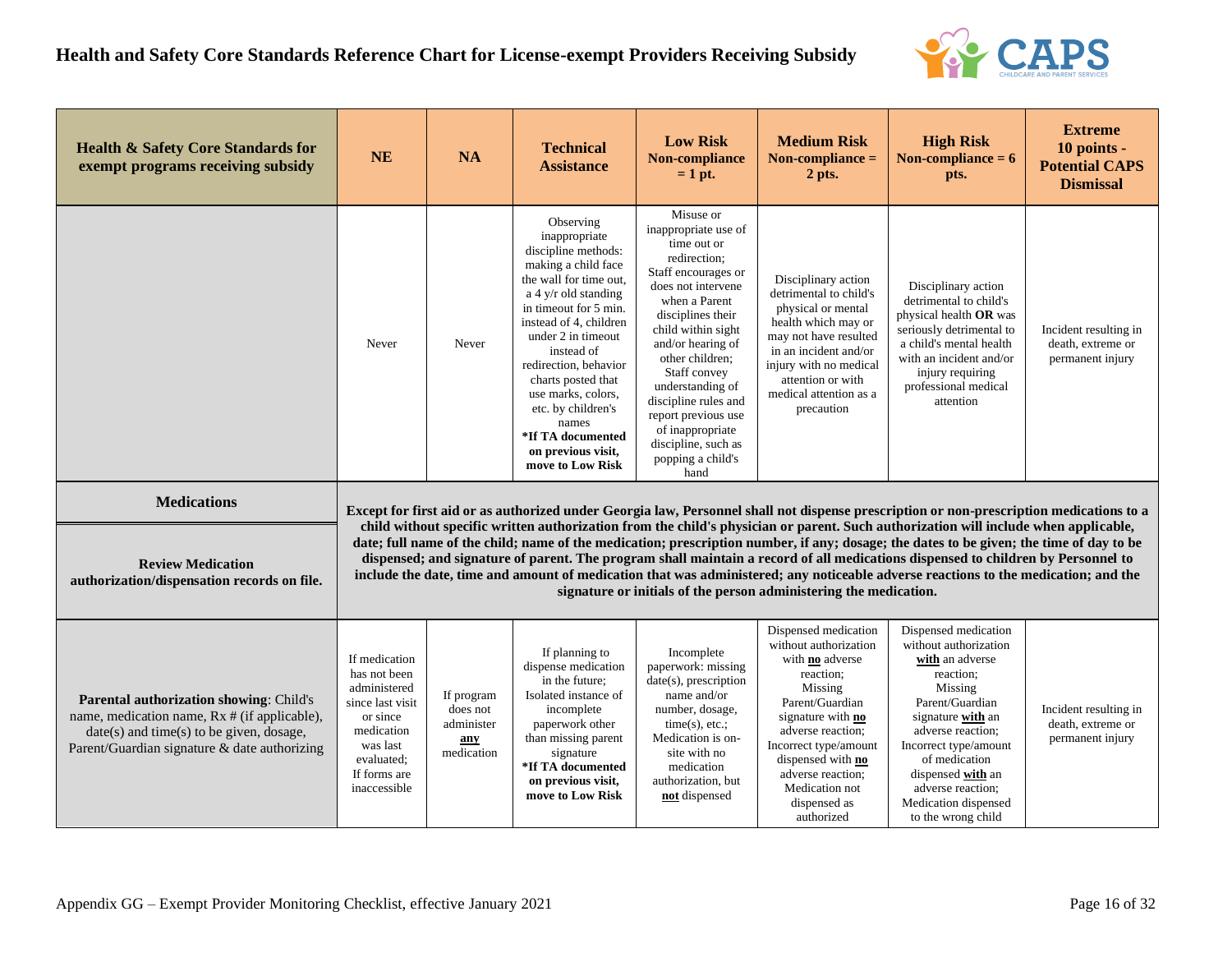

| <b>Health &amp; Safety Core Standards for</b><br>exempt programs receiving subsidy                                                                                                            | <b>NE</b>                                                                                                                                             | <b>NA</b>                                                                                                                                                                                                                                                                                                                                                                                                                                                                                                                                                                                                                                                                                                                                                                                                                                                                                                                                                                                                                                                                                                                                    | <b>Technical</b><br><b>Assistance</b>                                                                                                                                                                               | <b>Low Risk</b><br>Non-compliance<br>$= 1$ pt.                                                                                                                                                                                 | <b>Medium Risk</b><br>Non-compliance $=$<br>2 pts.                             | <b>High Risk</b><br>Non-compliance $= 6$<br>pts.                                                                                                                                              | <b>Extreme</b><br>10 points -<br><b>Potential CAPS</b><br><b>Dismissal</b> |  |  |
|-----------------------------------------------------------------------------------------------------------------------------------------------------------------------------------------------|-------------------------------------------------------------------------------------------------------------------------------------------------------|----------------------------------------------------------------------------------------------------------------------------------------------------------------------------------------------------------------------------------------------------------------------------------------------------------------------------------------------------------------------------------------------------------------------------------------------------------------------------------------------------------------------------------------------------------------------------------------------------------------------------------------------------------------------------------------------------------------------------------------------------------------------------------------------------------------------------------------------------------------------------------------------------------------------------------------------------------------------------------------------------------------------------------------------------------------------------------------------------------------------------------------------|---------------------------------------------------------------------------------------------------------------------------------------------------------------------------------------------------------------------|--------------------------------------------------------------------------------------------------------------------------------------------------------------------------------------------------------------------------------|--------------------------------------------------------------------------------|-----------------------------------------------------------------------------------------------------------------------------------------------------------------------------------------------|----------------------------------------------------------------------------|--|--|
| <b>Dispensing records showing: Date(s),</b><br>time(s), amount administered, adverse<br>reaction, staff initials                                                                              | If medication<br>has not been<br>administered<br>since last visit<br>or since<br>medication<br>was last<br>evaluated:<br>If forms are<br>inaccessible | If program<br>does not<br>administer<br>any<br>medication                                                                                                                                                                                                                                                                                                                                                                                                                                                                                                                                                                                                                                                                                                                                                                                                                                                                                                                                                                                                                                                                                    | If planning to<br>dispense medication<br>in the future;<br>Isolated instance of<br>incomplete<br>paperwork other<br>than missing parent<br>signature<br>*If TA documented<br>on previous visit,<br>move to Low Risk | Incomplete<br>dispensing record:<br>not documenting<br>adverse reaction(s)<br>or not documenting<br>N/A or None for no<br>adverse reactions,<br>missing date(s) or<br>time(s) dispensed,<br>initials, amount<br>dispensed etc. | Dispensed medication<br>not documented at all<br>with no incident or<br>injury | Dispensed medication<br>not documented at all<br>with an incident or<br>injury (i.e., over<br>medicating a child)                                                                             | Incident resulting in<br>death, extreme or<br>permanent injury             |  |  |
| <b>Storage:</b> Kept in a locked or inaccessible<br>storage cabinet or container; separate from<br>cleaning chemicals, supplies or poisons;<br>refrigerated meds kept in leak-proof container | If medication<br>has not been<br>administered<br>since last visit<br>or since<br>medication<br>was last<br>evaluated                                  | If program<br>does not<br>administer<br>any<br>medication                                                                                                                                                                                                                                                                                                                                                                                                                                                                                                                                                                                                                                                                                                                                                                                                                                                                                                                                                                                                                                                                                    | If planning to<br>dispense in the<br>future                                                                                                                                                                         | Medication stored<br>with cleaning<br>chemicals/supplies<br>or poisons with no<br>incident or injury;<br>Medication<br>accessible but not<br>handled or ingested<br>by a child (located<br>in cubbies, drawer,<br>$etc.$ )     | Medication handled<br>with <b>no</b> incident or<br>injury                     | Child ingested and/or<br>handled medication<br>with an incident and/or<br>injury;<br>Medication stored with<br>cleaning<br>chemicals/supplies or<br>poisons with an<br>incident and/or injury | Incident resulting in<br>death, extreme or<br>permanent injury             |  |  |
| <b>Physical Plant: Hazards</b>                                                                                                                                                                |                                                                                                                                                       |                                                                                                                                                                                                                                                                                                                                                                                                                                                                                                                                                                                                                                                                                                                                                                                                                                                                                                                                                                                                                                                                                                                                              |                                                                                                                                                                                                                     |                                                                                                                                                                                                                                |                                                                                |                                                                                                                                                                                               |                                                                            |  |  |
| Evaluate for accessible hazards throughout<br>program                                                                                                                                         |                                                                                                                                                       | The construction of a new building or any planned structural changes to an existing program building shall obtain approval from the<br>local zoning authorities, fire safety agencies and local building authorities. Construction and maintenance work shall take place only in<br>areas that are not accessible to the children. A program must be in compliance with applicable laws and regulations issued by the state<br>fire marshal, the proper local fire marshal or state inspector, including a certificate of occupancy if required prior to receiving any<br>children for care. Potentially hazardous equipment, materials and supplies shall be stored in a locked area inaccessible to children.<br>Examples of items to be stored include non-food related products under pressure in aerosol dispensing cans, flammable and corrosive<br>materials, cleaning supplies, poisons, insecticides, office supplies and industrial-sized or commercial buckets with a capacity of three<br>gallons or more or any other similar device with rigid sides which would not tip over if a toddler fell into the container head first. |                                                                                                                                                                                                                     |                                                                                                                                                                                                                                |                                                                                |                                                                                                                                                                                               |                                                                            |  |  |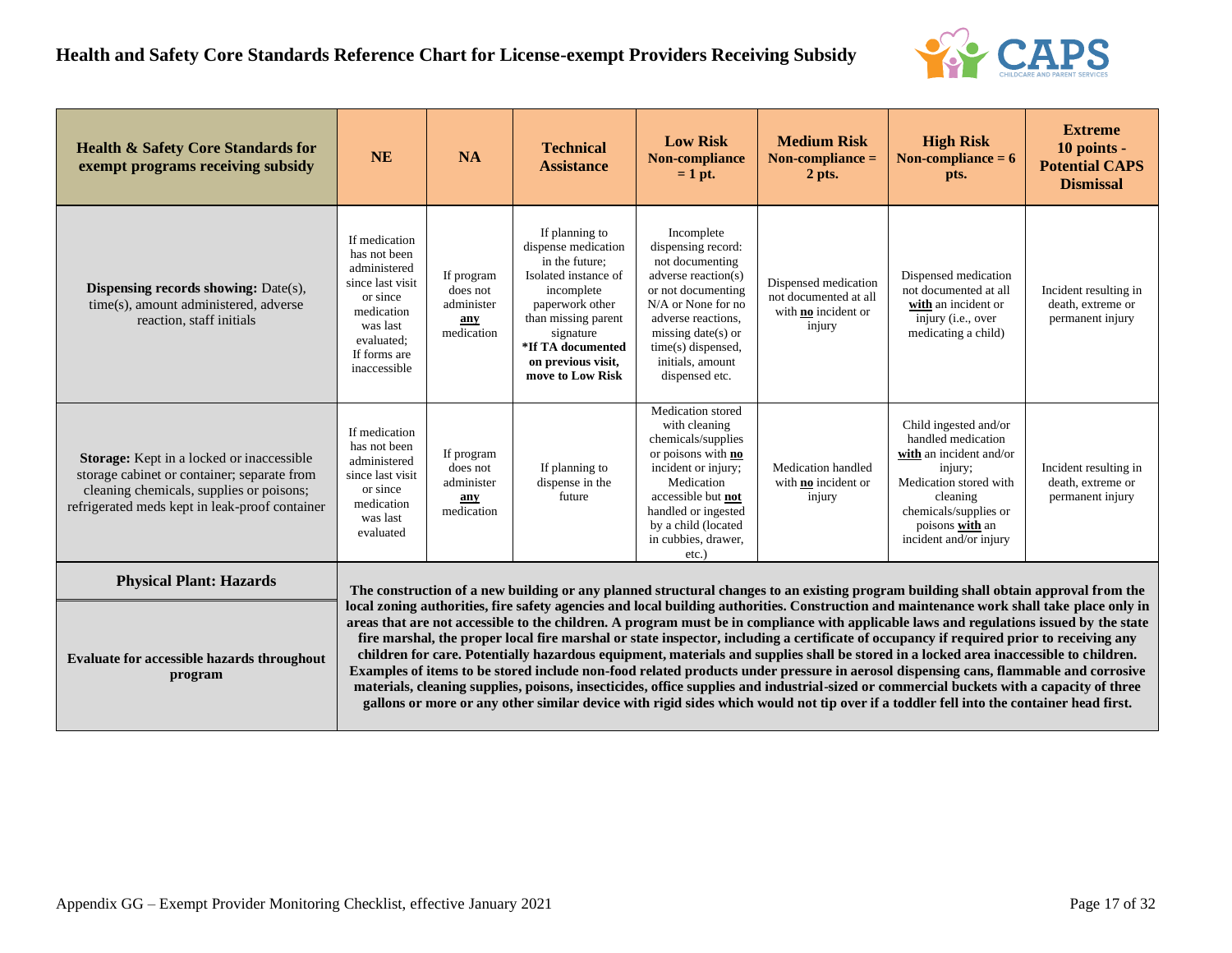

| <b>Health &amp; Safety Core Standards for</b><br>exempt programs receiving subsidy                                                                                                                           | <b>NE</b> | <b>NA</b> | <b>Technical</b><br><b>Assistance</b>                                                                                                                                                                                                                                                                                                                                                                                                               | <b>Low Risk</b><br>Non-compliance<br>$= 1$ pt.                                                                                                                                | <b>Medium Risk</b><br>Non-compliance $=$<br>2 pts.                                                                                                                                                                                                                                                                                                                                                                            | <b>High Risk</b><br>Non-compliance $= 6$<br>pts.                                                                                                                                                                                                                                                                                                                                                                                                                                                                                                                                                                                                                                                                                                                                                                                                                                                                                                                                                                                                                                                                                                                                                                                                                                                                                                                                        | <b>Extreme</b><br>10 points -<br><b>Potential CAPS</b><br><b>Dismissal</b> |
|--------------------------------------------------------------------------------------------------------------------------------------------------------------------------------------------------------------|-----------|-----------|-----------------------------------------------------------------------------------------------------------------------------------------------------------------------------------------------------------------------------------------------------------------------------------------------------------------------------------------------------------------------------------------------------------------------------------------------------|-------------------------------------------------------------------------------------------------------------------------------------------------------------------------------|-------------------------------------------------------------------------------------------------------------------------------------------------------------------------------------------------------------------------------------------------------------------------------------------------------------------------------------------------------------------------------------------------------------------------------|-----------------------------------------------------------------------------------------------------------------------------------------------------------------------------------------------------------------------------------------------------------------------------------------------------------------------------------------------------------------------------------------------------------------------------------------------------------------------------------------------------------------------------------------------------------------------------------------------------------------------------------------------------------------------------------------------------------------------------------------------------------------------------------------------------------------------------------------------------------------------------------------------------------------------------------------------------------------------------------------------------------------------------------------------------------------------------------------------------------------------------------------------------------------------------------------------------------------------------------------------------------------------------------------------------------------------------------------------------------------------------------------|----------------------------------------------------------------------------|
|                                                                                                                                                                                                              | Never     | Never     | Hazards in a room<br>that are currently not<br>in use for the day<br>(after school room);<br>Isolated minor<br>hazards: brooms.<br>dustpans, toothpaste,<br>office supplies<br>(stapler, white out),<br>toilet brushes and<br>plungers, etc.<br>*If TA documented<br>on previous visit,<br>move to Low Risk<br>**Soap that says<br>"Keep Out of<br><b>Reach of Children"</b><br>never moves higher<br>unless an incident<br>and/or injury<br>occurs | Hazards accessible<br>with or without<br>being handled by a<br>child (plastic<br>grocery bags,<br>aerosol cans, items<br>that say "Keep Out<br>of Reach Children"<br>$etc.$ ) | Serious/dangerous<br>hazards handled by a<br>child OR easily<br>ingestible hazards<br>(open container) that<br>are accessible with or<br>without being handled<br>by a child which may<br>or may not have<br>resulted in an incident<br>or injury with no<br>medical attention or<br>with medical attention<br>as a precaution (cup of<br>bleach on a shelf,<br>sharp knife lying on a<br>table, 3 gallon bucket<br>of water) | Hazards accessible and<br>handled or ingested<br>with an incident and/or<br>injury requiring<br>professional medical<br>attention                                                                                                                                                                                                                                                                                                                                                                                                                                                                                                                                                                                                                                                                                                                                                                                                                                                                                                                                                                                                                                                                                                                                                                                                                                                       | Incident resulting in<br>death, extreme or<br>permanent injury             |
| <b>Playgrounds</b><br>Observe playgrounds for<br>cleanliness/hazards; playground equipment<br>for hazards/anchoring; fencing for<br>hazards/height (measure); measure depth<br>of fall zones under equipment |           |           |                                                                                                                                                                                                                                                                                                                                                                                                                                                     |                                                                                                                                                                               |                                                                                                                                                                                                                                                                                                                                                                                                                               | Playgrounds shall be protected from traffic or other hazards by a four (4) foot or higher secure fence or other barrier. Fencing<br>material shall not present a hazard to children and shall be maintained so as to prevent children from leaving the playground area by<br>any means other than through an approved access route. Fence gates shall be kept closed except when persons are entering or exiting<br>the area. Playground equipment shall provide an opportunity for the children to engage in a variety of experiences and shall be age-<br>appropriate. The outdoor equipment shall be free from hazards such as, but not limited to, lead-based paint, sharp corners, and shall<br>be regularly maintained in such a way as to be free of rust and splinters that could pose significant safety hazard to the children. All<br>equipment shall be arranged so as not to obstruct supervision of children. Climbing and swinging equipment shall be anchored and<br>have a resilient surface beneath the equipment. The fall-zone from such equipment must be adequately maintained to assure<br>continuing resiliency. Playgrounds shall be kept clean, free from litter and free of hazards, such as but not limited to non-resilient<br>surfaces under the fall-zone of play equipment, rocks, exposed tree roots and exposed sharp edges of concrete or equipment. |                                                                            |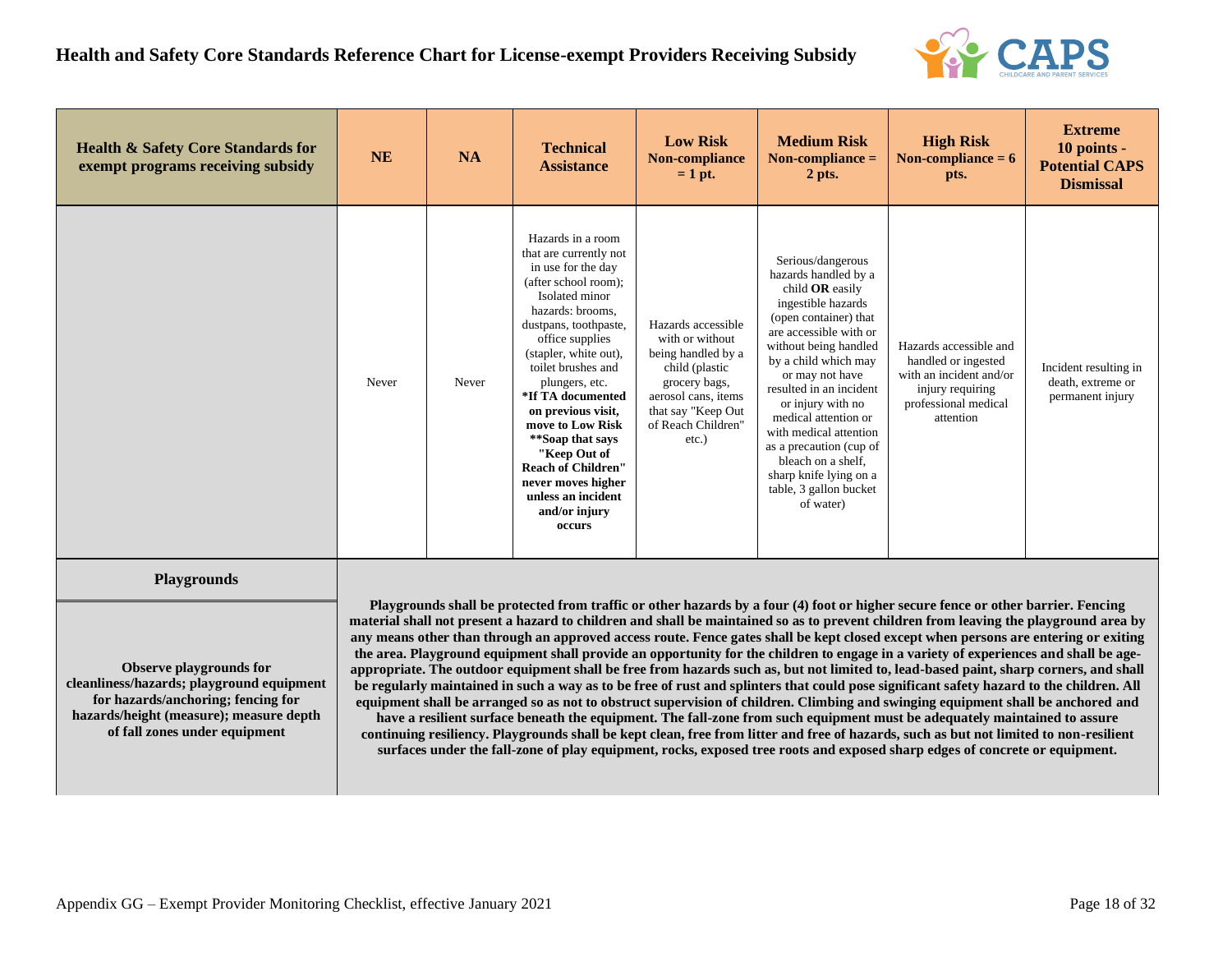

| <b>Health &amp; Safety Core Standards for</b><br>exempt programs receiving subsidy                                                                            | <b>NE</b>                                                                                                                                                                         | <b>NA</b> | <b>Technical</b><br><b>Assistance</b>                                                                                                                                                                                                                                                                                                                                                                                     | <b>Low Risk</b><br>Non-compliance<br>$= 1$ pt.                                                                                                                                                                                                                                                                                               | <b>Medium Risk</b><br>Non-compliance $=$<br>2 pts. | <b>High Risk</b><br>Non-compliance $= 6$<br>pts.                                                                                                                                                                                                                                                                                                                                                                                                         | <b>Extreme</b><br>10 points -<br><b>Potential CAPS</b><br><b>Dismissal</b> |
|---------------------------------------------------------------------------------------------------------------------------------------------------------------|-----------------------------------------------------------------------------------------------------------------------------------------------------------------------------------|-----------|---------------------------------------------------------------------------------------------------------------------------------------------------------------------------------------------------------------------------------------------------------------------------------------------------------------------------------------------------------------------------------------------------------------------------|----------------------------------------------------------------------------------------------------------------------------------------------------------------------------------------------------------------------------------------------------------------------------------------------------------------------------------------------|----------------------------------------------------|----------------------------------------------------------------------------------------------------------------------------------------------------------------------------------------------------------------------------------------------------------------------------------------------------------------------------------------------------------------------------------------------------------------------------------------------------------|----------------------------------------------------------------------------|
| Shall be at least four feet high, shall not be<br>hazardous, shall be maintained, and any<br>gate(s) shall be kept closed, except when<br>entering or exiting | If severe<br>weather in the<br>area, assess<br>the<br>playground<br>from the<br>perimeter or<br>window. If<br>severe<br>weather alert<br>issued.<br>document on<br>the checklist. | Never     | IF NO<br><b>FENCE/BARRIER.</b><br>request Supervision<br>Plan.<br>TA-Not completely<br>enclosed and<br>child(ren) did not<br>leave premises;<br>TA - Isolated minor<br>fencing issue in a<br>limited area: small<br>gap (less than 3.5)<br>inches wide and no<br>entrapment or escape<br>hazard;<br>Isolated damage to<br>fence and hazardous<br>area made<br>inaccessible to<br>children<br>Fence<br>not four feet high; | Cite under<br><b>HAZARDS</b> - Minor<br>fencing hazards:<br>loose wires, bolts<br>measuring over 2<br>threads, rust,<br>splintering wood,<br>potential<br>impalement hazard,<br>exposed sharp<br>prongs, nails or<br>screws, fence not<br>secured, etc.<br>Potential entrapment<br>hazard (gap that<br>measures between<br>$3.5 - 9$ inches) | N/A                                                | Cite under<br><b>SUPERVISION</b><br>Actual entrapment<br>occurs, with an incident<br>and/or injury with no<br>medical attention or<br>with medical attention<br>as a precaution<br>OR<br>Child left premises due<br>to: fence not<br>completely enclosed,<br>gate open, fence not<br>four feet high:<br>Cite under<br><b>HAZARDS-</b><br>Entrapment or fence<br>hazards with an<br>incident and/or injury<br>requiring professional<br>medical attention | Incident resulting in<br>death, extreme or<br>permanent injury             |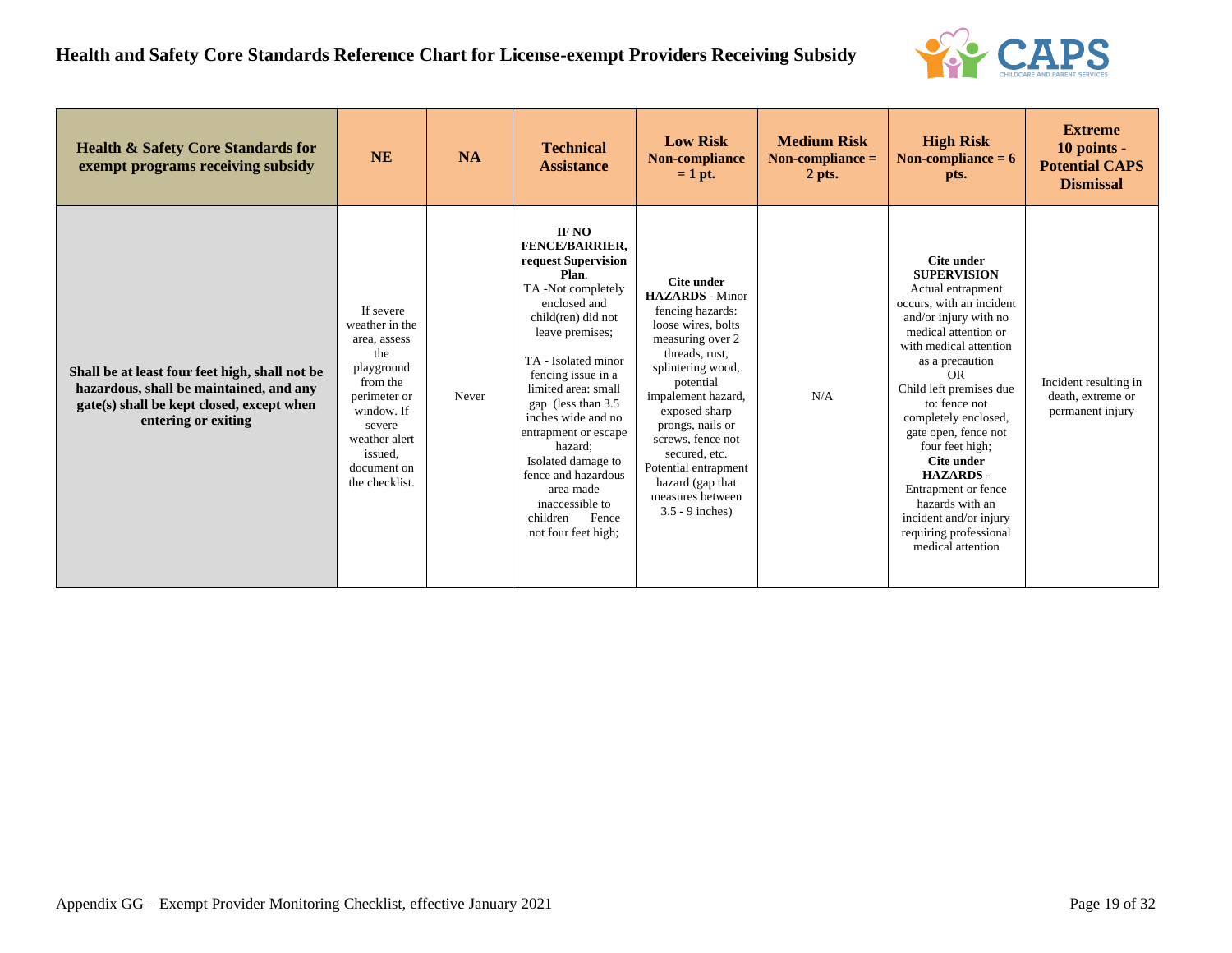

| <b>Health &amp; Safety Core Standards for</b><br>exempt programs receiving subsidy                                                                                                                                                                    | <b>NE</b>                                                                                                                                                                         | <b>NA</b> | <b>Technical</b><br><b>Assistance</b>                                                                                                                                                                                                          | <b>Low Risk</b><br>Non-compliance<br>$= 1$ pt.                                                                                                                                                                                                                                                                                                                                                                                                                                                                                                                                                                                                                      | <b>Medium Risk</b><br>Non-compliance $=$<br>$2$ pts.                                                                                                                                                                                                                                                                                                                                                                                                                                                                            | <b>High Risk</b><br>Non-compliance $= 6$<br>pts.                                                                                                                                                                                                                                                                                                                                 | <b>Extreme</b><br>10 points -<br><b>Potential CAPS</b><br><b>Dismissal</b> |
|-------------------------------------------------------------------------------------------------------------------------------------------------------------------------------------------------------------------------------------------------------|-----------------------------------------------------------------------------------------------------------------------------------------------------------------------------------|-----------|------------------------------------------------------------------------------------------------------------------------------------------------------------------------------------------------------------------------------------------------|---------------------------------------------------------------------------------------------------------------------------------------------------------------------------------------------------------------------------------------------------------------------------------------------------------------------------------------------------------------------------------------------------------------------------------------------------------------------------------------------------------------------------------------------------------------------------------------------------------------------------------------------------------------------|---------------------------------------------------------------------------------------------------------------------------------------------------------------------------------------------------------------------------------------------------------------------------------------------------------------------------------------------------------------------------------------------------------------------------------------------------------------------------------------------------------------------------------|----------------------------------------------------------------------------------------------------------------------------------------------------------------------------------------------------------------------------------------------------------------------------------------------------------------------------------------------------------------------------------|----------------------------------------------------------------------------|
| Playground Equipment: Variety, age-<br>appropriate, good repair, free from hazards,<br>won't obstruct supervision of children.<br>Resilient surfacing is adequately maintained<br>beneath and in the fall zones of climbing and<br>swinging equipment | If severe<br>weather in the<br>area, assess<br>the<br>playground<br>from the<br>perimeter or<br>window. If<br>severe<br>weather alert<br>issued.<br>document on<br>the checklist. | Never     | Isolated minor<br>hazards: small area<br>of chipped paint or<br>rust, a single missing<br>pedal or hand grip,<br>open "S" hooks,<br>portable equipment<br>damaged beyond<br>use.<br>*If TA documented<br>on previous visit<br>move to Low Risk | Minor hazards:<br>rusted chains, large<br>areas of chipped<br>paint, missing<br>handles, pedals,<br>grips, broken<br>equipment sectioned<br>off to make it<br>inaccessible to<br>children; No variety<br>of equipment<br>present;<br>Equipment is not<br>age-appropriate with<br>no injury;<br>Supervision is<br>obstructed with no<br>injury. Inadequate<br>amount of resilient<br>surface: Climbing<br>equipment under 5<br>feet tall (more than 0<br>inches but less than<br>3 inches); Climbing<br>equipment that is 5<br>feet or greater in<br>height or swinging<br>equipment (more<br>than 0 inches but<br>less than 6 inches);<br>Inadequate fall<br>zones. | Accessible hazards<br>which prohibit safe<br>use of the equipment:<br>sharp edges,<br>worn/broken<br>hardware.<br>broken/ingestible<br>pieces;<br>Hazardous OR non<br>age appropriate<br>equipment with an<br>incident and/or injury<br>with no medical<br>attention or with<br>medical attention as a<br>precaution;<br>Supervision is<br>obstructed with an<br>incident and/or injury<br>with no medical<br>attention or with<br>medical attention as a<br>precaution; No<br>resilient surface with<br>no incident or injury. | Broken/hazardous/Non<br>age appropriate<br>equipment with an<br>incident and/or injury<br>requiring professional<br>medical attention;<br>Supervision is<br>obstructed with an<br>incident and/or injury<br>requiring professional<br>medical attention;<br>No/inadequate resilient<br>surface with an incident<br>and/or injury requiring<br>professional medical<br>attention. | Incident resulting in<br>death, extreme or<br>permanent injury.            |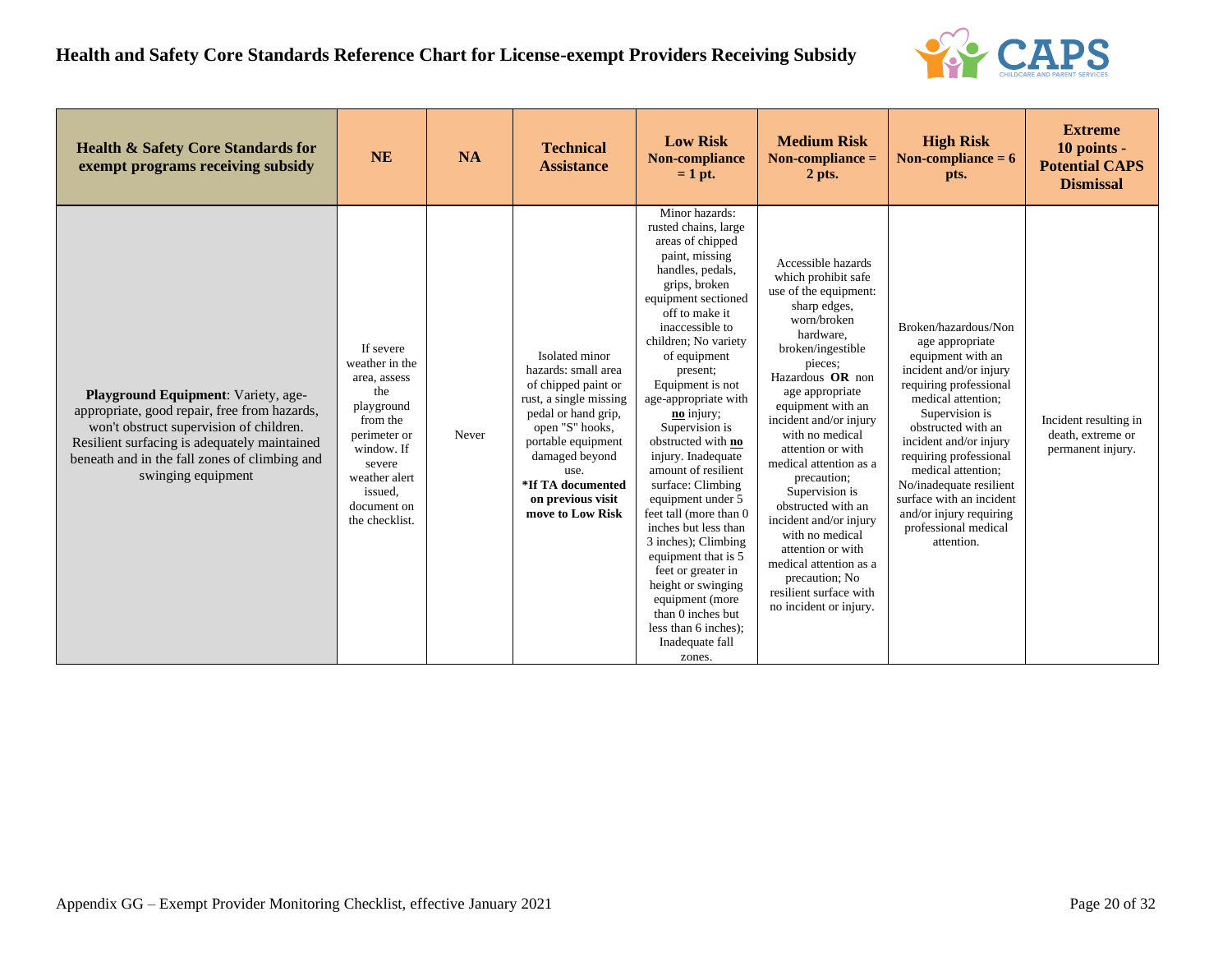

| <b>Health &amp; Safety Core Standards for</b><br>exempt programs receiving subsidy                        | <b>NE</b>                                                                                                                                                                         | <b>NA</b>                                                                                                                                                                                                                                                                                                                                                                                                                                                                                                                                                                                                                                                                                                                                                                                                                                                                                                                                                                                                                                                                                                                                                                                                                                                                                                                                                                                                                                                                                                                                               | <b>Technical</b><br><b>Assistance</b>                                                                                                                                                                                                                                          | <b>Low Risk</b><br>Non-compliance<br>$= 1$ pt.                                                                                                                                                                                                                                                                                                                                                                      | <b>Medium Risk</b><br>Non-compliance $=$<br>2 pts.                                                                                                                                                                                                                                                                                                                            | <b>High Risk</b><br>Non-compliance $= 6$<br>pts.                                                                                                                                                                                                      | <b>Extreme</b><br>10 points -<br><b>Potential CAPS</b><br><b>Dismissal</b> |  |  |  |
|-----------------------------------------------------------------------------------------------------------|-----------------------------------------------------------------------------------------------------------------------------------------------------------------------------------|---------------------------------------------------------------------------------------------------------------------------------------------------------------------------------------------------------------------------------------------------------------------------------------------------------------------------------------------------------------------------------------------------------------------------------------------------------------------------------------------------------------------------------------------------------------------------------------------------------------------------------------------------------------------------------------------------------------------------------------------------------------------------------------------------------------------------------------------------------------------------------------------------------------------------------------------------------------------------------------------------------------------------------------------------------------------------------------------------------------------------------------------------------------------------------------------------------------------------------------------------------------------------------------------------------------------------------------------------------------------------------------------------------------------------------------------------------------------------------------------------------------------------------------------------------|--------------------------------------------------------------------------------------------------------------------------------------------------------------------------------------------------------------------------------------------------------------------------------|---------------------------------------------------------------------------------------------------------------------------------------------------------------------------------------------------------------------------------------------------------------------------------------------------------------------------------------------------------------------------------------------------------------------|-------------------------------------------------------------------------------------------------------------------------------------------------------------------------------------------------------------------------------------------------------------------------------------------------------------------------------------------------------------------------------|-------------------------------------------------------------------------------------------------------------------------------------------------------------------------------------------------------------------------------------------------------|----------------------------------------------------------------------------|--|--|--|
| <b>Playgrounds:</b> kept clean, free from litter and<br>hazards                                           | If severe<br>weather in the<br>area, assess<br>the<br>playground<br>from the<br>perimeter or<br>window. If<br>severe<br>weather alert<br>issued.<br>document on<br>the checklist. | Never                                                                                                                                                                                                                                                                                                                                                                                                                                                                                                                                                                                                                                                                                                                                                                                                                                                                                                                                                                                                                                                                                                                                                                                                                                                                                                                                                                                                                                                                                                                                                   | Isolated minor<br>hazards: small<br>amount of<br>trash/debris, minimal<br>roots or yard debris.<br>Mops or brooms<br>outside of high<br>traffic area;<br>If one inch or less of<br>standing water is<br>observed<br>*If TA documented<br>on previous visit<br>move to Low Risk | Widespread minor<br>hazards: tripping<br>hazards, yard debris,<br>trash/debris;<br>Presence of nests of<br>and/or biting<br>ants/stinging insects;<br>Mops, brooms, or<br>rakes accessible or<br>in high traffic area;<br>Standing water<br>without a drowning<br>hazard (1-2 inches);<br>Tools/equipment in<br>an enclosed but<br>unlocked shed (not<br>accessed by<br>children);<br>With no incident or<br>injury | Dangerous<br>playground hazards:<br>lawn mowers, tools,<br>discarded equipment<br>or appliances;<br>Children accessed<br>nests of and/or biting<br>ants/stinging insects;<br>Standing water with a<br>drowning hazard (2)<br>inches or more):<br>With or without an<br>incident and/or injury<br>with no medical<br>attention or with<br>medical attention as a<br>precaution | Playground hazards<br>with an incident and/or<br>injury requiring<br>professional medical<br>attention (exposed nail<br>causing an<br>impalement/puncture<br>injury, bitten by<br>ants/stinging insects,<br>exposed root causing<br>broken arm, etc.) | Incident resulting in<br>death, extreme or<br>permanent injury             |  |  |  |
| <b>Safe Sleeping Safety Requirements</b>                                                                  |                                                                                                                                                                                   |                                                                                                                                                                                                                                                                                                                                                                                                                                                                                                                                                                                                                                                                                                                                                                                                                                                                                                                                                                                                                                                                                                                                                                                                                                                                                                                                                                                                                                                                                                                                                         |                                                                                                                                                                                                                                                                                |                                                                                                                                                                                                                                                                                                                                                                                                                     |                                                                                                                                                                                                                                                                                                                                                                               |                                                                                                                                                                                                                                                       |                                                                            |  |  |  |
| Observe or inquire about all infant sleep<br>safety practices; Observe cribs used for<br>sleeping infants |                                                                                                                                                                                   | A crib that is safety approved in compliance with Consumer Product Safety Commission (CPSC) and American Society of Testing and<br>Materials International (ASTM) safety standards shall be provided for each infant. ("Infant" refers to any child under the age of<br>twelve (12) months or any child who is under eighteen (18) months of age who is not walking.) A mattress shall be provided for each<br>crib and shall be firm, tight-fitting without gaps, at least two inches (2") thick and covered with waterproof, washable material. Before<br>a change of occupant, each mattress shall be cleaned with a disinfectant.<br>Each crib shall have only an individual, tight-fitting sheet which is changed daily or more often as needed and prior to a change of<br>occupant.<br>Staff shall place an infant to sleep on the infant's back in a crib unless the program has been provided a physician's written statement<br>authorizing another sleep position for that particular infant that includes how the infant shall be placed to sleep and a time frame that<br>the instructions are to be followed.<br>Safe Sleep Environment. Staff shall not place objects or allow objects to be placed in or on the crib with an infant such as but not<br>limited to toys, pillows, quilts, comforters, bumper pads, sheepskins, stuffed toys, or other soft items. Staff shall not attach objects or<br>allow objects to be attached to a crib with a sleeping infant, such as, but not limited to, crib gyms, toys, mirrors and mobiles. |                                                                                                                                                                                                                                                                                |                                                                                                                                                                                                                                                                                                                                                                                                                     |                                                                                                                                                                                                                                                                                                                                                                               |                                                                                                                                                                                                                                                       |                                                                            |  |  |  |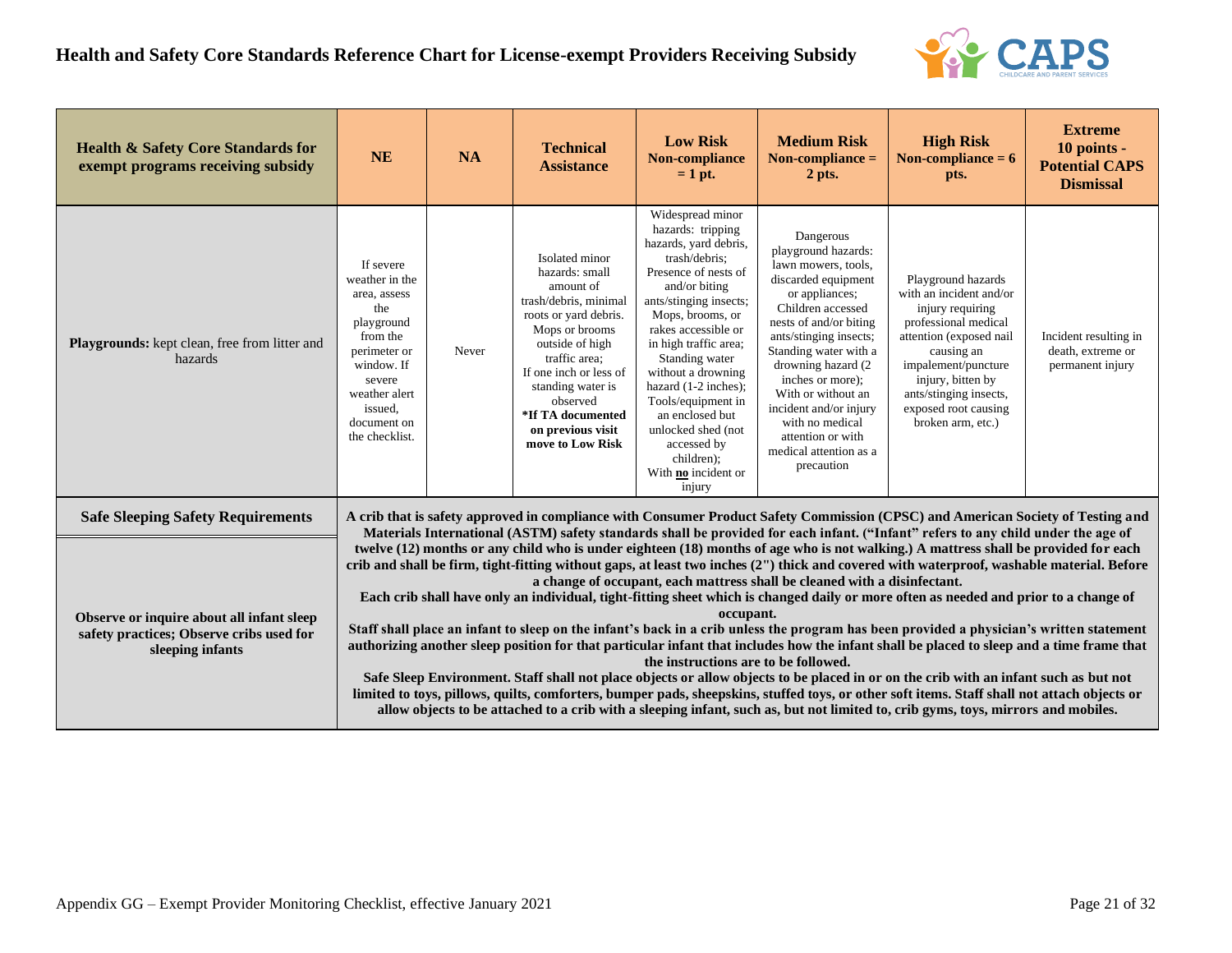

| <b>Health &amp; Safety Core Standards for</b><br>exempt programs receiving subsidy                                                                                          | <b>NE</b> | <b>NA</b>                                 | <b>Technical</b><br><b>Assistance</b>                                                                                                                                                                                                                                                 | <b>Low Risk</b><br><b>Non-compliance</b><br>$= 1$ pt.                                                                                                                                                                                      | <b>Medium Risk</b><br>Non-compliance $=$<br>$2$ pts.                                                                                                                                                                                                                                                                                                                                                                                                                            | <b>High Risk</b><br>Non-compliance $= 6$<br>pts.                                                                       | <b>Extreme</b><br>10 points -<br><b>Potential CAPS</b><br><b>Dismissal</b> |
|-----------------------------------------------------------------------------------------------------------------------------------------------------------------------------|-----------|-------------------------------------------|---------------------------------------------------------------------------------------------------------------------------------------------------------------------------------------------------------------------------------------------------------------------------------------|--------------------------------------------------------------------------------------------------------------------------------------------------------------------------------------------------------------------------------------------|---------------------------------------------------------------------------------------------------------------------------------------------------------------------------------------------------------------------------------------------------------------------------------------------------------------------------------------------------------------------------------------------------------------------------------------------------------------------------------|------------------------------------------------------------------------------------------------------------------------|----------------------------------------------------------------------------|
| Cribs that meet CPSC and ASTM safety<br>standards are provided for each infant                                                                                              | Never     | If program<br>not licensed<br>for infants | If planning to care<br>for infants in the<br>future:<br>Noncompliant<br>$crib(s)$ not being<br>used, located in an<br>area not used for<br>childcare and<br>removed from<br>facility during the<br>visit with sufficient<br>compliant cribs<br>available for # of<br>enrolled infants | Noncompliant<br>$crib(s)$ not being<br>used. located in an<br>area not used for<br>childcare and unable<br>to be removed from<br>facility during the<br>visit with sufficient<br>compliant cribs<br>available for # of<br>enrolled infants | Noncompliant $crib(s)$<br>in childcare area<br>regardless of whether<br>the crib is being used,<br>which may or may not<br>have resulted in an<br>incident or injury with<br>no medical attention<br>or with medical<br>attention as a<br>precaution;<br>Insufficient # of<br>compliant cribs for #<br>of enrolled infants<br>which may or may not<br>have resulted in an<br>incident or injury with<br>no medical attention<br>or with medical<br>attention as a<br>precaution | Noncompliant crib(s)<br>used with an incident<br>and/or injury requiring<br>professional medical<br>attention          | Incident resulting in<br>death, extreme or<br>permanent injury             |
| <b>Mattress:</b> Firm, tight-fitting without gaps, at<br>least 2 inches thick and covered with a<br>waterproof, washable material; Disinfected<br>before change of occupant | Never     | If program<br>not licensed<br>for infants | If planning to care<br>for infants in the<br>future:<br>Noncompliant<br>mattress not being<br>used and located in<br>an area not used for<br>childcare                                                                                                                                | Mattress not two<br>inches thick:<br>Not covered with<br>waterproof,<br>washable material:<br>Not disinfected<br>before a change of<br>occupant                                                                                            | Mattress is not tight-<br>fitting or firm which<br>may or may not have<br>resulted in an incident<br>and/or injury with no<br>medical attention or<br>with medical attention<br>as a precaution                                                                                                                                                                                                                                                                                 | Mattress is not tight<br>fitting or firm with<br>incident and/or injury<br>requiring professional<br>medical attention | Incident resulting in<br>death, extreme or<br>permanent injury             |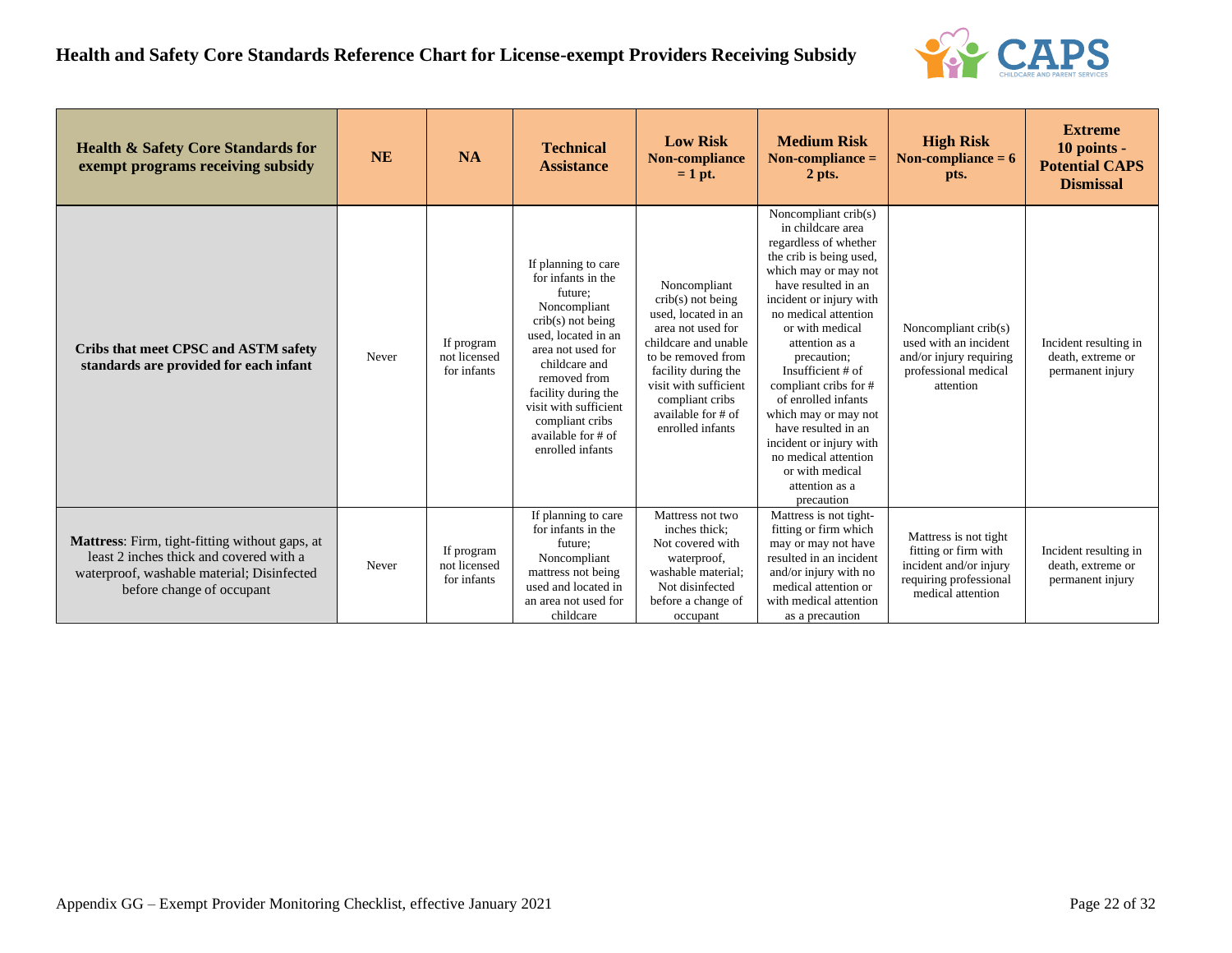

| <b>Health &amp; Safety Core Standards for</b><br>exempt programs receiving subsidy                                                                                                                                                                                                                                                                                                | <b>NE</b>                                                                                                  | <b>NA</b>                                 | <b>Technical</b><br><b>Assistance</b>                                                                                                                                                                                                                                                                                                                                                 | <b>Low Risk</b><br>Non-compliance<br>$= 1$ pt.                                                                                | <b>Medium Risk</b><br>Non-compliance $=$<br>$2$ pts.                                                                                                                                                       | <b>High Risk</b><br>Non-compliance $= 6$<br>pts.                                                                  | <b>Extreme</b><br>$10$ points -<br><b>Potential CAPS</b><br><b>Dismissal</b> |
|-----------------------------------------------------------------------------------------------------------------------------------------------------------------------------------------------------------------------------------------------------------------------------------------------------------------------------------------------------------------------------------|------------------------------------------------------------------------------------------------------------|-------------------------------------------|---------------------------------------------------------------------------------------------------------------------------------------------------------------------------------------------------------------------------------------------------------------------------------------------------------------------------------------------------------------------------------------|-------------------------------------------------------------------------------------------------------------------------------|------------------------------------------------------------------------------------------------------------------------------------------------------------------------------------------------------------|-------------------------------------------------------------------------------------------------------------------|------------------------------------------------------------------------------|
| <b>Sheets:</b> Individual and tight fitting and<br>changed daily or more often as needed and<br>prior to the change of an occupant                                                                                                                                                                                                                                                | If program<br>licensed for<br>infants, but<br>none are<br>currently<br>enrolled and<br>no sheets in<br>use | If program<br>not licensed<br>for infants | If planning to care<br>for infants in the<br>future:<br>If program serves<br>infants, but none are<br>currently enrolled<br>and sheet(s) not<br>tight-fitting on crib<br>mattress:<br>Isolated instance of a<br>sheet not tight-fitting<br>in an unoccupied<br>crib and the sheet<br>can be changed<br>during the visit<br>*If TA documented<br>on previous visit<br>move to Low Risk | Crib sheet is not<br>changed daily or<br>more often as<br>needed:<br>Crib sheet not<br>changed prior to<br>change of occupant | Crib sheet not tight-<br>fitting and crib in use,<br>which may or may not<br>have resulted in an<br>incident and/or injury<br>with no medical<br>attention or with<br>medical attention as a<br>precaution | Crib sheet not tight-<br>fitting with an incident<br>and/or injury requiring<br>professional medical<br>attention | Incident resulting in<br>death, extreme or<br>permanent injury               |
| Staff shall place an infant to sleep on the infant's back unless the Parent has provided a physician's written statement authorizing another sleep position for that particular infant<br>that includes how the infant shall be placed to sleep and a time frame that the instructions are to be followed. When an infant can easily turn over from back to front and back again, |                                                                                                            |                                           |                                                                                                                                                                                                                                                                                                                                                                                       |                                                                                                                               |                                                                                                                                                                                                            |                                                                                                                   |                                                                              |

**Staff shall continue to put the infant to sleep initially on the infant's back but allow the infant to roll over into his or her preferred position and not re-position the infant. Sleepers, sleep sacks and wearable blankets that fit according to the commercial manufacturer's guidelines and will not slide up around the infant's face may be used when necessary for the comfort of the sleeping infant, however swaddling shall not be used unless the program has been provided a physician's written statement authorizing its use for a particular infant that includes instructions and a time frame for swaddling the infant. Staff shall not place objects or allow objects to be placed in or on the crib with an infant such as but not limited to toys, pillows, quilts, comforters, bumper pads, sheepskins, stuffed toys, or other soft items and shall not attach objects or allow objects to be attached to a crib with a sleeping infant such as but not limited to crib gyms, toys, mirrors and mobiles.**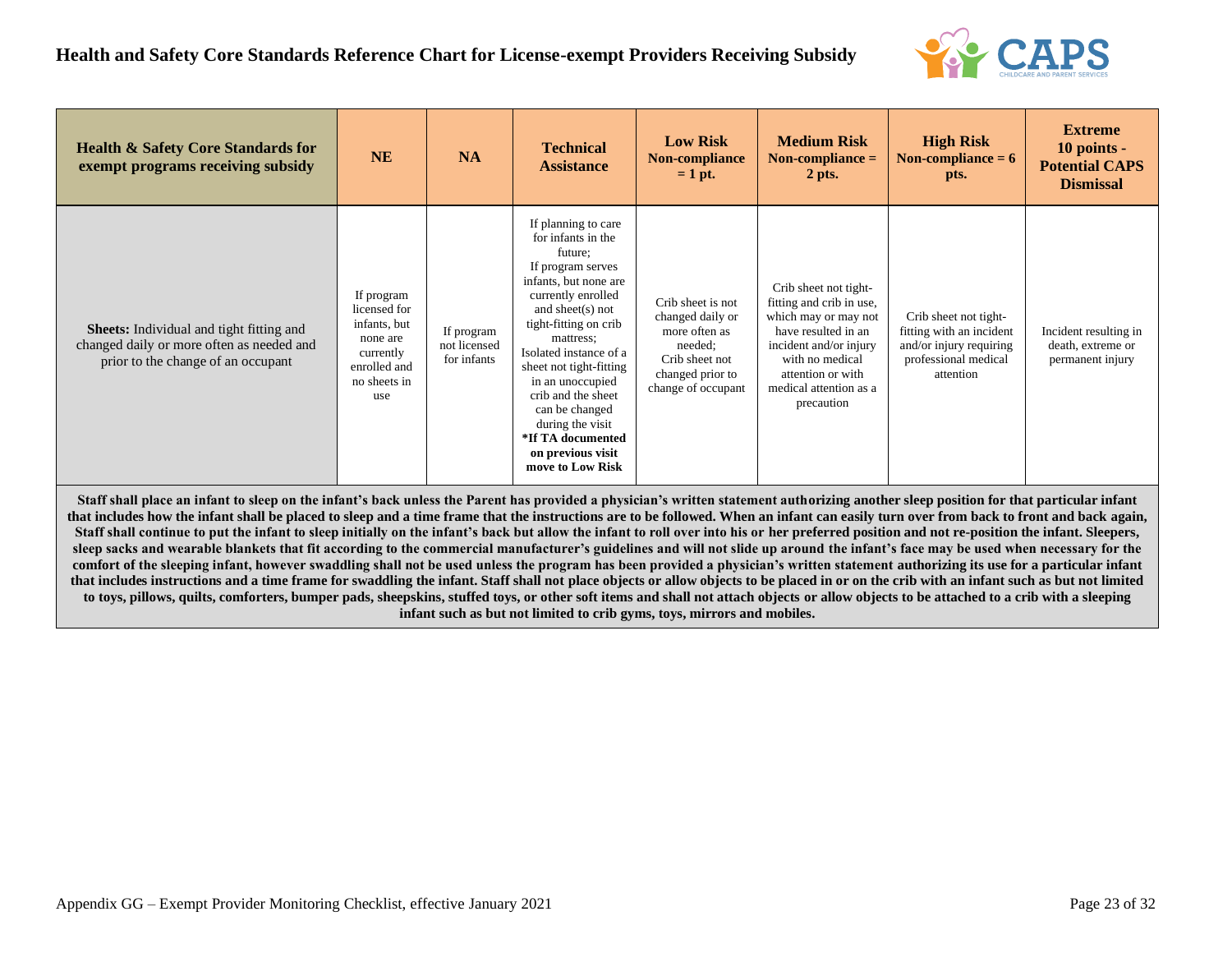

| <b>Health &amp; Safety Core Standards for</b><br>exempt programs receiving subsidy                                                                                                                                                                                                                                                                                                                                                                                                                                                                                                                                                            | <b>NE</b>                                                                       | <b>NA</b>                                    | <b>Technical</b><br><b>Assistance</b>                                                                                                                                                      | <b>Low Risk</b><br>Non-compliance<br>$= 1$ pt.                                              | <b>Medium Risk</b><br>Non-compliance $=$<br>2 pts.                                                                                                                                                                                                                                              | <b>High Risk</b><br>Non-compliance $= 6$<br>pts.                                                                                                                                                                                                                                     | <b>Extreme</b><br>10 points -<br><b>Potential CAPS</b><br><b>Dismissal</b> |
|-----------------------------------------------------------------------------------------------------------------------------------------------------------------------------------------------------------------------------------------------------------------------------------------------------------------------------------------------------------------------------------------------------------------------------------------------------------------------------------------------------------------------------------------------------------------------------------------------------------------------------------------------|---------------------------------------------------------------------------------|----------------------------------------------|--------------------------------------------------------------------------------------------------------------------------------------------------------------------------------------------|---------------------------------------------------------------------------------------------|-------------------------------------------------------------------------------------------------------------------------------------------------------------------------------------------------------------------------------------------------------------------------------------------------|--------------------------------------------------------------------------------------------------------------------------------------------------------------------------------------------------------------------------------------------------------------------------------------|----------------------------------------------------------------------------|
| <b>Back to Sleep - Infant placed on back to sleep</b><br>unless the Parent has provided a physician's<br>written statement authorizing another sleep<br>position for that particular infant that includes<br>how the infant shall be placed to sleep and a<br>time frame that the instructions are to be<br>followed; Infants shall not sleep in equipment<br>other than safety-approved cribs, such as but<br>not limited to, a car seat, bouncy seat, high<br>chair or swing; Infants who arrive at the<br>program asleep or fall asleep in such<br>equipment, on the floor, or elsewhere shall be<br>transferred to a safety approved crib | If program<br>licensed for<br>infants, but<br>none are<br>currently<br>enrolled | If program is<br>not licensed<br>for infants | If planning to care<br>for infants in the<br>future                                                                                                                                        | Physician's written<br>statement missing<br>specific instructions<br>and/or time frames     | Infant $(s)$ not placed<br>on back to sleep with<br>no physician's written<br>statement and no<br>incident or injury;<br>Infant $(s)$ allowed to<br>sleep in equipment not<br>approved for infant<br>sleep without an<br>incident or injury                                                     | Infant $(s)$ not placed on<br>back to sleep with an<br>incident and/or injury;<br>Infant $(s)$ allowed to<br>sleep in equipment not<br>approved for infant<br>sleep with an incident<br>and/or injury                                                                                | Incident resulting in<br>death, extreme or<br>permanent injury             |
| Objects in or attached to crib - No objects<br>shall be placed or allowed in or attached to the<br>crib with a sleeping infant                                                                                                                                                                                                                                                                                                                                                                                                                                                                                                                | If program<br>licensed for<br>infants, but<br>none are<br>currently<br>enrolled | If program is<br>not licensed<br>for infants | If planning to care<br>for infants in the<br>future:<br>Objects in or on an<br>unoccupied crib                                                                                             | N/A                                                                                         | Objects in or attached<br>to a crib with a<br>sleeping infant (such<br>as but not limited to:<br>toys, pillows, quilts,<br>comforters, bumper<br>pads, sheepskins,<br>stuffed toys, blankets,<br>other soft items, crib<br>gyms, toys, mirrors<br>and mobiles) without<br>an incident or injury | Objects in or on a crib<br>with a sleeping infant<br>(such as but not limited<br>to: toys, pillows, quilts,<br>comforters, bumper<br>pads, sheepskins,<br>stuffed toys, blankets,<br>other soft items, crib<br>gyms, toys, mirrors and<br>mobiles) with an<br>incident and/or injury | Incident resulting in<br>death, extreme or<br>permanent injury             |
| <b>Swimming Pools &amp; Water-Related</b><br><b>Activities</b>                                                                                                                                                                                                                                                                                                                                                                                                                                                                                                                                                                                |                                                                                 |                                              |                                                                                                                                                                                            |                                                                                             |                                                                                                                                                                                                                                                                                                 | Review the last swimming activity for parental permission and ratios; Ratios are based on the number of children who had proof that<br>they could swim, If pool is located at the program, check that it is inaccessible; Review lifeguard certification                             |                                                                            |
| All swimming & wading pools shall be<br>inaccessible to children except during<br>supervised activities                                                                                                                                                                                                                                                                                                                                                                                                                                                                                                                                       | If there is no<br>pool on the<br>premises                                       | If there is no<br>pool on the<br>premises    | If planning to<br>provide swimming<br>activities in the<br>future;<br>Wading pool without<br>water is accessible:<br>If children not<br>outside and the gate<br>to the pool is<br>unlocked | Pool area accessible<br>but not accessed by<br>children (gate<br>latched but not<br>locked) | Swimming pool<br>accessible and<br>accessed by child(ren)<br>but no child(ren)<br>entered the water;<br>Wading pool used for<br>water related activities<br>accessible with no<br>incident or injury                                                                                            | Swimming pool<br>accessible and/or<br>wading pool used for<br>water related activities<br>accessible with an<br>incident and/or injury;<br>Any other swimming<br>related incident and/or<br>injury                                                                                   | Incident resulting in<br>death, extreme or<br>permanent injury             |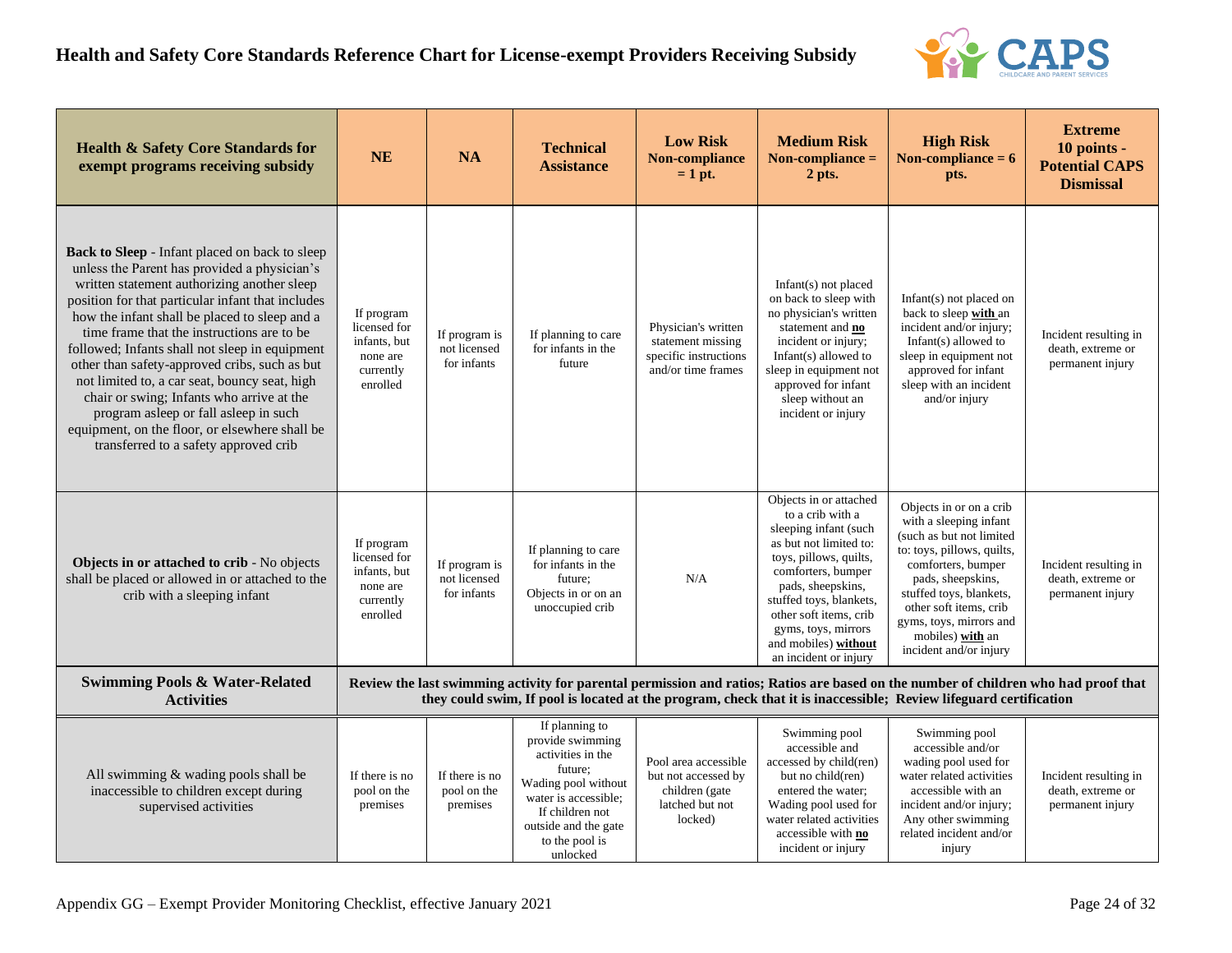

| <b>Health &amp; Safety Core Standards for</b><br>exempt programs receiving subsidy                                                                                                                                                                                                                                                                                                                 | <b>NE</b>                                                                                                                                                                                                                                                                                                        | <b>NA</b>                                                                                                        | <b>Technical</b><br><b>Assistance</b>                                | <b>Low Risk</b><br>Non-compliance<br>$= 1$ pt.                                                                                                                   | <b>Medium Risk</b><br>Non-compliance $=$<br>2 pts.                                                                                                                                          | <b>High Risk</b><br>Non-compliance $= 6$<br>pts.                                                                                                                       | <b>Extreme</b><br>10 points -<br><b>Potential CAPS</b><br><b>Dismissal</b> |  |
|----------------------------------------------------------------------------------------------------------------------------------------------------------------------------------------------------------------------------------------------------------------------------------------------------------------------------------------------------------------------------------------------------|------------------------------------------------------------------------------------------------------------------------------------------------------------------------------------------------------------------------------------------------------------------------------------------------------------------|------------------------------------------------------------------------------------------------------------------|----------------------------------------------------------------------|------------------------------------------------------------------------------------------------------------------------------------------------------------------|---------------------------------------------------------------------------------------------------------------------------------------------------------------------------------------------|------------------------------------------------------------------------------------------------------------------------------------------------------------------------|----------------------------------------------------------------------------|--|
| Supervision in water more than two feet<br>(requires lower Staff: Child ratios, lifeguard<br>certification and verification of swimming<br>distance) Proper ratios:<br>Under $2 \frac{1}{2}$ years: 1:2<br>2 1/2 to 4 years: 1:5<br>4 yrs & older who cannot swim a distance of<br>15 yds unassisted: 1:6<br>4 years & older who can swim a distance of 15<br>yds unassisted: 1:15                 | If haven't<br>participated in<br>swimming<br>activities<br>since last visit<br>or since<br>swimming<br>was last<br>evaluated                                                                                                                                                                                     | If no<br>swimming<br>activities are<br>provided                                                                  | If planning to<br>provide swimming<br>activities in the<br>future    | Incomplete/missing<br>paperwork: no<br>evidence of swim<br>test or<br>documentation of<br>lifeguard<br>certification missing<br>(if program has pool<br>on site) | No certified lifeguard<br>and/or inadequate<br>ratios/supervision<br>with no incident or<br>injury                                                                                          | No certified lifeguard<br>and/or inadequate<br>ratios/supervision with<br>an incident and/or<br>injury                                                                 | Incident resulting in<br>death, extreme or<br>permanent injury             |  |
| Supervision in water less than two feet<br>(requires ratios/supervision in accordance with<br>normal Staff: Child ratios)<br>Proper ratios: Infants (less than 1 year old &<br>Children who are under 18 mths & not<br>walking) $1:6$<br>One yr olds (who are walking): 1:8<br>Two year olds 1:10<br>Three year olds 1:15<br>Four year olds 1:18<br>Five year olds 1:20<br>Six year olds & up 1:25 | If haven't<br>participated in<br>swimming<br>activities<br>since last visit<br>or since<br>swimming<br>was last<br>evaluated                                                                                                                                                                                     | If no<br>swimming<br>activities are<br>provided                                                                  | If planning to<br>provide swimming<br>activities in the<br>future    | N/A                                                                                                                                                              | Inadequate<br>ratios/supervision<br>with no incident or<br>injury                                                                                                                           | Inadequate<br>ratios/supervision with<br>an incident and/or<br>injury                                                                                                  | Incident resulting in<br>death, extreme or<br>permanent injury             |  |
| <b>Transportation</b><br>Transportation ratios to be evaluated when<br>home transportation evaluated<br>(clarification - if large groups such as HS,<br>Pre-K, children under 5 are transported,<br>evaluate transportation ratios).<br>Transportation ratios to be evaluated when<br>more than 36 children are transported at<br>one time                                                         | Check interior of vehicles; If vehicle is not onsite during visit, Specialist should discuss where vehicle is located and an appropriate<br>time for it to be observed; Review a transportation or field trip passenger checklist, a sample of at least 4 emergency medical forms,<br>and driver qualifications. |                                                                                                                  |                                                                      |                                                                                                                                                                  |                                                                                                                                                                                             |                                                                                                                                                                        |                                                                            |  |
| All children shall be secured in a child<br>passenger restraining system or seat safety<br>belt in accordance with applicable state and<br>federal laws                                                                                                                                                                                                                                            | If vehicle is<br>not on site<br>during the<br>visit<br>$\sim$ $\sim$                                                                                                                                                                                                                                             | If program<br>does not<br>provide<br>routine<br>transportation<br><b>or</b><br>transportation<br>for field trips | If planning to<br>provide<br>transportation in the<br>future<br>---- | N/A                                                                                                                                                              | No restraints or not<br>restrained in<br>accordance with state<br>and federal laws (torn<br>or frayed seat belts in<br>use) with or without<br>an incident and/or<br>injury with no medical | No restraints or not<br>restrained in<br>accordance with state<br>and federal laws with<br>an incident and/or<br>injury requiring<br>professional medical<br>attention | Incident resulting in<br>death, extreme or<br>permanent injury<br>$   -$   |  |

Appendix GG – Exempt Provider Monitoring Checklist, effective January 2021 Page 25 of 32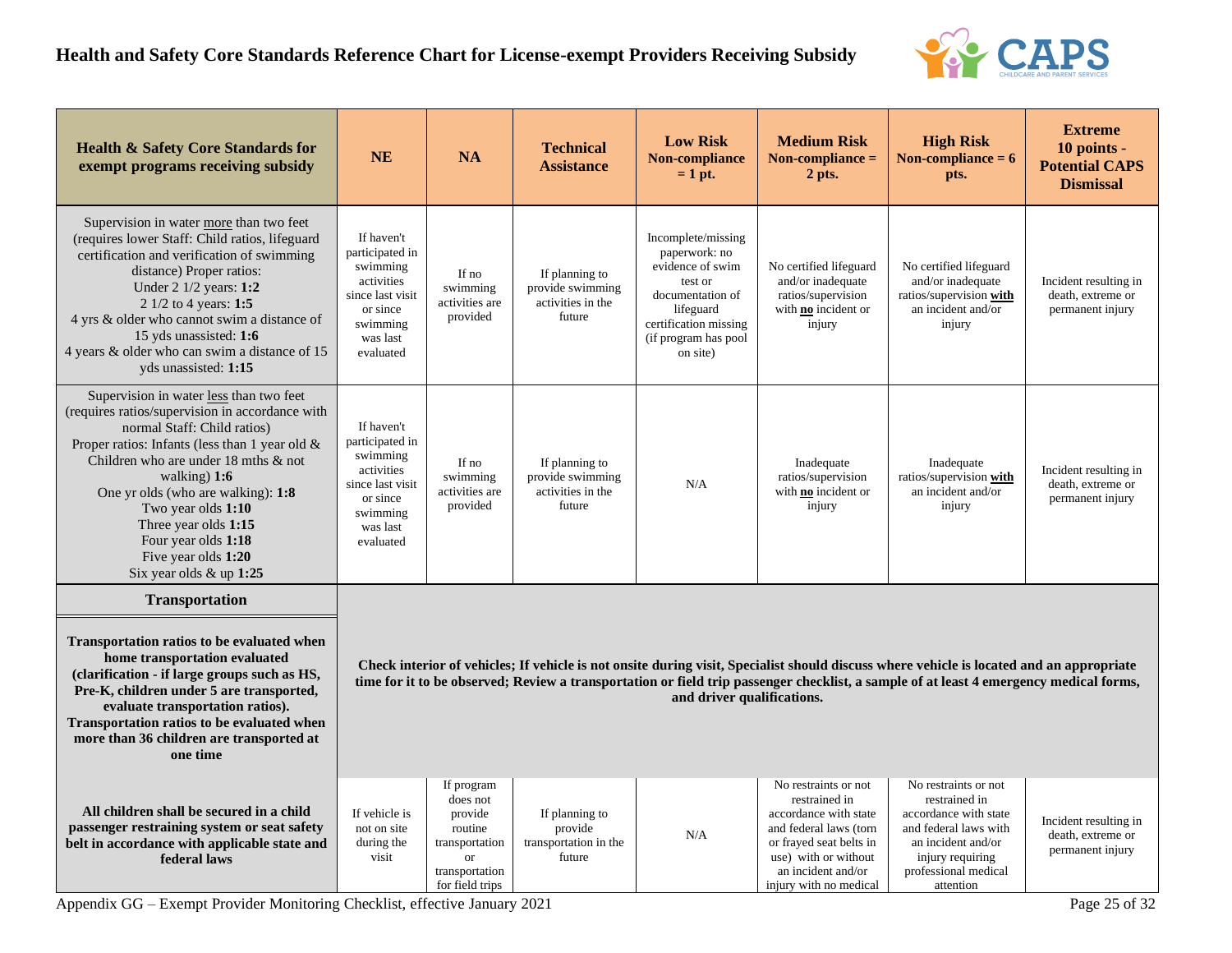

| <b>Health &amp; Safety Core Standards for</b><br>exempt programs receiving subsidy                                                                                                                                                                                           | <b>NE</b>                                                                          | <b>NA</b>                                                                                                        | <b>Technical</b><br><b>Assistance</b>                                                                                                                                                                      | <b>Low Risk</b><br>Non-compliance<br>$= 1$ pt.                                                                                                                                                                                       | <b>Medium Risk</b><br>Non-compliance $=$<br>2 pts.                                                                                                | <b>High Risk</b><br>Non-compliance $= 6$<br>pts.                                                                          | <b>Extreme</b><br>10 points -<br><b>Potential CAPS</b><br><b>Dismissal</b> |
|------------------------------------------------------------------------------------------------------------------------------------------------------------------------------------------------------------------------------------------------------------------------------|------------------------------------------------------------------------------------|------------------------------------------------------------------------------------------------------------------|------------------------------------------------------------------------------------------------------------------------------------------------------------------------------------------------------------|--------------------------------------------------------------------------------------------------------------------------------------------------------------------------------------------------------------------------------------|---------------------------------------------------------------------------------------------------------------------------------------------------|---------------------------------------------------------------------------------------------------------------------------|----------------------------------------------------------------------------|
|                                                                                                                                                                                                                                                                              |                                                                                    |                                                                                                                  |                                                                                                                                                                                                            |                                                                                                                                                                                                                                      | attention or with<br>medical attention as a<br>precaution                                                                                         |                                                                                                                           |                                                                            |
| Transportation ratios must be maintained:<br>Driver $+1$ Staff when: 3 or more child(ren)<br>under age 3; 7 or more children under age 5;<br>18 or more children under age 5; Driver $+2$<br>Staff when: 8 or more children under age 3<br>More than 20 children under age 5 | No additional<br>staff person $(s)$<br>required                                    | If program<br>does not<br>provide<br>routine<br>transportation<br><b>or</b><br>transportation<br>for field trips | If planning to<br>provide<br>transportation in the<br>future                                                                                                                                               | N/A                                                                                                                                                                                                                                  | Additional required<br>staff not present with<br>no incident or injury                                                                            | Additional required<br>staff not present with<br>an incident and/or<br>injury                                             | Incident resulting in<br>death, extreme or<br>permanent injury             |
| Ratios: More than 36 children five years<br>and over: One additional Staff (in addition to<br>driver and monitor) per 20 additional children<br>transported required                                                                                                         | If never<br>transport more<br>than $36$<br>children on<br>one vehicle at<br>a time | If program<br>does not<br>provide<br>routine<br>transportation<br><b>or</b><br>transportation<br>for field trips | If planning to<br>provide<br>transportation in the<br>future                                                                                                                                               | N/A                                                                                                                                                                                                                                  | Transportation ratios<br>not met with no<br>incident or injury                                                                                    | Transportation ratios<br>not met with an<br>incident and/or injury                                                        | Incident resulting in<br>death, extreme or<br>permanent injury             |
| Transportation Plan: program & Passenger<br>Information: Pick-up & delivery location &<br>time, alternate delivery location, person<br>authorized to receive the child, program name,<br>driver, and phone number                                                            | <b>If</b><br>transportation<br>records not<br>available for<br>review              | If program<br>does not<br>provide<br>routine<br>transportation<br><b>or</b><br>transportation<br>for field trips | If planning to<br>provide<br>transportation in the<br>future:<br>Isolated instances of<br>incomplete<br>paperwork other<br>than load/unload<br>*If TA documented<br>on previous visit,<br>move to Low Risk | Missing paperwork<br>for more than 20%<br>of transported<br>children;<br>Incomplete<br>transportation<br>paperwork: Missing<br>program name,<br>some children's<br>pick-up or delivery<br>information<br>incomplete/missing,<br>etc. | Missing/Incomplete<br>paperwork with an<br>incident and/or injury<br>with no medical<br>attention or with<br>medical attention as a<br>precaution | No passenger<br>information/paperwork<br>with an incident and/or<br>injury requiring<br>professional medical<br>attention | Incident resulting in<br>death, extreme or<br>permanent injury             |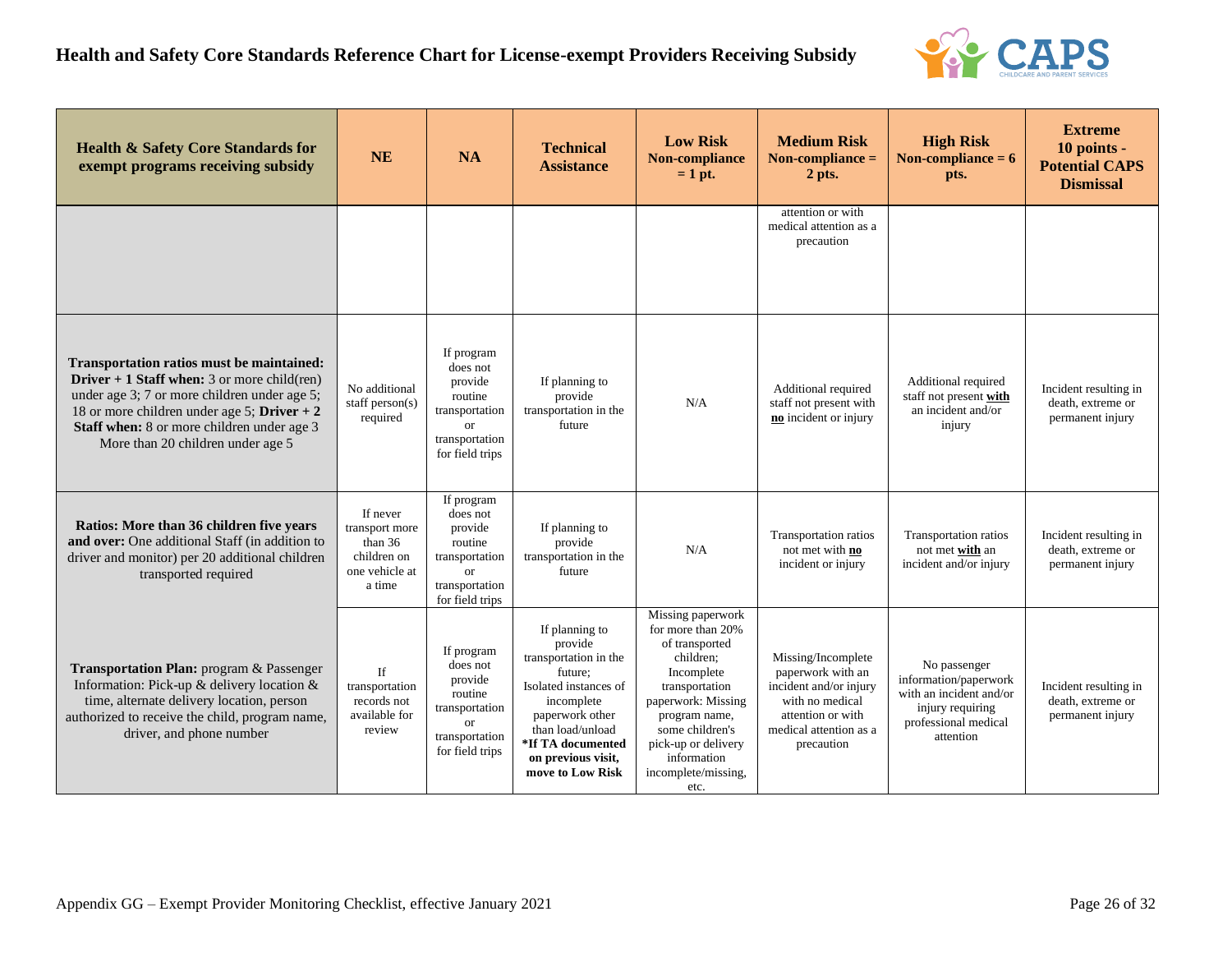

| <b>Health &amp; Safety Core Standards for</b><br>exempt programs receiving subsidy                                                                                                                                                                                                                                                                                                             | <b>NE</b>                                                                                                                                                                                              | <b>NA</b>                                                                                                            | <b>Technical</b><br><b>Assistance</b>                                                                                                                                                                                        | <b>Low Risk</b><br>Non-compliance<br>$= 1$ pt.                                                                                                                                  | <b>Medium Risk</b><br>Non-compliance $=$<br>2 pts.                                                                                                     | <b>High Risk</b><br>Non-compliance $= 6$<br>pts.                                                               | <b>Extreme</b><br>10 points -<br><b>Potential CAPS</b><br><b>Dismissal</b> |
|------------------------------------------------------------------------------------------------------------------------------------------------------------------------------------------------------------------------------------------------------------------------------------------------------------------------------------------------------------------------------------------------|--------------------------------------------------------------------------------------------------------------------------------------------------------------------------------------------------------|----------------------------------------------------------------------------------------------------------------------|------------------------------------------------------------------------------------------------------------------------------------------------------------------------------------------------------------------------------|---------------------------------------------------------------------------------------------------------------------------------------------------------------------------------|--------------------------------------------------------------------------------------------------------------------------------------------------------|----------------------------------------------------------------------------------------------------------------|----------------------------------------------------------------------------|
| <b>Emergency Medical Information:</b><br>Maintained on vehicle for each child and<br>includes: child's full name, date of birth,<br>allergies, special medical needs and<br>conditions, current prescribed medications,<br>name and phone number of the child's doctor,<br>the local medical facility that the program uses<br>and the telephone numbers where the Parent(s)<br>can be reached | Transportation<br>records not<br>available for<br>review                                                                                                                                               | If program<br>does not<br>provide<br>routine<br>transportation<br><sub>or</sub><br>transportation<br>for field trips | If planning to<br>provide<br>transportation in the<br>future:<br>Incomplete<br>emergency medical<br>information for 20%<br>or less of transported<br>children<br>*If TA documented<br>on previous visit,<br>move to Low Risk | Incomplete<br>emergency medical<br>information for<br>more than 20% of<br>transported children;<br>No emergency<br>medical information<br>for at least one<br>transported child | Missing/Incomplete<br>emergency medical<br>information for all<br>transported children<br>with <b>no</b> incident or<br>injury                         | No emergency medical<br>information on the<br>vehicle with an incident<br>and/or injury                        | Incident resulting in<br>death, extreme or<br>permanent injury             |
| Child(ren) shall never be left unattended in<br>a vehicle                                                                                                                                                                                                                                                                                                                                      | If not<br>observed<br>during the<br>visit;<br>If haven't<br>participated in<br>transportation<br>of any kind<br>since last visit<br>or since<br>transportation<br>of any kind<br>was last<br>evaluated | If program<br>does not<br>provide<br>routine<br>transportation<br>$\alpha$ r<br>transportation<br>for field trips    | If planning to<br>provide<br>transportation in the<br>future                                                                                                                                                                 | N/A                                                                                                                                                                             | N/A                                                                                                                                                    | Child(ren) left on a<br>vehicle unattended                                                                     | Incident resulting in<br>death, extreme or<br>permanent injury             |
| <b>Passenger Checklist:</b><br>Complete checklist for each vehicle;                                                                                                                                                                                                                                                                                                                            | Transportation<br>records not<br>available for<br>review                                                                                                                                               | If program<br>does not<br>provide<br>routine<br>transportation<br>$\alpha$ r<br>transportation<br>for field trips    | If planning to<br>provide<br>transportation in the<br>future:<br>If using one<br>checklist for<br>multiple vehicles<br>*If TA documented<br>on previous visit,<br>move to Low Risk                                           | Unapproved<br>transportation<br>checklist being used<br>resulting in missing<br>components of<br>documentation                                                                  | No passenger<br>checklist with or<br>without an incident<br>and/or injury with no<br>medical attention or<br>with medical attention<br>as a precaution | No passenger checklist<br>with an incident and/or<br>injury that required<br>professional medical<br>attention | Incident resulting in<br>death, extreme or<br>permanent injury             |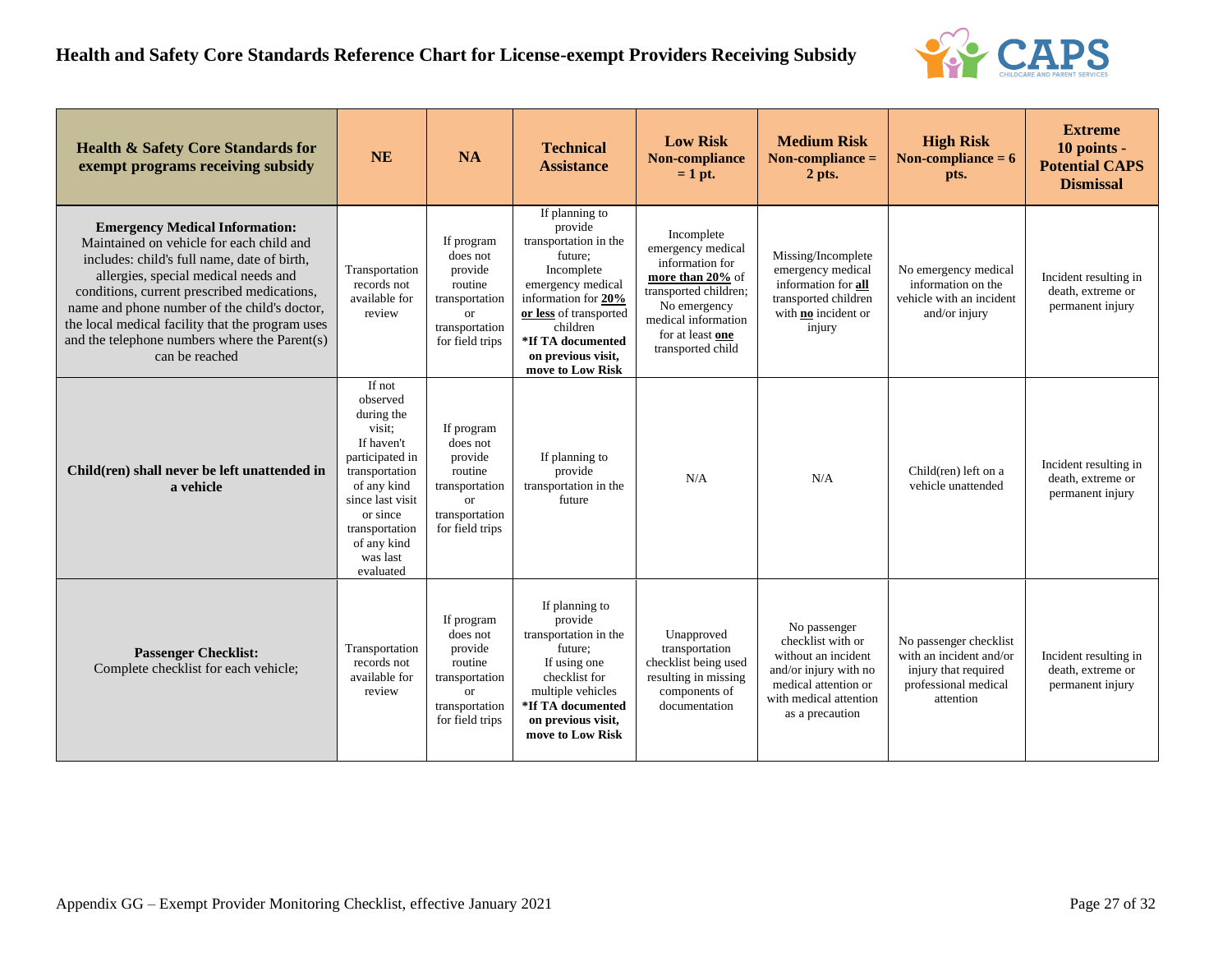

| <b>Health &amp; Safety Core Standards for</b><br>exempt programs receiving subsidy                                                | <b>NE</b>                                                | <b>NA</b>                                                                                                        | <b>Technical</b><br><b>Assistance</b>                                                                                                                                                       | <b>Low Risk</b><br>Non-compliance<br>$= 1$ pt.                                                                                | <b>Medium Risk</b><br>Non-compliance $=$<br>2 pts.                                                                                                                          | <b>High Risk</b><br>Non-compliance $= 6$<br>pts.                                                                                       | <b>Extreme</b><br>10 points -<br><b>Potential CAPS</b><br><b>Dismissal</b> |
|-----------------------------------------------------------------------------------------------------------------------------------|----------------------------------------------------------|------------------------------------------------------------------------------------------------------------------|---------------------------------------------------------------------------------------------------------------------------------------------------------------------------------------------|-------------------------------------------------------------------------------------------------------------------------------|-----------------------------------------------------------------------------------------------------------------------------------------------------------------------------|----------------------------------------------------------------------------------------------------------------------------------------|----------------------------------------------------------------------------|
| <b>Passenger Checklist:</b><br>- Checklist includes child's first and last name<br>and children listed individually               | Transportation<br>records not<br>available for<br>review | If program<br>does not<br>provide<br>routine<br>transportation<br><b>or</b><br>transportation<br>for field trips | If planning to<br>provide<br>transportation in the<br>future                                                                                                                                | Missing/Incomplete<br>checklist<br>information:<br>child(ren)'s<br>complete name(s)<br>OR each child not<br>listed separately | N/A                                                                                                                                                                         | N/A                                                                                                                                    | N/A                                                                        |
| <b>Passenger Checklist:</b><br>- Checklist marked with mark or symbol to<br>account for loading/ unloading at each<br>location    | Transportation<br>records not<br>available for<br>review | If program<br>does not<br>provide<br>routine<br>transportation<br><b>or</b><br>transportation<br>for field trips | If planning to<br>provide<br>transportation in the<br>future;<br>Blanks on the<br>checklist for children<br>that were absent<br>*If TA documented<br>on previous visit,<br>move to Low Risk | N/A                                                                                                                           | Checklist without<br>load/unload<br>documented with or<br>without an incident<br>and/or injury with no<br>medical attention or<br>with medical attention<br>as a precaution | Checklist without<br>load/unload<br>documented with an<br>incident and/or injury<br>that required<br>professional medical<br>attention | Incident resulting in<br>death, extreme or<br>permanent injury             |
| <b>Passenger Checklist:</b><br>- Arrival/departure time(s) for each location                                                      | Transportation<br>records not<br>available for<br>review | If program<br>does not<br>provide<br>routine<br>transportation<br><b>or</b><br>transportation<br>for field trips | If planning to<br>provide<br>transportation in the<br>future                                                                                                                                | Missing/Incomplete<br>checklist<br>information:<br>arrival/departure<br>time(s)                                               | N/A                                                                                                                                                                         | N/A                                                                                                                                    | N/A                                                                        |
| <b>Passenger Checklist:</b><br>- Turned over to Director or Director's<br>designated Staff person following completion<br>of trip | Transportation<br>records not<br>available for<br>review | If program<br>does not<br>provide<br>routine<br>transportation<br><b>or</b><br>transportation<br>for field trips | If planning to<br>provide<br>transportation in the<br>future                                                                                                                                | Checklist not turned<br>over to person in<br>charge                                                                           | N/A                                                                                                                                                                         | N/A                                                                                                                                    | N/A                                                                        |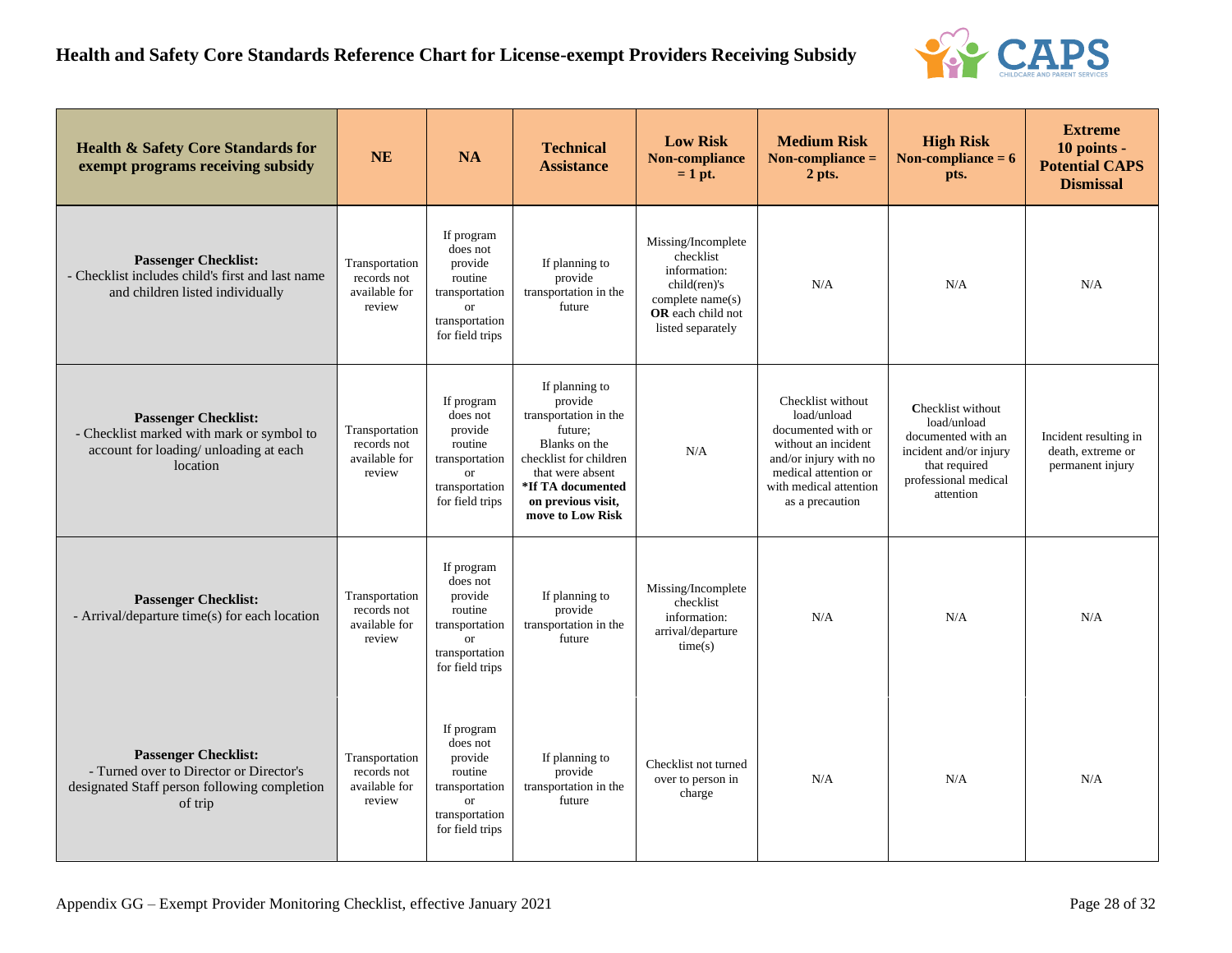

| <b>Health &amp; Safety Core Standards for</b><br>exempt programs receiving subsidy                                                                                                                                                                                                                                                                               | <b>NE</b>                                                | <b>NA</b>                                                                                                        | <b>Technical</b><br><b>Assistance</b>                        | <b>Low Risk</b><br><b>Non-compliance</b><br>$= 1$ pt.                                                                                            | <b>Medium Risk</b><br>Non-compliance $=$<br>2 pts.                                                                                                                                                                                                                                                  | <b>High Risk</b><br>Non-compliance $= 6$<br>pts.                                                                                         | <b>Extreme</b><br>10 points -<br><b>Potential CAPS</b><br><b>Dismissal</b> |
|------------------------------------------------------------------------------------------------------------------------------------------------------------------------------------------------------------------------------------------------------------------------------------------------------------------------------------------------------------------|----------------------------------------------------------|------------------------------------------------------------------------------------------------------------------|--------------------------------------------------------------|--------------------------------------------------------------------------------------------------------------------------------------------------|-----------------------------------------------------------------------------------------------------------------------------------------------------------------------------------------------------------------------------------------------------------------------------------------------------|------------------------------------------------------------------------------------------------------------------------------------------|----------------------------------------------------------------------------|
| <b>Checking the Vehicle - First Check:</b><br>- 1st check must be completed immediately<br>upon unloading the last child<br>- Staff should physically walk through the<br>vehicle<br>-Visually inspect all seat surfaces, seats,<br>compartments, etc.<br>- Staff person checking, signs checklist<br>- Give the checklist to the 2nd designated Staff<br>person | Transportation<br>records not<br>available for<br>review | If program<br>does not<br>provide<br>routine<br>transportation<br><b>or</b><br>transportation<br>for field trips | If planning to<br>provide<br>transportation in the<br>future | Missing<br>documentation of a<br>first check of the<br>vehicle and/or no<br>signature on form,<br>but Consultant<br>observed check<br>completed  | First check of vehicle<br>not completed and/or<br>no signature on form<br>to verify vehicle was<br>checked with no<br>incident or injury                                                                                                                                                            | First required check of<br>vehicle not<br>completed/no signature<br>on form to verify check<br>with an incident and/or<br>injury         | Incident resulting in<br>death, extreme or<br>permanent injury             |
| <b>Checking the Vehicle - Second Check:</b><br>- 2nd Staff person will check the vehicle as<br>required<br>- Staff should physically walk through the<br>vehicle<br>-Visually inspect all seat surfaces, seats,<br>compartments, etc.<br>-Staff person checking, signs checklist<br>- Provides watchful oversight during vehicle<br>inspection                   | Transportation<br>records not<br>available for<br>review | If program<br>does not<br>provide<br>routine<br>transportation<br>$\alpha$<br>transportation<br>for field trips  | If planning to<br>provide<br>transportation in the<br>future | Missing<br>documentation of a<br>second check of the<br>vehicle and/or no<br>signature on form,<br>but Consultant<br>observed check<br>completed | Second check of<br>vehicle not completed<br>and/or no signature on<br>form to verify vehicle<br>was checked with no<br>incident or injury;<br>Second check of<br>vehicle conducted and<br>a child was found<br>immediately during a<br>seamless transition<br>between the first and<br>second check | Second required check<br>of vehicle not<br>completed/no signature<br>on form to verify check<br>with an incident and/or<br>injury        | Incident resulting in<br>death, extreme or<br>permanent injury             |
| Checking the Vehicle - No 2nd person<br>available:<br>- Driver will check the vehicle as required<br>- Report by phone to the Director or<br>designated person in charge that check was<br>completed<br>- Document time and verification of phone<br>contact on checklist<br>-Sign checklist                                                                     | Transportation<br>records not<br>available for<br>review | If program<br>does not<br>provide<br>routine<br>transportation<br><b>or</b><br>transportation<br>for field trips | If planning to<br>provide<br>transportation in the<br>future | Vehicle check<br>reported by phone,<br>but call not<br>documented                                                                                | No check of vehicle<br>was completed and/or<br>no signature of check<br>or phone call<br>documentation with<br>no incident or injury                                                                                                                                                                | No check of vehicle<br>was completed and/or<br>no signature of check or<br>phone call<br>documentation with an<br>incident and/or injury | Incident resulting in<br>death, extreme or<br>permanent injury             |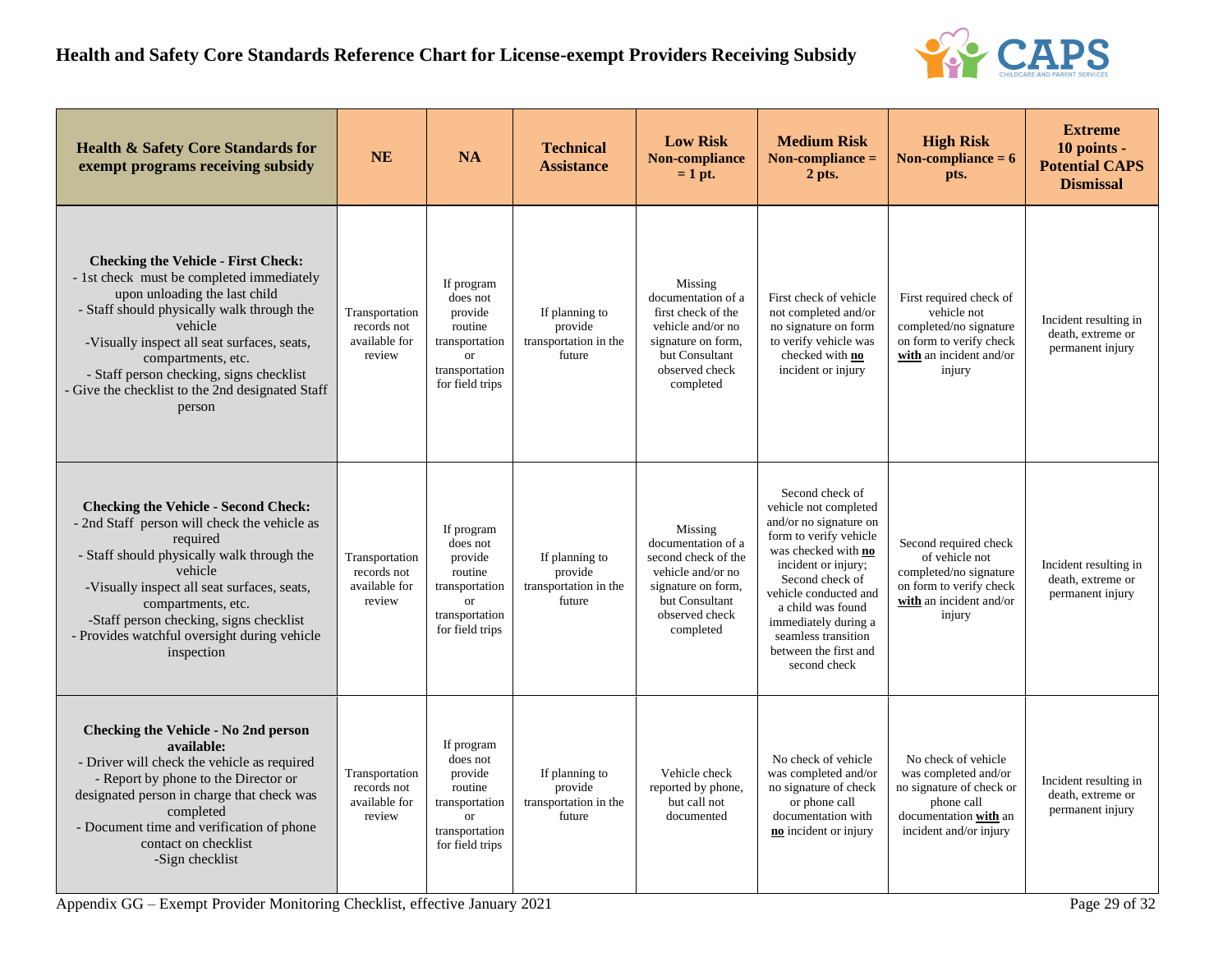### **Health and Safety Core Standards Reference Chart for License-exempt Providers Receiving Subsidy**



| <b>Health &amp; Safety Core Standards for</b><br>exempt programs receiving subsidy                          | <b>NE</b>                                                                                                                                                                                              | <b>NA</b>                                                                                                            | <b>Technical</b><br><b>Assistance</b>                         | <b>Low Risk</b><br>Non-compliance<br>$= 1$ pt. | <b>Medium Risk</b><br>Non-compliance $=$<br>2 pts.                                                                   | <b>High Risk</b><br>Non-compliance $= 6$<br>pts.                                                                         | <b>Extreme</b><br>10 points -<br><b>Potential CAPS</b><br><b>Dismissal</b> |
|-------------------------------------------------------------------------------------------------------------|--------------------------------------------------------------------------------------------------------------------------------------------------------------------------------------------------------|----------------------------------------------------------------------------------------------------------------------|---------------------------------------------------------------|------------------------------------------------|----------------------------------------------------------------------------------------------------------------------|--------------------------------------------------------------------------------------------------------------------------|----------------------------------------------------------------------------|
| Child shall not be dropped off at any location<br>if there is no one present authorized to receive<br>Child | If not<br>observed<br>during the<br>visit;<br>If haven't<br>participated in<br>transportation<br>of any kind<br>since last visit<br>or since<br>transportation<br>of any kind<br>was last<br>evaluated | If program<br>does not<br>provide<br>routine<br>transportation<br><b>or</b><br>transportation<br>for field trips     | If planning to<br>provide<br>transportation in the<br>future  | N/A                                            | N/A                                                                                                                  | Child(ren) dropped off<br>at location where there<br>was no one present<br>authorized to receive<br>the child            | Incident resulting in<br>death, extreme or<br>permanent injury             |
| No child shall have to cross street in order to<br>meet the vehicle or arrive at a destination              | If not<br>observed<br>during the<br>visit:<br>If haven't<br>participated in<br>transportation<br>of any kind<br>since last visit<br>or since<br>transportation<br>of any kind<br>was last<br>evaluated | If program<br>does not<br>provide<br>routine<br>transportation<br><sub>or</sub><br>transportation<br>for field trips | If planning to<br>provide<br>transportation in the<br>future  | N/A                                            | Child must cross<br>street in order to meet<br>the vehicle or arrive at<br>destination with no<br>incident or injury | Child must cross street<br>in order to meet the<br>vehicle or arrive at<br>destination with an<br>incident and/or injury | Incident resulting in<br>death, extreme or<br>permanent injury             |
|                                                                                                             |                                                                                                                                                                                                        |                                                                                                                      | <b>Additional Non-Core CCDF HEALTH &amp; SAFETY STANDARDS</b> |                                                |                                                                                                                      |                                                                                                                          |                                                                            |
| <b>Immunizations</b>                                                                                        |                                                                                                                                                                                                        |                                                                                                                      | Some or no<br>immunization<br>records                         |                                                |                                                                                                                      |                                                                                                                          |                                                                            |
|                                                                                                             |                                                                                                                                                                                                        |                                                                                                                      |                                                               | No written                                     |                                                                                                                      |                                                                                                                          |                                                                            |
| <b>Discipline</b>                                                                                           |                                                                                                                                                                                                        |                                                                                                                      |                                                               | discipline policy                              |                                                                                                                      |                                                                                                                          |                                                                            |
| <b>Discipline</b>                                                                                           |                                                                                                                                                                                                        |                                                                                                                      |                                                               | No appropriate<br>discipline policy            |                                                                                                                      |                                                                                                                          |                                                                            |
| <b>Discipline</b>                                                                                           |                                                                                                                                                                                                        |                                                                                                                      |                                                               | Policy not<br>communicated to<br>staff         |                                                                                                                      |                                                                                                                          |                                                                            |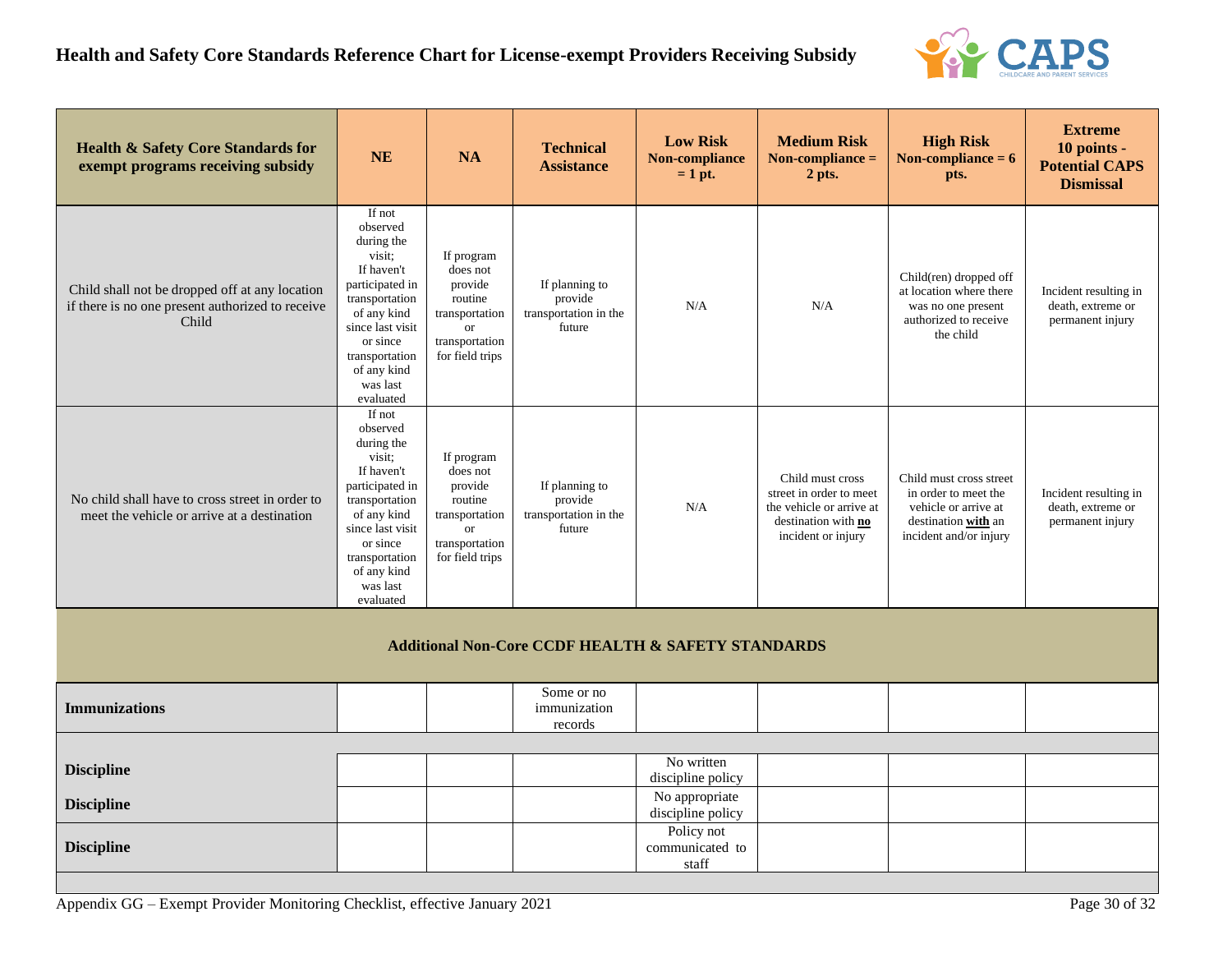

| <b>Health &amp; Safety Core Standards for</b><br>exempt programs receiving subsidy                                                                                                                                                                                                                                                                                                                                                                                                                                                                                                                                                                                                                    | <b>NE</b> | <b>NA</b> | <b>Technical</b><br><b>Assistance</b> | <b>Low Risk</b><br><b>Non-compliance</b><br>$= 1$ pt.                                                   | <b>Medium Risk</b><br>Non-compliance $=$<br>2 pts. | <b>High Risk</b><br>Non-compliance $= 6$<br>pts. | <b>Extreme</b><br>10 points -<br><b>Potential CAPS</b><br><b>Dismissal</b> |
|-------------------------------------------------------------------------------------------------------------------------------------------------------------------------------------------------------------------------------------------------------------------------------------------------------------------------------------------------------------------------------------------------------------------------------------------------------------------------------------------------------------------------------------------------------------------------------------------------------------------------------------------------------------------------------------------------------|-----------|-----------|---------------------------------------|---------------------------------------------------------------------------------------------------------|----------------------------------------------------|--------------------------------------------------|----------------------------------------------------------------------------|
| <b>Policies and Procedures</b><br>• Exclusion of Children with contagious<br>illness?<br>• Notification of parents in the event their<br>child becomes ill while at the facility?<br>• The notification of all parents of<br>enrolled children when a reportable<br>contagious illness is present in the<br>facility?<br>• The prevention of and response to food<br>and allergic reactions?<br>• Emergency preparedness and response?<br>• The handling and appropriate disposal<br>of bodily fluids and storage of hazardous<br>materials (soiled clothing and bedding)?<br>• Recognition and reporting of child<br>abuse and neglect?<br>• Has the program reported serious<br>injuries/incidents? |           |           |                                       | If "No" is selected<br>in any area, 1<br>point will be<br>added to the Non-<br>core standard<br>overall |                                                    |                                                  |                                                                            |
| <b>Prevention of infectious Diseases</b><br>(Health & Hygiene Practices)                                                                                                                                                                                                                                                                                                                                                                                                                                                                                                                                                                                                                              |           |           |                                       | $Sink(s)$ , running<br>water, soap and<br>paper towels<br>available                                     |                                                    |                                                  |                                                                            |
| <b>Prevention of infectious Diseases</b><br>(Health & Hygiene Practices)                                                                                                                                                                                                                                                                                                                                                                                                                                                                                                                                                                                                                              |           |           |                                       | Staff wash hands<br>after toileting &<br>before and after<br>eating                                     |                                                    |                                                  |                                                                            |
| <b>Prevention of infectious Diseases</b><br>(Health & Hygiene Practices)                                                                                                                                                                                                                                                                                                                                                                                                                                                                                                                                                                                                                              |           |           |                                       | Children wash<br>hands after<br>toileting & before<br>and after eating                                  |                                                    |                                                  |                                                                            |
| <b>Pediatric First Aid &amp; CPR</b>                                                                                                                                                                                                                                                                                                                                                                                                                                                                                                                                                                                                                                                                  |           |           |                                       | All staff do not<br>have First Aid &<br>CPR within 90<br>days of<br>employment                          |                                                    |                                                  |                                                                            |